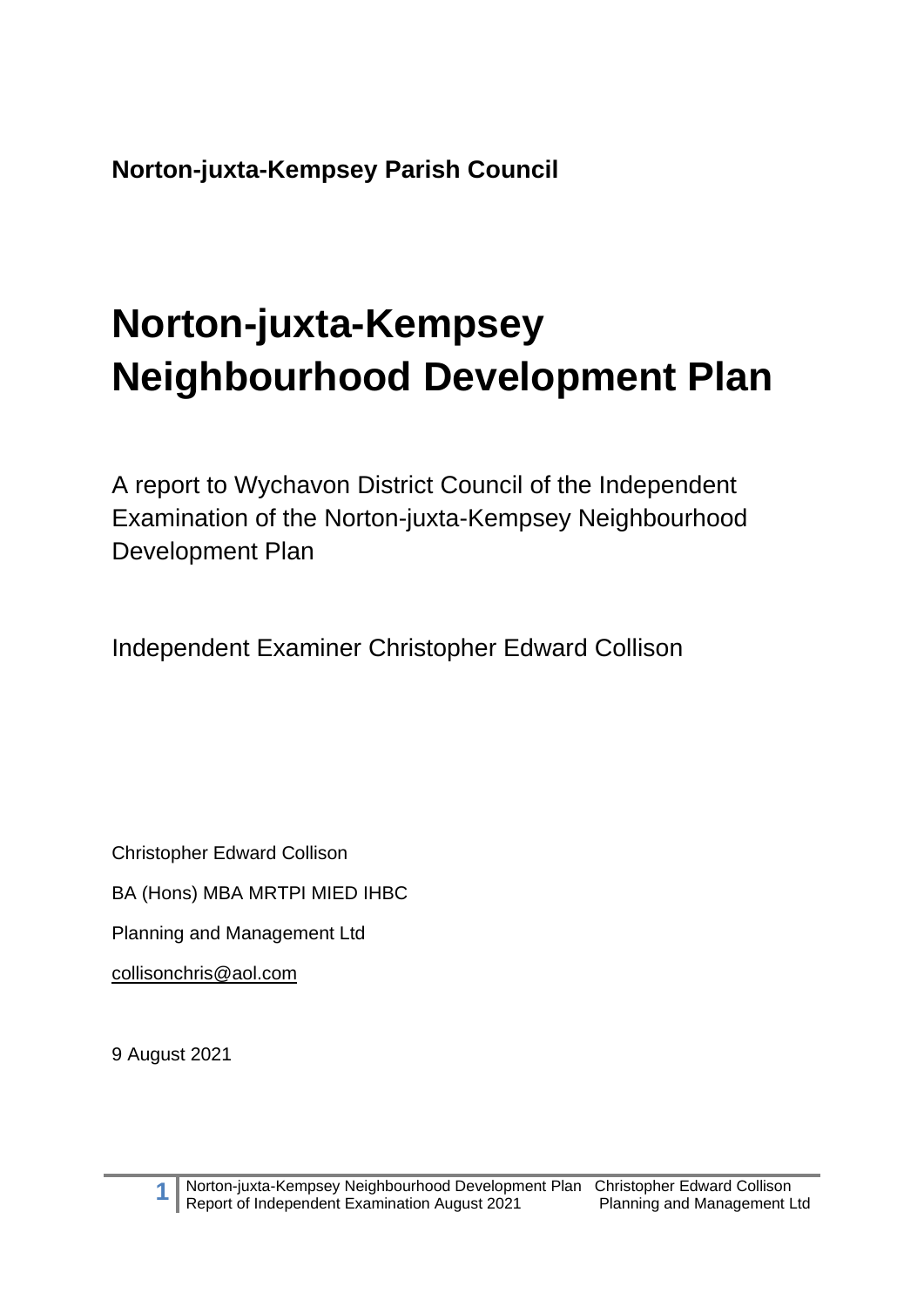# **Contents Page**

| <b>Summary of Main Findings</b>                                     |
|---------------------------------------------------------------------|
| <b>Neighbourhood Planning</b>                                       |
| <b>Independent Examination</b>                                      |
| <b>Basic Conditions and other Statutory Requirements</b>            |
| <b>Documents</b>                                                    |
| <b>Consultation</b>                                                 |
| The Neighbourhood Plan taken as a whole                             |
| <b>The Neighbourhood Plan Policies</b>                              |
| Policy NJK1: Built and Natural Landscape Policy                     |
| Policy NJK2: Trees and Hedgerows Policy                             |
| Policy NJK3: Green Infrastructure Policy                            |
| Policy NJK4: Local Green Space Policy                               |
| Policy NJK5: Footways, Footpaths, Cycle Paths and Bridleways Policy |
| Policy NJK6: Heavy Goods Traffic Policy                             |
| Policy NJK7: Community Facilities Policy                            |
| Policy NJK8: Existing and Allocated Employment Sites Policy         |
| Policy NJK9: Agricultural Buildings and Rural Employment Policy     |
| Policy NJK10: Housing Development Policy                            |
| <b>Conclusion and Referendum</b>                                    |
| Annex: Minor corrections to the Neighbourhood Plan                  |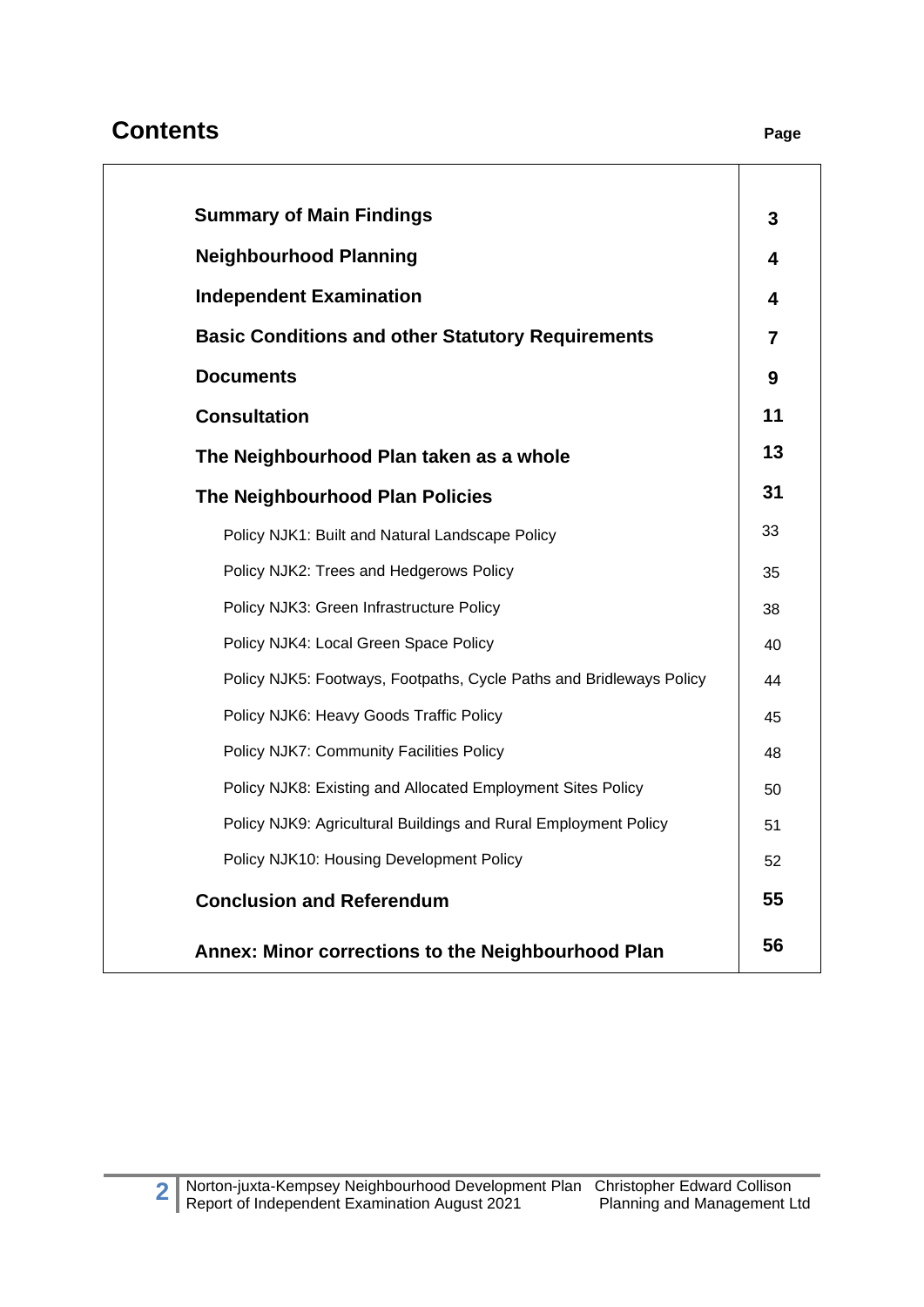# **Summary of Main Findings**

This is the report of the Independent Examination of the Norton-juxta-Kempsey Neighbourhood Development Plan. The plan area is the whole of the Parish of Norton-juxta-Kempsey being also the administrative area of Norton-juxta-Kempsey Parish Council within the Wychavon District Council area. The plan period runs to 2030. The Neighbourhood Plan includes policies relating to the development and use of land. The Neighbourhood Plan does not allocate land for development.

This report finds that subject to specified modifications the Neighbourhood Plan meets the Basic Conditions and other requirements. It is recommended the Neighbourhood Plan should proceed to a local referendum based on the plan area.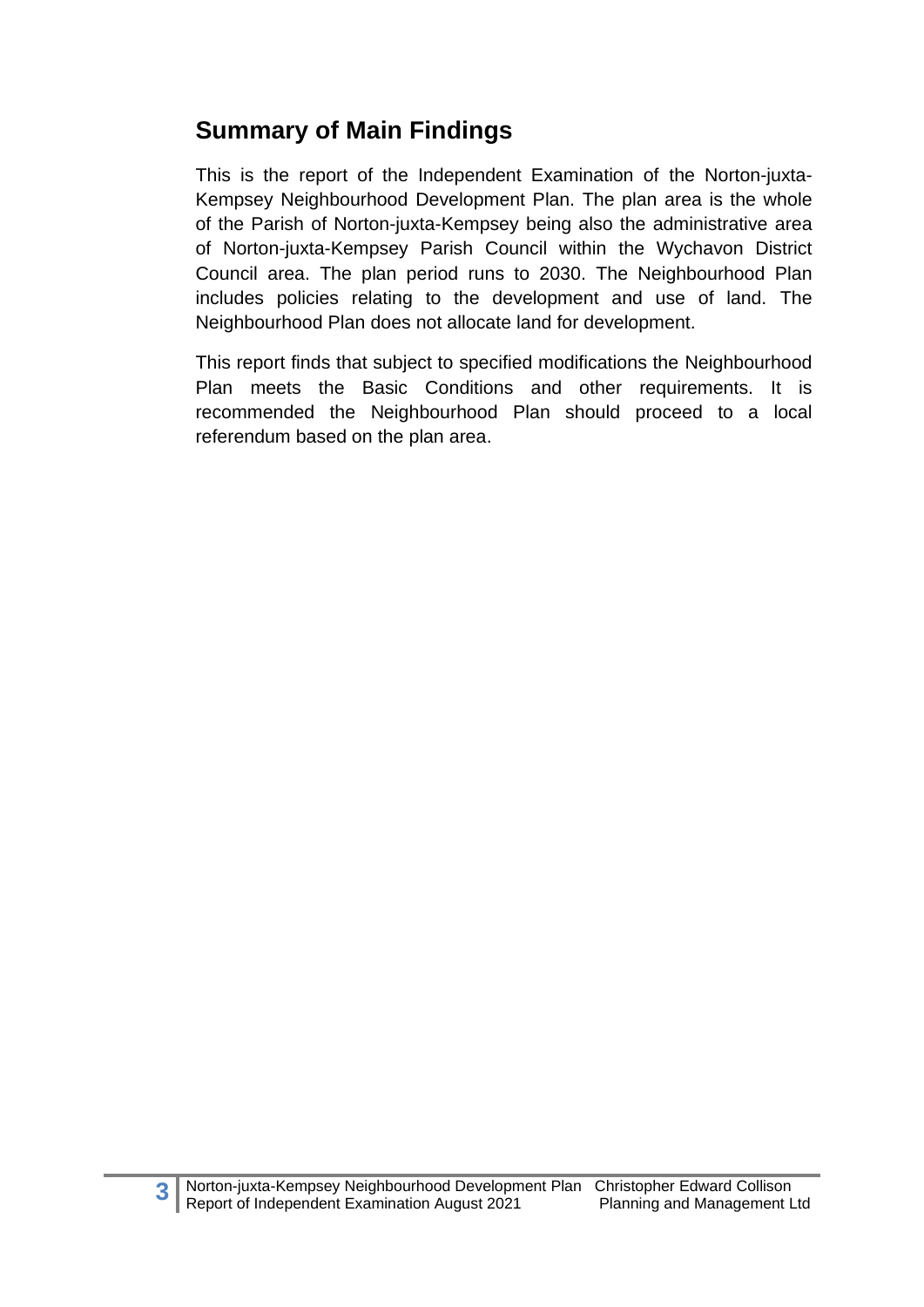# **Neighbourhood Planning**

- 1. The Localism Act 2011 empowers local communities to take responsibility for the preparation of elements of planning policy for their area through a neighbourhood development plan. The National Planning Policy Framework (the Framework) states that "*neighbourhood planning gives communities the power to develop a shared vision for their area.*" 1
- 2. Following satisfactory completion of the necessary preparation process neighbourhood development plans have statutory weight. Decisionmakers are obliged to make decisions on planning applications for the area that are in line with the neighbourhood development plan, unless material considerations indicate otherwise.
- 3. The Norton-juxta-Kempsey Neighbourhood Development Plan (the Neighbourhood Plan) has been prepared by Norton-juxta-Kempsey Parish Council (the Parish Council). The draft plan has been submitted by the Parish Council, a qualifying body able to prepare a neighbourhood plan, in respect of the Norton-juxta-Kempsey Neighbourhood Area which was formally designated by Wychavon District Council (the District Council) on 11 January 2017. The Neighbourhood Plan has been produced by the Neighbourhood Plan Steering Group made up of Parish Councillors and other volunteers.
- 4. The submission draft of the Neighbourhood Plan including the Basic Conditions Statement, along with the Consultation Statement, have been approved by the Parish Council for submission of the plan and accompanying documents to the District Council. The District Council arranged a period of publication between 21 May 2021 to 2 July 2021 and subsequently submitted the Neighbourhood Plan to me for independent examination.

# **Independent Examination**

5. This report sets out the findings of the independent examination of the Neighbourhood Plan. <sup>2</sup> The report makes recommendations to the District Council including a recommendation as to whether or not the Neighbourhood Plan should proceed to a local referendum. The

<sup>1</sup> Paragraph 29 National Planning Policy Framework (2021)

<sup>2</sup> Paragraph 10 Schedule 4B Town and Country Planning Act 1990

**<sup>4</sup>** Norton-juxta-Kempsey Neighbourhood Development Plan Christopher Edward Collison Report of Independent Examination August 2021 Planning and Management Ltd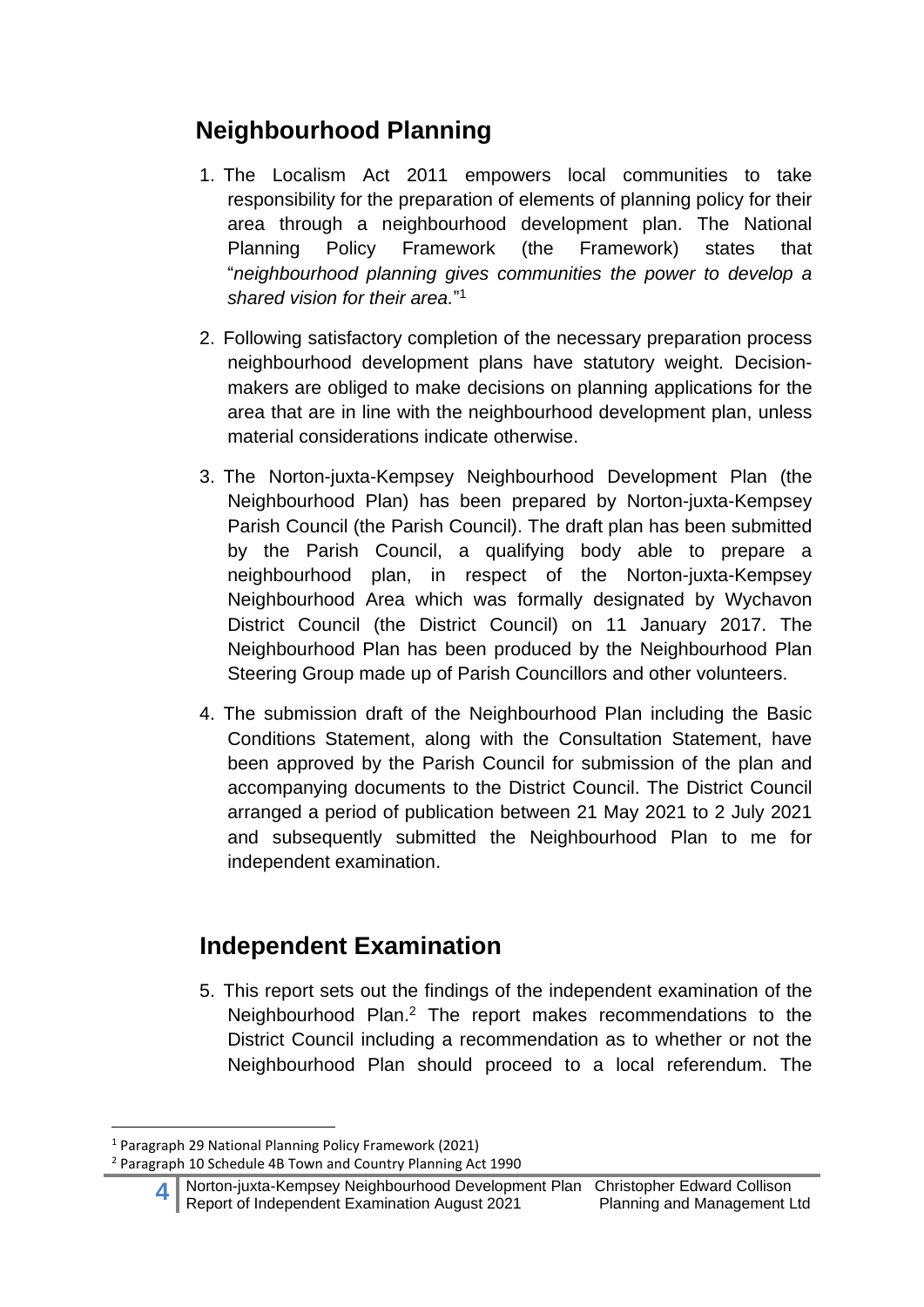District Council will decide what action to take in response to the recommendations in this report.

- 6. The District Council will decide whether the Neighbourhood Plan should proceed to referendum, and if so whether the referendum area should be extended, and what modifications, if any, should be made to the submission version plan. Once a neighbourhood plan has been independently examined, and a decision statement is issued by the Local Planning Authority outlining their intention to hold a neighbourhood plan referendum, it must be taken into account and can be given significant weight when determining a planning application, in so far as the plan is material to the application<sup>3</sup>.
- 7. Should the Neighbourhood Plan proceed to local referendum and achieve more than half of votes cast in favour, then the Neighbourhood Plan will form part of the Development Plan and be given full weight in the determination of planning applications and decisions on planning appeals in the plan area <sup>4</sup> unless the District Council subsequently decide the Neighbourhood Plan should not be 'made'. The Housing and Planning Act 2016 requires any conflict with a neighbourhood plan to be set out in the committee report, that will inform any planning committee decision, where that report recommends granting planning permission for development that conflicts with a made neighbourhood plan<sup>5</sup>. The Framework is very clear that where a planning application conflicts with a neighbourhood plan that has been brought into force, planning permission should not normally be granted<sup>6</sup>.
- 8. I have been appointed by the District Council with the consent of the Parish Council, to undertake the examination of the Neighbourhood Plan and prepare this report of the independent examination. I am independent of the Parish Council and the District Council. I do not have any interest in any land that may be affected by the Neighbourhood Plan and I hold appropriate qualifications and have appropriate experience. I am an experienced Independent Examiner of Neighbourhood Plans. I am a Member of the Royal Town Planning Institute; a Member of the Institute of Economic Development; and a Member of the Institute of Historic Building Conservation. I have forty

<sup>&</sup>lt;sup>3</sup> Paragraph 48 of the National Planning Policy Framework 2021 explains full weight is not given at this stage. Also see Planning Practice Guidance paragraph: 107 Reference ID: 41-107-20200407 Revision date: 07 04 2020 for changes in response to the coronavirus (COVID-19) pandemic

<sup>4</sup> Section 3 Neighbourhood Planning Act 2017

<sup>5</sup> Section 156 Housing and Planning Act 2016

<sup>6</sup> Paragraph 12 National Planning Policy Framework 2021

**<sup>5</sup>** Norton-juxta-Kempsey Neighbourhood Development Plan Christopher Edward Collison Report of Independent Examination August 2021 Planning and Management Ltd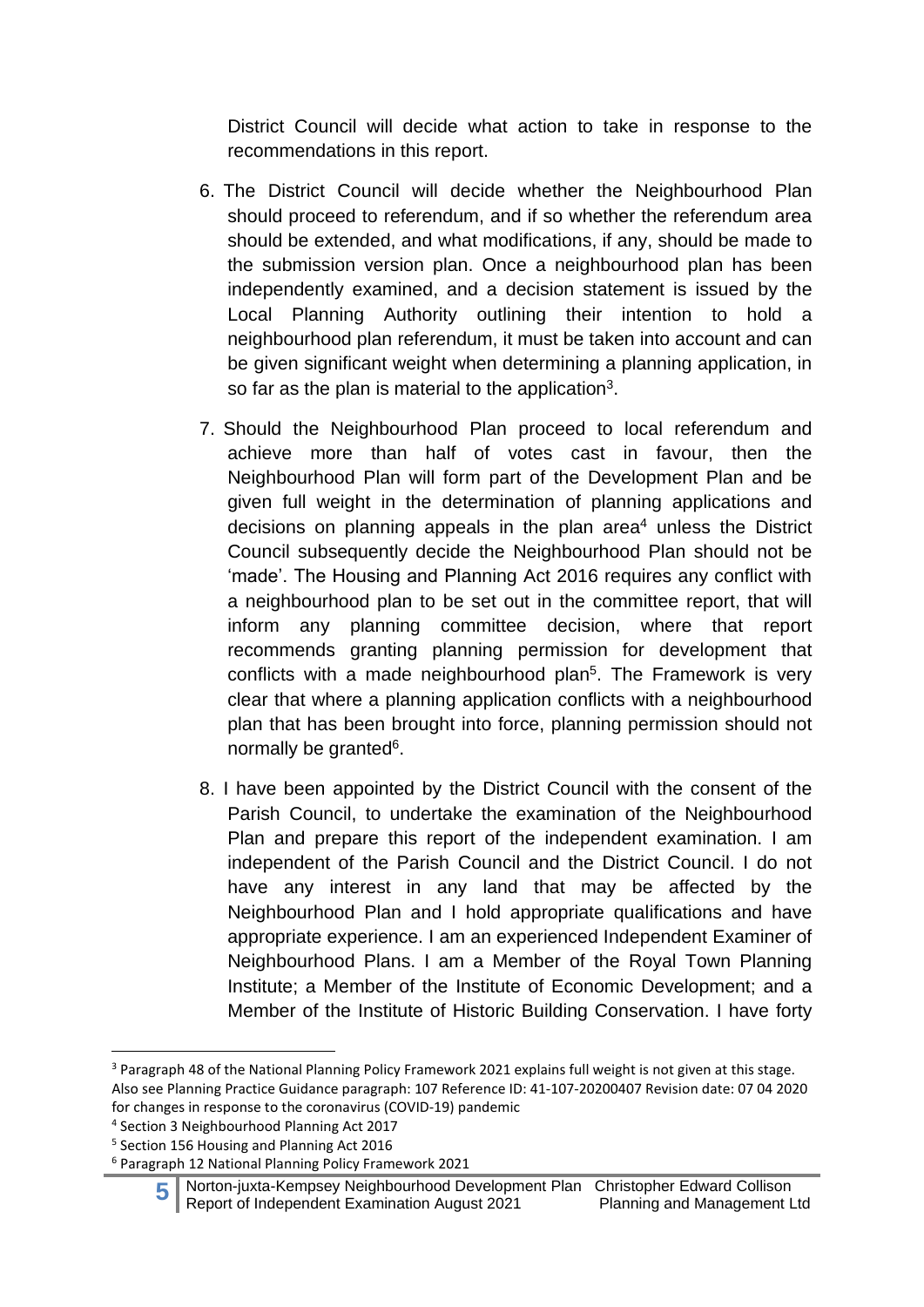years professional planning experience and have held national positions and local authority Chief Planning Officer posts.

- 9. As independent examiner, I am required to produce this report and must recommend either:
	- that the Neighbourhood Plan is submitted to a referendum, or
	- that modifications are made and that the modified Neighbourhood Plan is submitted to a referendum, or
	- that the Neighbourhood Plan does not proceed to a referendum on the basis it does not meet the necessary legal requirements.
- 10.I make my recommendation in this respect and in respect to any extension to the referendum area, $7$  in the concluding section of this report. It is a requirement that my report must give reasons for each of its recommendations and contain a summary of its main findings. $8$
- 11.The general rule is that examination of the issues is undertaken by the examiner through consideration of written representations. <sup>9</sup> The Planning Practice Guidance (the Guidance) states "*it is expected that the examination of a draft Neighbourhood Plan will not include a public hearing".* The examiner has the ability to call a hearing for the purpose of receiving oral representations about a particular issue in any case where the examiner considers that the consideration of oral representations is necessary to ensure adequate examination of the issue, or a person has a fair chance to put a case. All parties have had the opportunity to state their case and I am satisfied the representations have all been expressed in terms that are sufficiently clear. The Regulation 16 responses clearly set out any representations relevant to my consideration whether or not the Neighbourhood Plan meets the Basic Conditions and other requirements. As I did not consider a hearing necessary, I proceeded on the basis of examination of documents including written representations, and an unaccompanied visit to the Neighbourhood Plan area undertaken on 6 July 2021, partly by car and partly on foot. I made a second visit to the plan area on 29 July 2021.

 $7$  Paragraph 8(1)(d) Schedule 4B Town and Country Planning Act 1990

<sup>8</sup> Paragraph 10(6) Schedule 4B Town and Country Planning Act 1990

<sup>9</sup> Paragraph 9(1) Schedule 4B Town and Country Planning Act 1990

**<sup>6</sup>** Norton-juxta-Kempsey Neighbourhood Development Plan Christopher Edward Collison Report of Independent Examination August 2021 Planning and Management Ltd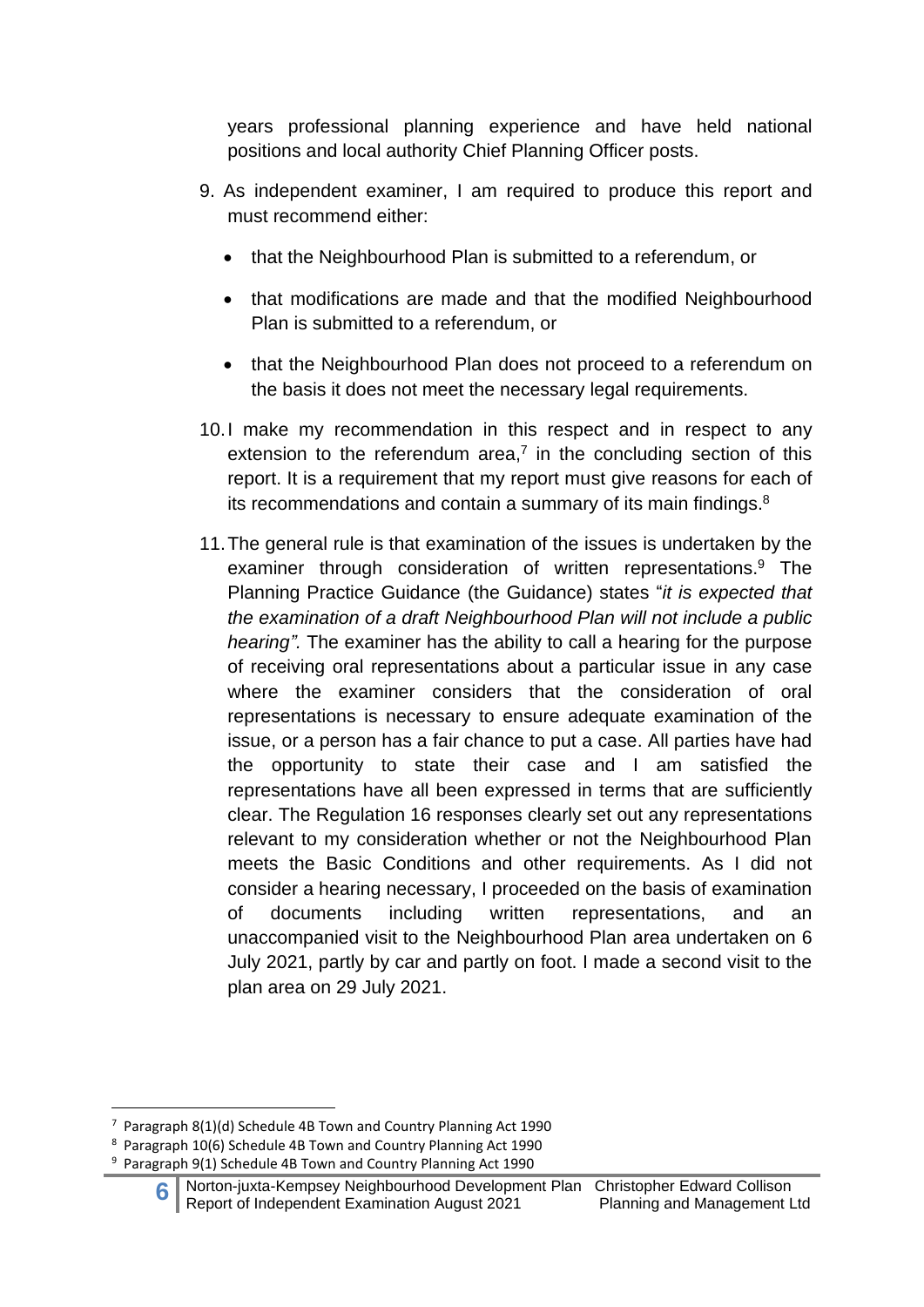# **Basic Conditions and other Statutory Requirements**

- 12.An independent examiner must consider whether a neighbourhood plan meets the "Basic Conditions". <sup>10</sup> A neighbourhood plan meets the Basic Conditions if:
	- having regard to national policies and advice contained in guidance issued by the Secretary of State, it is appropriate to make the plan;
	- the making of the neighbourhood plan contributes to the achievement of sustainable development;
	- the making of the neighbourhood plan is in general conformity with the strategic policies contained in the development plan for the area of the authority (or any part of that area);
	- the making of the neighbourhood plan does not breach, and is otherwise compatible with, EU obligations; and
	- the making of the neighbourhood development plan does not breach the requirements of Chapter 8 of Part 6 of the Conservation of Habitats and Species Regulations 2017.<sup>11</sup>
- 13.As the final basic condition, on 28 December 2018, replaced a different basic condition that had previously been in place throughout part of the period of preparation of the Neighbourhood Plan there is a need to confirm the Neighbourhood Plan meets the revised basic condition. I refer to this matter later in my report.
- 14.An independent examiner must also consider whether a neighbourhood plan is compatible with the Convention Rights. <sup>12</sup> All of these matters are considered in the later sections of this report titled 'The Neighbourhood Plan taken as a whole'<sup>13</sup> and 'The Neighbourhood Plan Policies'.
- 15.In addition to the Basic Conditions and Convention Rights, I am also required to consider whether the Neighbourhood Plan complies with the provisions made by or under sections 38A and 38B of the Planning

<sup>10</sup> Paragraph 8(2) Schedule 4B Town and Country Planning Act 1990

<sup>&</sup>lt;sup>11</sup> This Basic Condition arises from the coming into force, on 28 December 2018, of the Conservation of Habitats and Species and Planning (Various Amendments) (England and Wales) Regulations 2018 whereby the Neighbourhood Planning Regulations 2012 are amended. This basic condition replaced a basic condition "the making of the neighbourhood plan is not likely to have a significant effect on a European site or a European offshore marine site, either alone or in combination with other plans or projects".

 $12$  The Convention Rights has the same meaning as in the Human Rights Act 1998

<sup>&</sup>lt;sup>13</sup> Where I am required to consider the whole Neighbourhood Plan, I have borne it all in mind

**<sup>7</sup>** Norton-juxta-Kempsey Neighbourhood Development Plan Christopher Edward Collison Report of Independent Examination August 2021 Planning and Management Ltd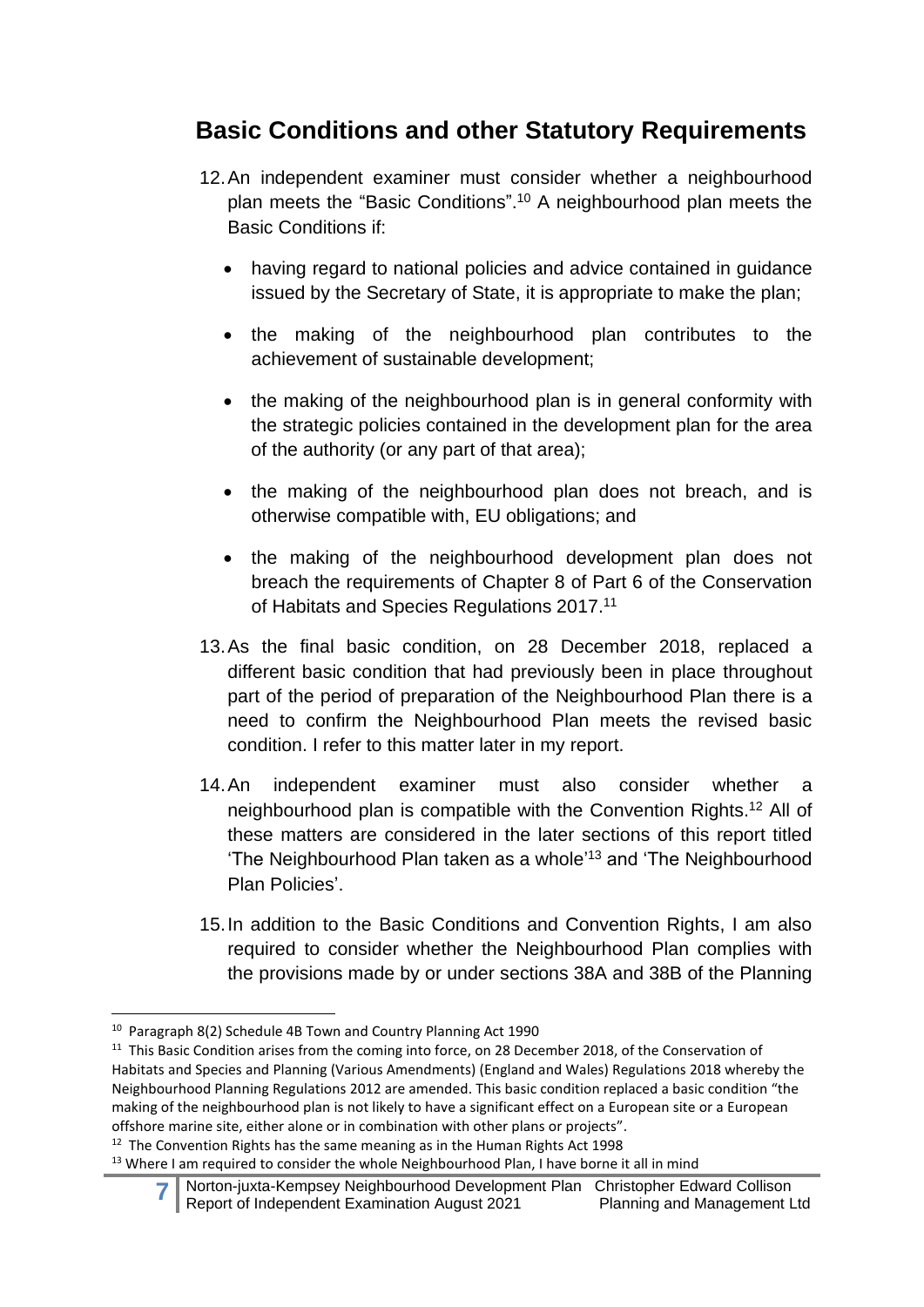and Compulsory Purchase Act 2004. <sup>14</sup> I am satisfied the Neighbourhood Plan has been prepared in accordance with the requirements of those sections, in particular in respect to the Neighbourhood Planning (General) Regulations 2012 (the Regulations) which are made pursuant to the powers given in those sections.

- 16.The Neighbourhood Plan relates to the area that was designated by the District Council as a neighbourhood area on 11 January 2017. A map of the Neighbourhood Plan boundary is included as Figure 2 of the Submission Version Plan. The Neighbourhood Plan designated area is coterminous with the Parish of Norton-juxta-Kempsey boundaries, being also the administrative area of Norton-juxta-Kempsey Parish Council. The Neighbourhood Plan does not relate to more than one neighbourhood area,<sup>15</sup> and no other neighbourhood development plan has been made for the neighbourhood area.<sup>16</sup> All requirements relating to the plan area have been met.
- 17. I am also required to check whether the Neighbourhood Plan sets out policies for the development and use of land in the whole or part of a designated neighbourhood area;<sup>17</sup> and the Neighbourhood Plan does not include provision about excluded development. <sup>18</sup> I am able to confirm that I am satisfied that each of these requirements has been met.
- 18.A neighbourhood plan must also meet the requirement to specify the period to which it has effect.<sup>19</sup> Paragraph 1.4 of the Submission Draft Plan document confirms the plan period is intended to last until 2030.
- 19.The role of an independent examiner of a neighbourhood plan is defined. I am not examining the test of soundness provided for in respect of examination of Local Plans.<sup>20</sup> It is not within my role to examine or produce an alternative plan, or a potentially more sustainable plan, except where this arises as a result of my recommended modifications so that the Neighbourhood Plan meets

<sup>&</sup>lt;sup>14</sup> In sections 38A and 38B themselves; in Schedule 4B to the 1990 Act (introduced by section 38A (3)); and in the 2012 Regulations (made under sections 38A (7) and 38B (4)).

<sup>&</sup>lt;sup>15</sup> Section 38B (1)(c) Planning and Compulsory Purchase Act 2004

<sup>16</sup> Section 38B (2) Planning and Compulsory Purchase Act 2004

<sup>&</sup>lt;sup>17</sup> Section 38A (2) Planning and Compulsory Purchase Act 2004

<sup>&</sup>lt;sup>18</sup> Principally minerals, waste disposal, development automatically requiring Environmental Impact assessment and nationally significant infrastructure projects - Section 38B(1)(b) Planning and Compulsory Purchase Act 2004

<sup>19</sup> Section 38B (1)(a) Planning and Compulsory Purchase Act 2004

<sup>&</sup>lt;sup>20</sup> Under section 20 of the Planning and Compulsory Purchase Act 2004 and in respect of which guidance is given in paragraph 35 of the National Planning Policy Framework 2021

**<sup>8</sup>** Norton-juxta-Kempsey Neighbourhood Development Plan Christopher Edward Collison Report of Independent Examination August 2021 Planning and Management Ltd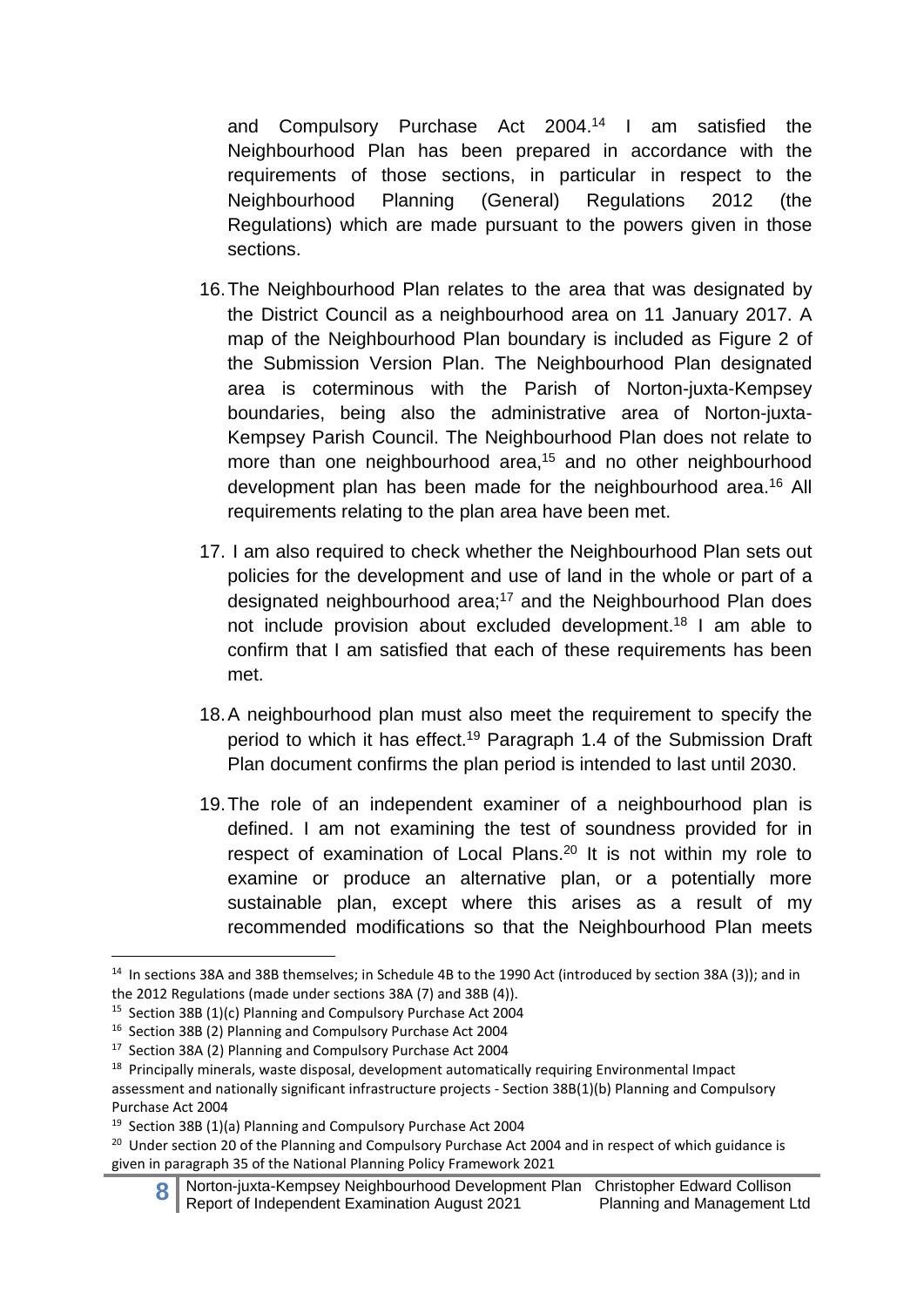the Basic Conditions and other requirements that I have identified. I have been appointed to examine whether the submitted Neighbourhood Plan meets the Basic Conditions and Convention Rights, and the other statutory requirements.

- 20.A neighbourhood plan can be narrow or broad in scope. There is no requirement for a neighbourhood plan to be holistic, or to include policies dealing with particular land uses or development types, and there is no requirement for a neighbourhood plan to be formulated as, or perform the role of, a comprehensive local plan. The nature of neighbourhood plans varies according to local requirements.
- 21.Neighbourhood plans are developed by local people in the localities they understand and as a result each plan will have its own character. It is not within my role to re-interpret, restructure, or re-write a plan to conform to a standard approach or terminology. Indeed, it is important that neighbourhood plans reflect thinking and aspiration within the local community. They should be a local product and have particular meaning and significance to people living and working in the area.
- 22.I have only recommended modifications to the Neighbourhood Plan (presented in bold type) where I consider they need to be made so that the plan meets the Basic Conditions and the other requirements I have identified.<sup>21</sup> I refer to the matter of minor corrections and other adjustments of general text in the Annex to my report.

# **Documents**

- 23.I have considered each of the following documents in so far as they have assisted me in determining whether the Neighbourhood Plan meets the Basic Conditions and other requirements:
- Norton-juxta-Kempsey Neighbourhood Plan Submission Draft March 2021
- Norton-juxta-Kempsey Neighbourhood Plan 2020-2030 Consultation Statement March 2021 [*In this report referred to as the Consultation Statement]*
- Norton-juxta-Kempsey Neighbourhood Plan Basic Conditions Statement March 2021 *[In this report referred to as the Basic Conditions Statement]*

 $21$  See 10(1) and 10(3) of Schedule 4B to the Town and Country Planning Act 1990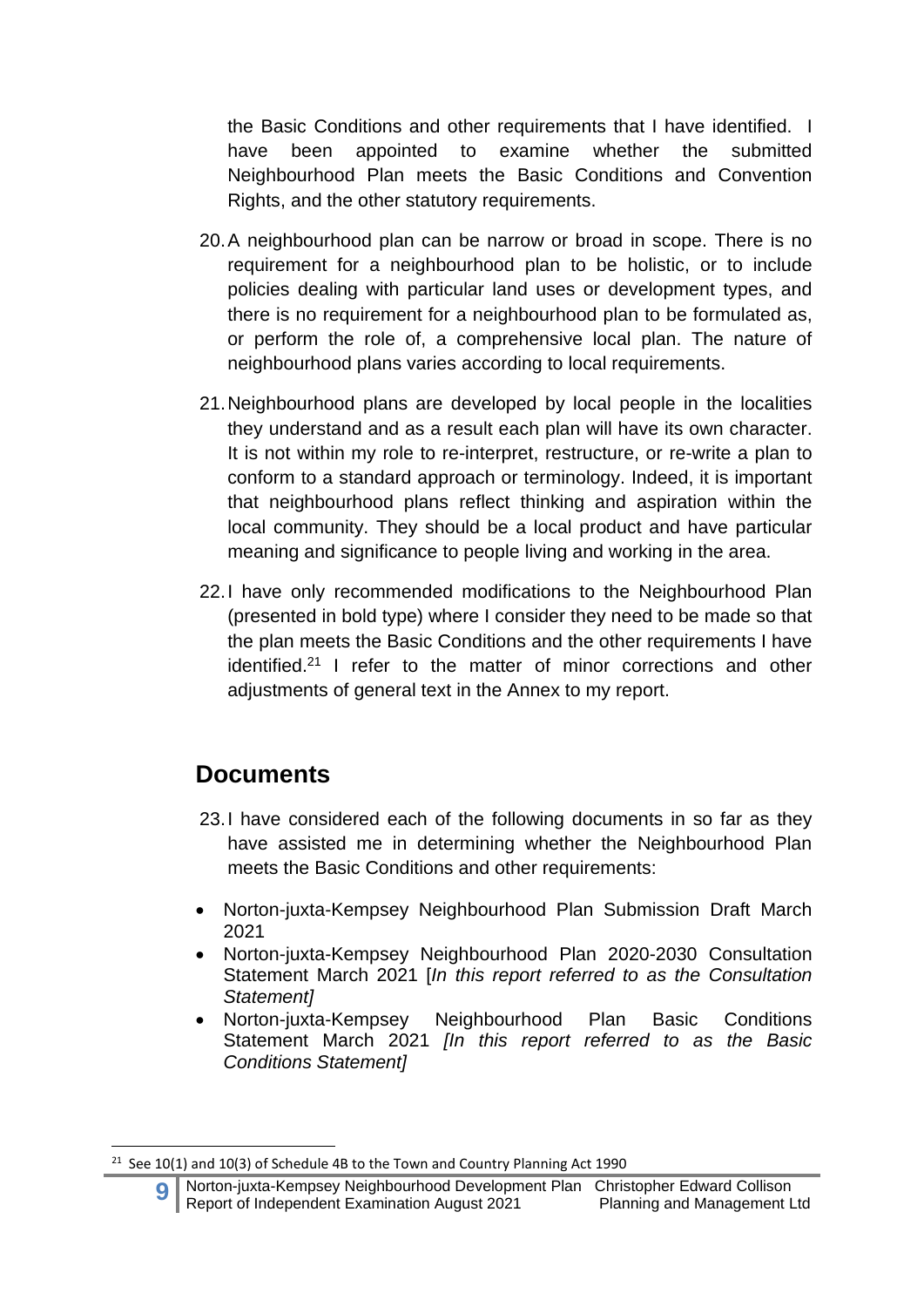- Norton-juxta-Kempsey Neighbourhood Plan Strategic Environmental Assessment (SEA) and Habitats Regulations Assessment (HRA) Screening Opinion November 2020
- Evidence and other background documents and information published on the District Council, Parish Council, and the dedicated Neighbourhood Plan websites, including the Norton-juxta-Kempsey Neighbourhood Plan Green Space Background Paper March 2021
- Representations submitted during the Regulation 16 publicity period
- Correspondence between the Independent Examiner and the District and Parish Councils including the initial letter of the Independent Examiner dated 9 July 2021
- South Worcestershire Development Plan adopted 25 February 2016
- Strategic Policies for the purposes of Neighbourhood Planning, South Worcestershire Councils
- National Planning Policy Framework (2021) [*In this report referred to as the Framework*]
- Permitted development rights for householders' technical guidance MHCLG (10 September 2019) [*In this report referred to as the Permitted Development Guidance]*
- Planning Practice Guidance web-based resource MHCLG (first fully launched 6 March 2014 and subsequently updated) [*In this report referred to as the Guidance]*
- Town and Country Planning (Use Classes) Order 1987 (as amended)
- Town and Country Planning (General Permitted Development) (Amendment and Consequential Provisions) (England) Order 2014
- Town and Country Planning (General Permitted Development) (Amendment and Consequential Provisions) (England) Order 2015
- Town and Country Planning Act 1990 (as amended)
- Planning and Compulsory Purchase Act 2004 (as amended)
- Equality Act 2010
- Localism Act 2011
- Housing and Planning Act 2016
- Neighbourhood Planning Act 2017 and Commencement Regulations 19 July 2017, 22 September 2017, and 15 January 2019
- Neighbourhood Planning (General) Regulations 2012 (as amended) [*In this report referred to as the Regulations. References to Regulation 14, Regulation 16 etc in this report refer to these Regulations]*
- Neighbourhood Planning (General) (Amendment) Regulations 2015
- Neighbourhood Planning (General) incorporating Development Control Procedure (Amendment) Regulations 2016
- Conservation of Habitats and Species and Planning (Various Amendments) (England and Wales) Regulations 2018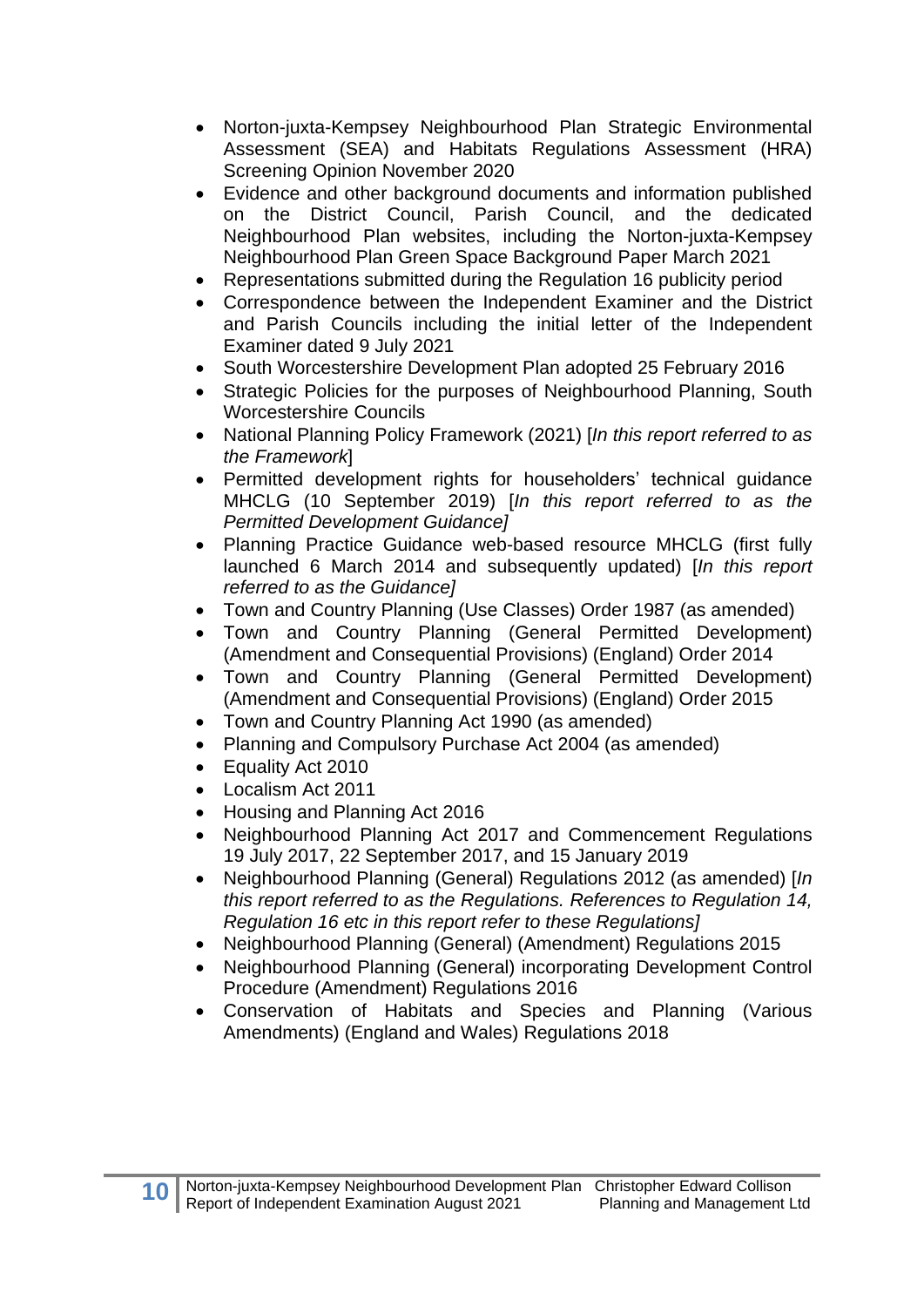# **Consultation**

- 24.The submitted Neighbourhood Plan is accompanied by a Consultation Statement which outlines the process undertaken in the preparation of the plan. In addition to detailing who was consulted and by what methods, it also provides a summary of comments received from local community members, and other consultees, and how these have been addressed in the Submission Plan. I highlight here a number of key stages of consultation undertaken in order to illustrate the approach adopted.
- 25.In April 2018 a questionnaire delivered to every address in the parish generated 216 responses which were important in the identification of key policy areas. A business questionnaire issued in April 2019 resulted in 7 responses from businesses which together employed more than 400 people of which more than 60 lived within the neighbourhood area. A Neighbourhood Plan website was developed in late 2019. This website and the Parish Newsletter were important mechanisms to keep the community informed about the plan preparation process. A range of methods were used to maintain awareness including liaison with the school, posters, sandwich boards, and postings on social media. The landowners of sites shortlisted for Local Green Space designations were written to early in February 2020. Public events were held at the Parish Hall in Littleworth and at St Peter's Garden Centre on 21 and 22 February 2020 respectively. These events were attended by a total of 120 people.
- 26.Pre-submission consultation in accordance with Regulation 14 was undertaken between 19 October 2020 and 30 November 2020 which was promoted through delivery of a summary booklet including response form to every household. Post boxes for return of responses were established at three locations although Government directives relating to the Covid-19 pandemic necessitated alternative arrangements for return of physical responses forms. The full consultation plan document was published online on the neighbourhood plan website and hard copies could be requested from the Parish Council clerk. In addition to stakeholder consultations by email publicity was achieved through social media; posters on noticeboards; and a feature in the South Worcestershire Voice Magazine. A total of 100 responses were received. The representations arising from the consultation are summarised in appendix 6 of the Consultation Statement, and responses and amendments made to the Neighbourhood Plan, are set out. The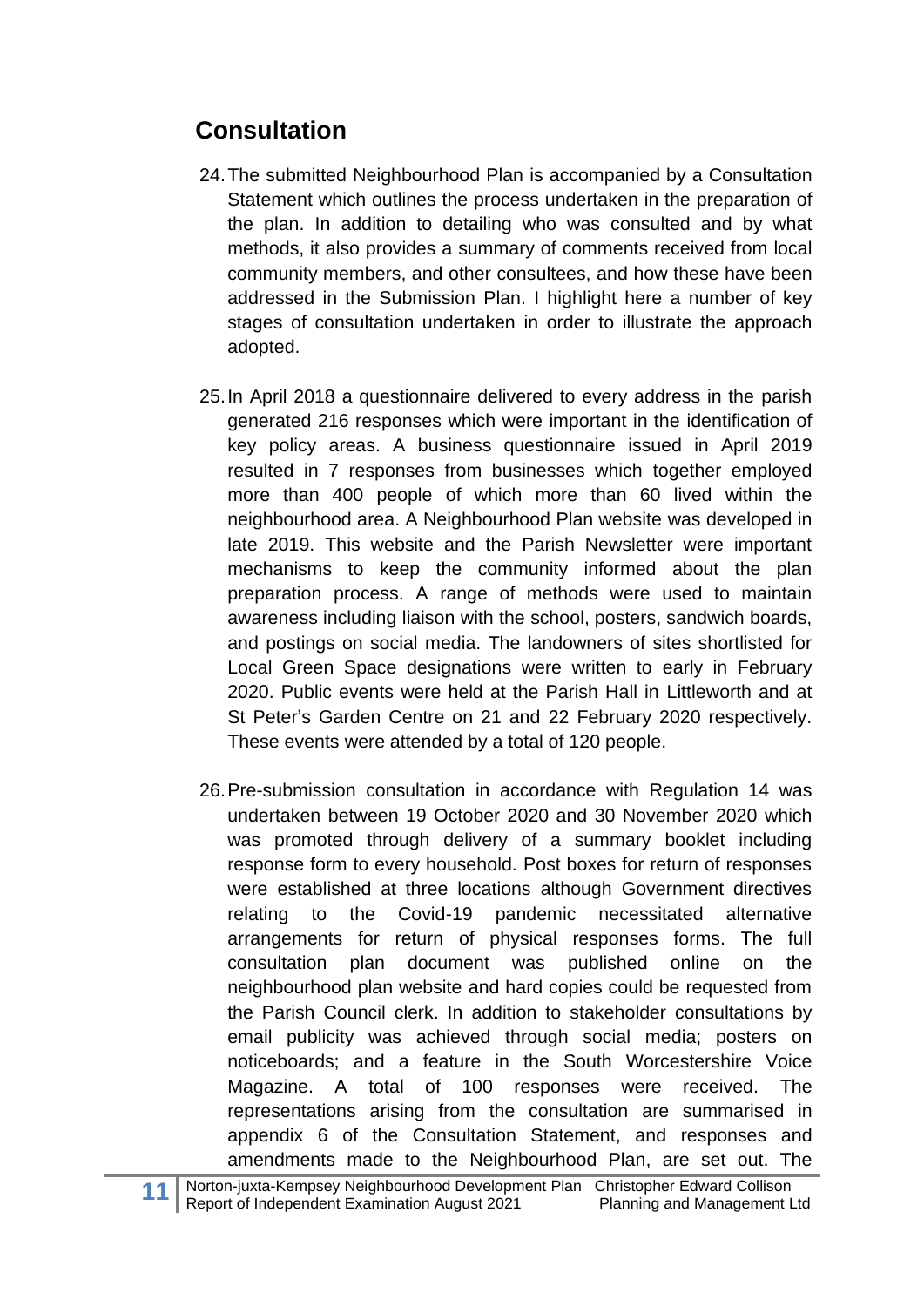suggestions have, where considered appropriate, been reflected in a number of changes to the Plan that was approved by the Parish Council, for submission to the District Council.

- 27.The Submission Version of the Neighbourhood Plan has been the subject of a Regulation 16 period of publication between 21 May 2021 to 2 July 2021. Representations from 11 different parties were submitted during the period of publication. Natural England and the Environment Agency confirmed they have no specific comments. Worcestershire County Council suggest additional policy content. The comments of Worcestershire County Council and Network Rail do not necessitate any modification of the Neighbourhood Plan. The Coal Authority confirmed there is no need to consult that authority. Historic England confirmed support for elements of the Neighbourhood Plan relating to the historic environment. Whittington Parish Council confirmed support and has no objections. The District Council Officer comments relate to Policies NJK1; NJK2; NJK3; NJK4; NJK6; NJK7, NJK9; and NJK10. In addition to general comments the representation on behalf of St Modwen relates to the vision and objectives of the Neighbourhood Plan and to Policies NJK1; NJK2; NJK3; NJK5; NJK6; NJK7; NJK8; and NJK10. A representation on behalf of IM Land relates to Policies NJK1; NJK2; NJK3; NJK4; NJK5; and NJK10 and promotes the residential development of land at Pound House Farm, Norton. A representation on behalf of Spetchley Estate and Hallam Land Management relates to their land interest within the Neighbourhood Area that is currently being promoted for development as part of a wider proposal for a new settlement centred on the new Worcestershire Parkway railway station and refers to Section 3 of the Neighbourhood Plan and to Policies NJK1; NJK2; NJK3; and NJK4.
- 28.It would be beyond my remit to recommend modifications to insert additional policy and other content where that is not necessary to meet the basic conditions and other requirements of neighbourhood plans that I have identified. Where representations raise concerns or state comments or objections in relation to specific policies, I refer to these later in my report when considering the policy in question where they are relevant to the reasons for my recommendations.<sup>22</sup> I have been provided with copies of each of all of the representations. In preparing this report I have taken into consideration all of the representations where they are relevant to my role even though they may not be

<sup>&</sup>lt;sup>22</sup> Bewley Homes Plc v Waverley District Council [2017] EWHC 1776 (Admin) Lang J, 18 July 2017 and Town and Country Planning Act Schedule 4B paragraph 10(6)

**<sup>12</sup>** Norton-juxta-Kempsey Neighbourhood Development Plan Christopher Edward Collison<br>Report of Independent Examination August 2021 Planning and Management Ltd Report of Independent Examination August 2021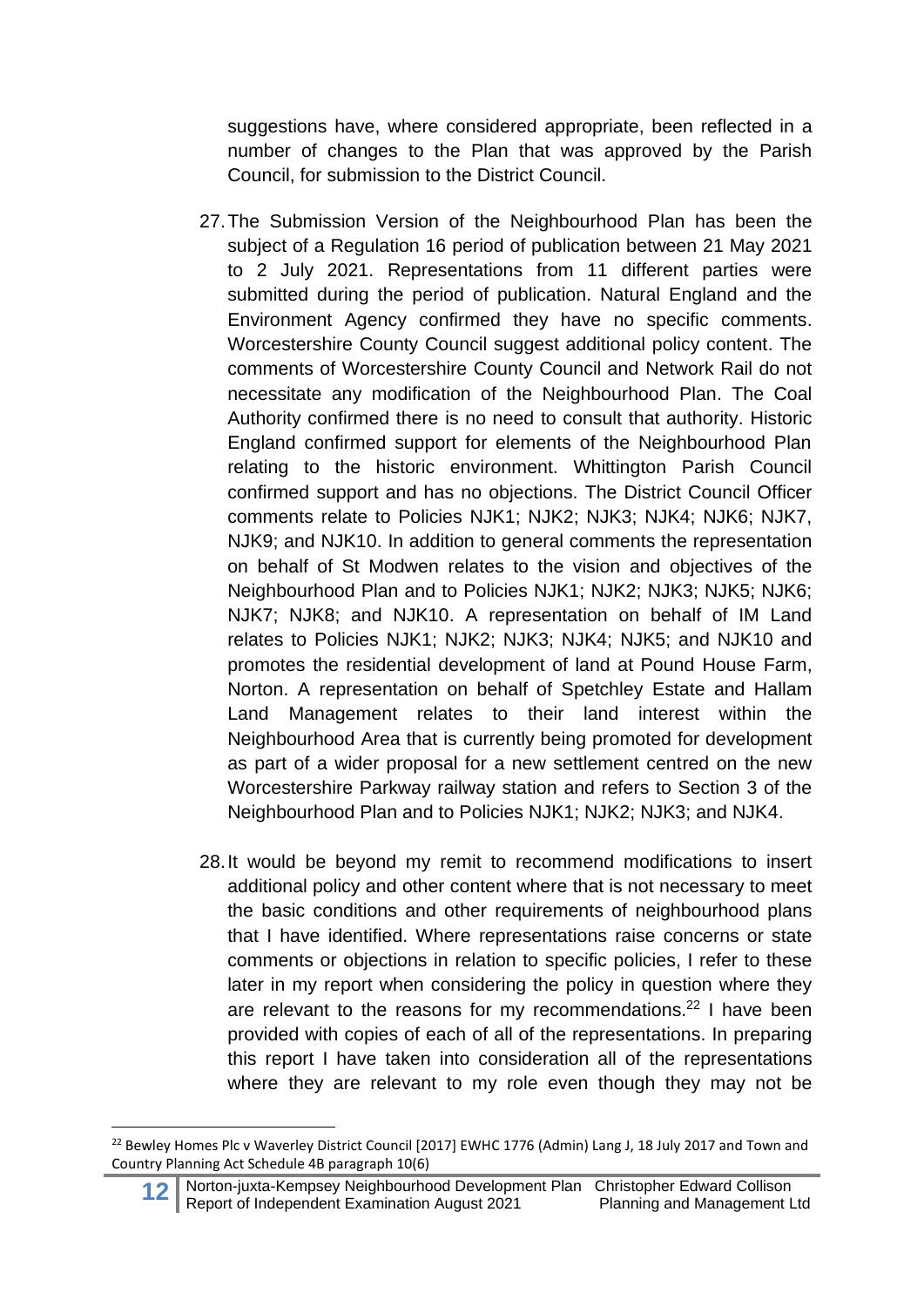referred to in whole, or in part.

- 29.I provided the Parish Council with an opportunity to comment on the Regulation 16 representations of other parties. I placed no obligation on the Parish Council to offer any comments but such an opportunity can prove helpful where representations of other parties include matters that have not been raised earlier in the plan preparation process. The Parish Council did not submit comments on the representations of other parties. I requested the District Council to publish the Regulation 16 representations on its website.
- 30.The Regulations state that where a qualifying body submits a plan proposal to the local planning authority it must include amongst other items a consultation statement. The Regulations state a consultation statement means a document which:
	- a) contains details of the persons and bodies who were consulted about the proposed neighbourhood development plan;
	- b) explains how they were consulted;
	- c) summarises the main issues and concerns raised by the persons consulted; and
	- d) describes how these issues and concerns have been considered and, where relevant, addressed in the proposed neighbourhood development plan.<sup>23</sup>
- 31.The Consultation Statement and appendices do include information in respect of each of the requirements set out in the Regulations. I am satisfied the requirements have been met. In addition, sufficient regard has been paid to the advice regarding plan preparation and engagement contained within the Guidance. It is evident the Neighbourhood Plan Steering Group has taken great care to ensure stakeholders have had full opportunity to influence the general nature, and specific policies, of the Neighbourhood Plan.

# **The Neighbourhood Plan taken as a whole**

32.This section of my report considers whether the Neighbourhood Plan taken as a whole meets EU obligations, habitats and Human Rights requirements; has regard to national policies and advice contained in guidance issued by the Secretary of State; whether the plan contributes to the achievement of sustainable development; and

<sup>&</sup>lt;sup>23</sup> Regulation 15 The Neighbourhood Planning (General) Regulations 2012 SI 2012 No.637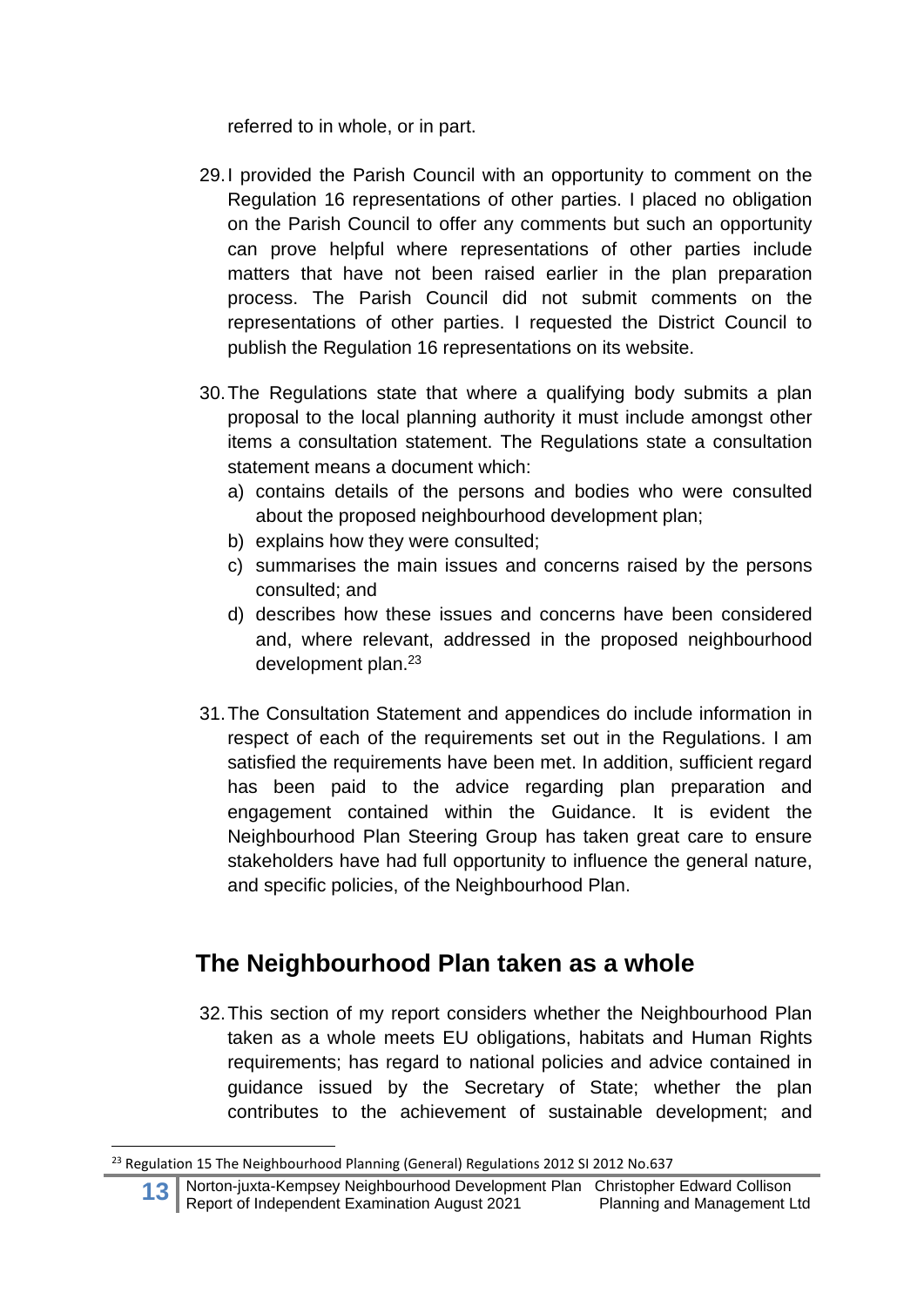whether the plan is in general conformity with the strategic policies contained in the development plan for the area. Each of the plan policies is considered in turn in the section of my report that follows this. In considering all of these matters I have referred to the submission, background, and supporting documents, and copies of the representations and other material provided to me.

Consideration of Convention Rights; and whether the making of the Neighbourhood Plan does not breach, and is otherwise compatible with, EU obligations; and the making of the neighbourhood development plan does not breach the requirements of Chapter 8 of Part 6 of the Conservation of Habitats and Species Regulations 2017

- 33.The Basic Conditions Statement states *"The Neighbourhood Plan has regard to the fundamental rights and freedoms guaranteed under the European Convention on Human Rights and complies with the Human Rights Act"* and includes supporting statements. I have considered the European Convention on Human Rights and in particular Article 6 (1) (fairness); Article 8 (privacy); Article 14 (discrimination); and Article 1 of the first Protocol (property).<sup>24</sup> Development Plans by their nature will include policies that relate differently to areas of land. Where the Neighbourhood Plan policies relate differently to areas of land this has been explained in terms of land use and development related issues. I have seen nothing in the submission version of the Neighbourhood Plan that indicates any breach of the Convention. I am satisfied the Neighbourhood Plan has been prepared in accordance with the obligations for Parish Councils under the Public Sector Equality Duty (PSED) in the Equality Act 2010. Whilst no Equality Impact Assessment has been undertaken in respect of the Neighbourhood Plan, from my own examination, the Neighbourhood Plan would appear to have neutral or positive impacts on groups with protected characteristics as identified in the Equality Act 2010.
- 34.The objective of EU Directive 2001/42<sup>25</sup> is *"to provide for a high level of protection of the environment and to contribute to the integration of environmental considerations into the preparation and adoption of plans and programmes with a view to promoting sustainable development, by ensuring that, in accordance with this Directive, an environmental assessment is carried out of certain plans and programmes which are likely to have significant effects on the*

<sup>&</sup>lt;sup>24</sup> The Human Rights Act 1998 which came into force in the UK in 2000 had the effect of codifying the protections in the European Convention on Human Rights into UK law.

<sup>&</sup>lt;sup>25</sup> Transposed into UK law through the Environmental Assessment of Plans and Programmes Regulations 2004

<sup>14</sup> Norton-juxta-Kempsey Neighbourhood Development Plan Christopher Edward Collison<br>Report of Independent Examination August 2021 Planning and Management Ltd Report of Independent Examination August 2021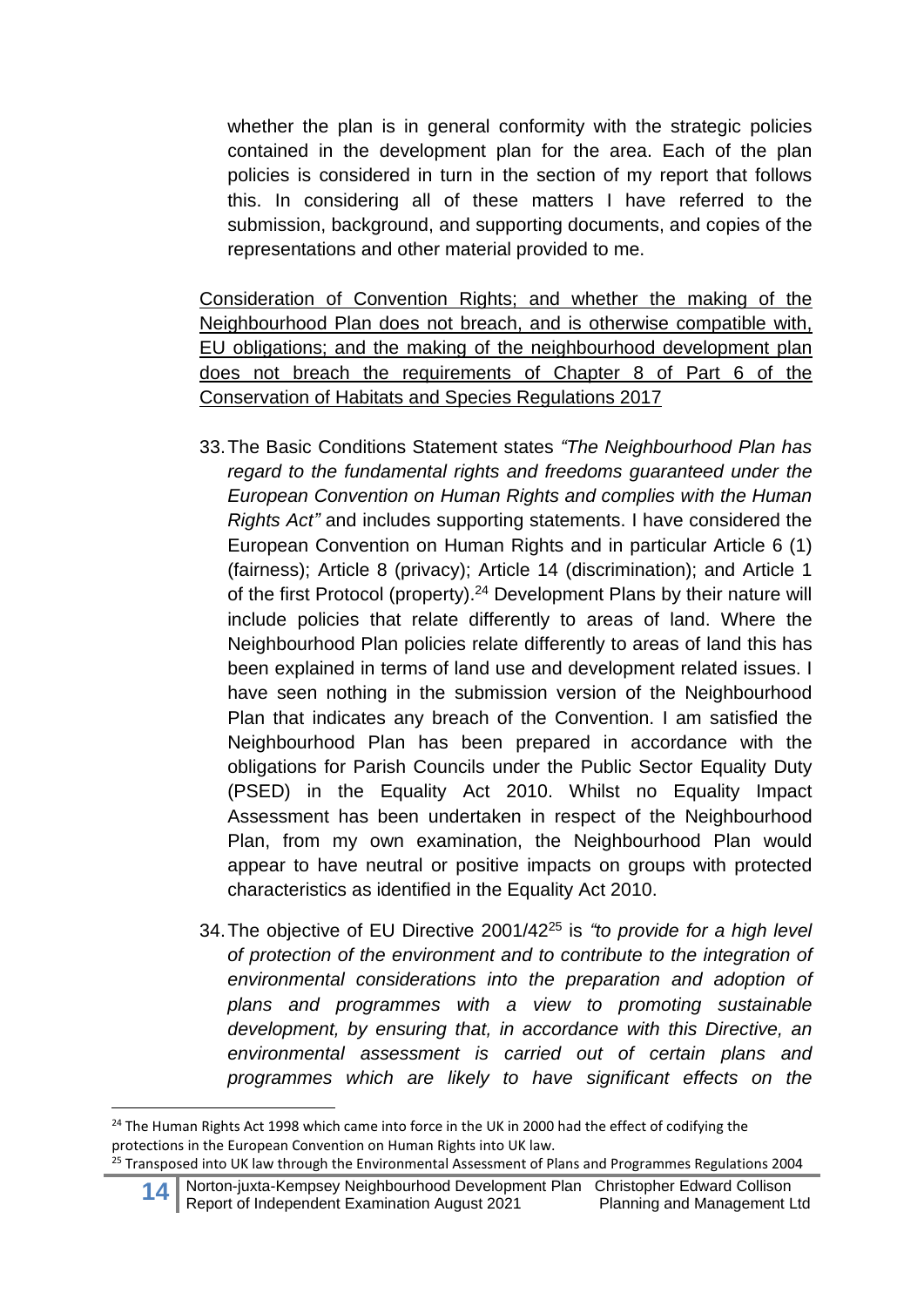*environment."* The Neighbourhood Plan falls within the definition of 'plans and programmes'<sup>26</sup> as the Local Planning Authority is obliged to 'make' the plan following a positive referendum result.<sup>27</sup>

- 35.The Neighbourhood Planning (General) (Amendment) Regulations 2015 require the Parish Council, as the Qualifying Body, to submit to Wychavon District Council either an environmental report prepared in accordance with the Environmental Assessment of Plans and Programmes Regulations 2004, or a statement of reasons why an environmental report is not required.
- 36.In November 2020 the District Council issued a Strategic Environmental Assessment (SEA) and Habitats Regulations Assessment (HRA) Screening Opinion which *states "Table 2 assesses the likelihood of significant environmental effects arising from the draft Norton-juxta-Kempsey Neighbourhood Plan in its current form. The policies in the draft Norton-juxta-Kempsey Neighbourhood Plan are inline with the strategy of the adopted SWDP, which has been subject to a Sustainability Appraisal incorporating a Strategic Environmental Assessment. The policies of the Draft Norton-juxta-Kempsey Neighbourhood Plan seek to avoid or minimise environmental effects through the provision of guidance on issues which are specific to the neighbourhood area. It is therefore likely that the draft Norton-juxta-Kempsey Neighbourhood Plan will have, both directly and indirectly, a positive environmental impact rather than negative, by setting out guidance addressing how developers can minimise impacts on a number of environmental receptors. As such, it is concluded that a full SEA is unlikely to be required in the preparation of the Norton-juxta-Kempsey Neighbourhood Plan."* The Screening Opinion includes in Appendix 1 consultation responses from the Statutory Bodies and the conclusion of the Screening Opinion confirms that all three statutory bodies agreed that a full SEA is not necessary. I am satisfied the requirements regarding Strategic Environmental Assessment have been met.
- 37.The Strategic Environmental Assessment (SEA) and Habitats Regulations Assessment (HRA) Screening Opinion issued by the District Council in November 2020 concludes "*As a result of the above assessment, it is considered that the policies of the draft Norton-juxta-Kempsey Neighbourhood Plan are in general conformity with those contained in the SWDP. It is therefore concluded that the draft Norton-*

<sup>&</sup>lt;sup>26</sup> Defined in Article 2(a) of Directive 2001/42

<sup>&</sup>lt;sup>27</sup> Judgement of the Court of Justice of the European Union (Fourth Chamber) 22 March 2012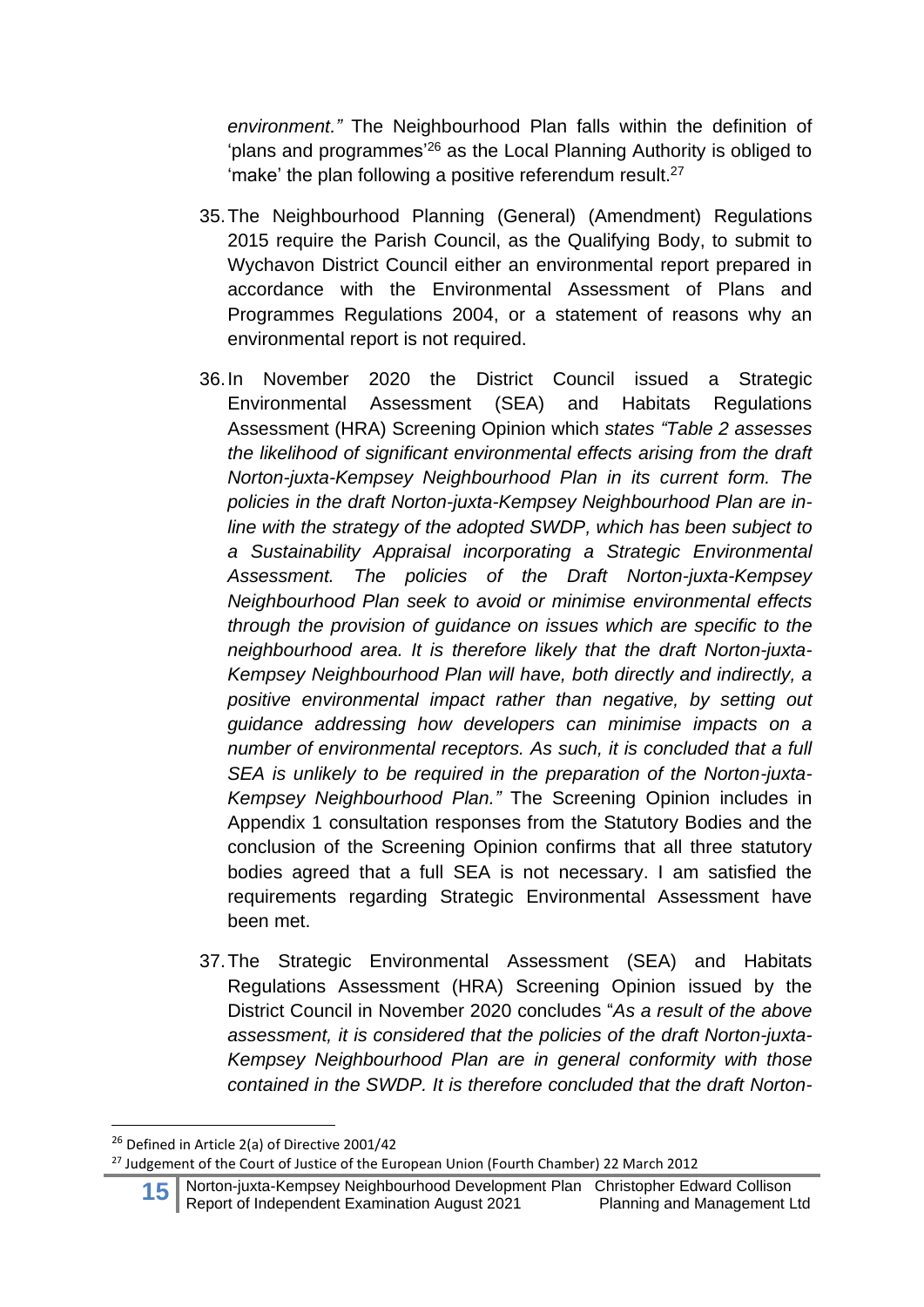*juxta-Kempsey Neighbourhood Plan is unlikely to have a negative impact on any internationally designated wildlife sites and as such, the recommendation is made that a full AA is not required."* The Screening Opinion document states that Natural England concurs with this view. I conclude the Neighbourhood Plan meets the requirements of the revised Basic Condition relating to Habitats Regulations.

- 38.There are a number of other EU obligations that can be relevant to land use planning including the Water Framework Directive, the Waste Framework Directive, and the Air Quality Directive but none appear to be relevant in respect of this independent examination.
- 39.I conclude that the Neighbourhood Plan is compatible with the Convention Rights, and does not breach, and is otherwise compatible with, EU obligations. I also conclude the making of the Neighbourhood Plan does not breach the requirements of Chapter 8 of Part 6 of the Conservation of Habitats and Species Regulations 2017.
- 40.The Guidance states it is the responsibility of the local planning authority to ensure that all the regulations appropriate to the nature and scope of a draft neighbourhood plan submitted to it have been met in order for the draft neighbourhood plan to progress. The District Council as local planning authority must decide whether the draft neighbourhood plan is compatible with EU obligations:
	- when it takes the decision on whether the neighbourhood plan should proceed to referendum; and
	- when it takes the decision on whether or not to make the neighbourhood plan (which brings it into legal force). 28

Consideration whether having regard to national policies and advice contained in guidance issued by the Secretary of State, it is appropriate to make the Neighbourhood Plan; and whether the making of the Neighbourhood Plan contributes to the achievement of sustainable development

41.I refer initially to the basic condition "*having regard to national policies and advice contained in guidance issued by the Secretary of State, it is appropriate to make the plan".* The requirement to determine whether it is appropriate that the plan is made includes the words *"having regard to".* This is not the same as compliance, nor is it the same as part of the test of soundness provided for in respect of examinations of

<sup>28</sup> Planning Practice Guidance paragraph 080 Reference ID: 41-080-20150209

**<sup>1666</sup>** Norton-juxta-Kempsey Neighbourhood Development Plan Christopher Edward Collison<br>1666 Report of Independent Examination August 2021 Planning and Management Ltd Report of Independent Examination August 2021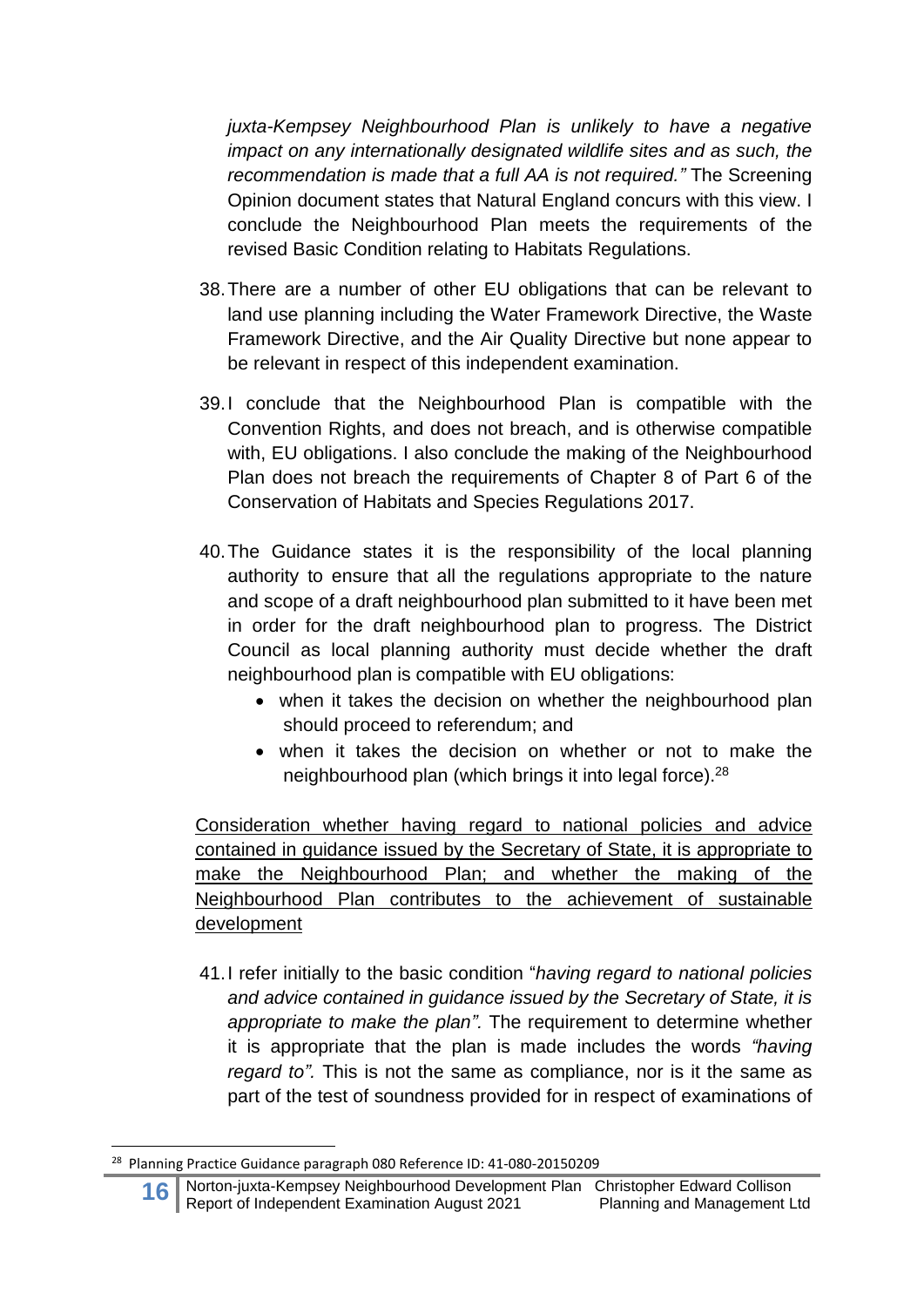Local Plans <sup>29</sup> which requires plans to be *"consistent with national policy".*

- 42.Lord Goldsmith has provided guidance <sup>30</sup> that *'have regard to'* means *"such matters should be considered."* The Guidance assists in understanding "*appropriate*". In answer to the question "*What does having regard to national policy mean?"* the Guidance states a neighbourhood plan "*must not constrain the delivery of important national policy objectives."*
- 43.The most recent National Planning Policy Framework published on 21 July 2021 sets out the Government's planning policies for England and how these are expected to be applied. The Planning Practice Guidance was most recently updated in respect of Neighbourhood Planning on 25 September 2020. As a point of clarification, I confirm I have undertaken the Independent Examination in the context of the most recent National Planning Policy Framework and Planning Practice Guidance. Whilst the Guidance has been updated on 24 May 2021 with respect to First Homes, transitional arrangements apply in the case of the Neighbourhood Plan which was submitted for independent examination before 28 June 2021.
- 44.I am satisfied Section 3 of the Basic Conditions Statement including Table 2 demonstrates the Neighbourhood Plan has regard to relevant identified components of the Framework.
- 45.The Neighbourhood Plan includes a positive vision statement for the Neighbourhood Area by 2030. The vision refers to economic matters ("*appropriate development"*), social matters ("*the community's needs"*), and environmental matters ("*rural character within separate settlements").* The vision is then developed to present five objectives relating to: natural environment; traffic impact; local facilities; local economy; and housing. The Neighbourhood Plan sets out policies arranged by reference to the objectives.
- 46.The representation on behalf of St Modwen states the Traffic impact objective should be reworded to reflect the NPPF policy on highways. I agree the objective does not have sufficient regard for national policy,

**17** Norton-juxta-Kempsey Neighbourhood Development Plan Christopher Edward Collison<br>Report of Independent Examination August 2021 Planning and Management Ltd Report of Independent Examination August 2021

<sup>&</sup>lt;sup>29</sup> Under section 20 of the Planning and Compulsory Purchase Act 2004 and in respect of which guidance is given in paragraph 35 of the National Planning Policy Framework 2019

<sup>&</sup>lt;sup>30</sup> The Attorney General, (Her Majesty's Principal Secretary of State for Justice) Lord Goldsmith, at a meeting of the House of Lords Grand Committee on 6 February 2006 to consider the Company Law Reform Bill (Column GC272 of Lords Hansard, 6 February 2006) and included in guidance in England's Statutory Landscape Designations: a practical guide to your duty of regard, Natural England 2010 (an Agency of another Secretary of State)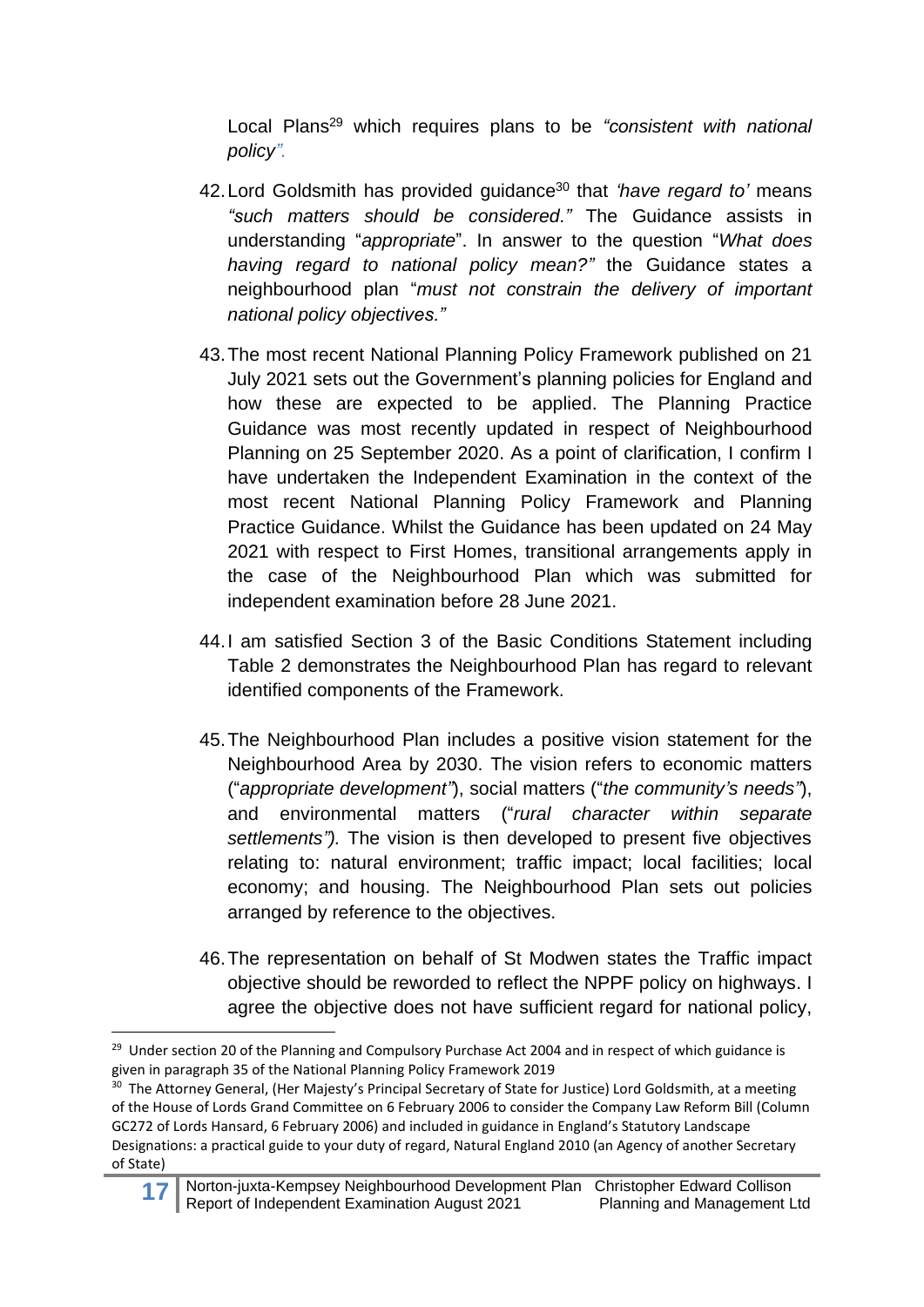in particular paragraphs 84 and 109 of the Framework. I have recommended a modification in this respect.

# **Recommended modification 1: In paragraph 5.5 Traffic Impact Objective replace "with minimum" with "without unacceptable"**

- 47.The representation on behalf of St Modwen also states clarification is required as to what would constitute appropriate development referred to in the Local Economy Objective. It is the policies, not the objectives, of the Neighbourhood Plan that will be referred to in the determination of development proposals. I am satisfied the wording of Policy NJK8, as I recommend it should be modified, provides sufficient guidance to parties formulating and determining development proposals and that the wording of the Local Economy Objective is fit for purpose. No modification is necessary to meet the basic conditions or other requirements of a neighbourhood plan that I have identified.
- 48.The representation on behalf of Spetchley Estate and Hallam Land Management refers to Section 3 of the Neighbourhood Plan suggesting the sub-title "*Development Pressures"* should be replaced with "Future Development" "*with the text and subsequent policies responding positively to the framing of future housing and employment needs, including the delivery of critical infrastructure in accordance with the draft NP's Vision at Section 5."* Paragraph 3.10 of the Neighbourhood Plan refers to the Worcester South urban extension as being identified in the adopted SWDP. No modification is necessary to meet the Basic Conditions, or other requirements of a neighbourhood plan, that I have identified.
- 49.A representation on behalf of IM Land states that in the context of the emerging SWDPR *"Should a higher level of housing need be identified the Parish Council should reconsider the need to allocate further housing within the draft plan"* and *"in the context of the draft Plan, given the emerging plans for Worcester Parkway (via the SWDPR) are meeting a strategic need, this should not be used as a reason to not provide further housing allocations."* The representation on behalf of IM Land states "*The Parish Council have not released the WDC calculation of housing need and, in the interests of transparency, this information should be made publicly available. This is an important matter, which relates to a fundamental issue under NPPF (paragraphs 65-66) and thus Basic Condition 8(2)(a). It is noted that the calculation was provided in 2019; the continued validity of the calculation should*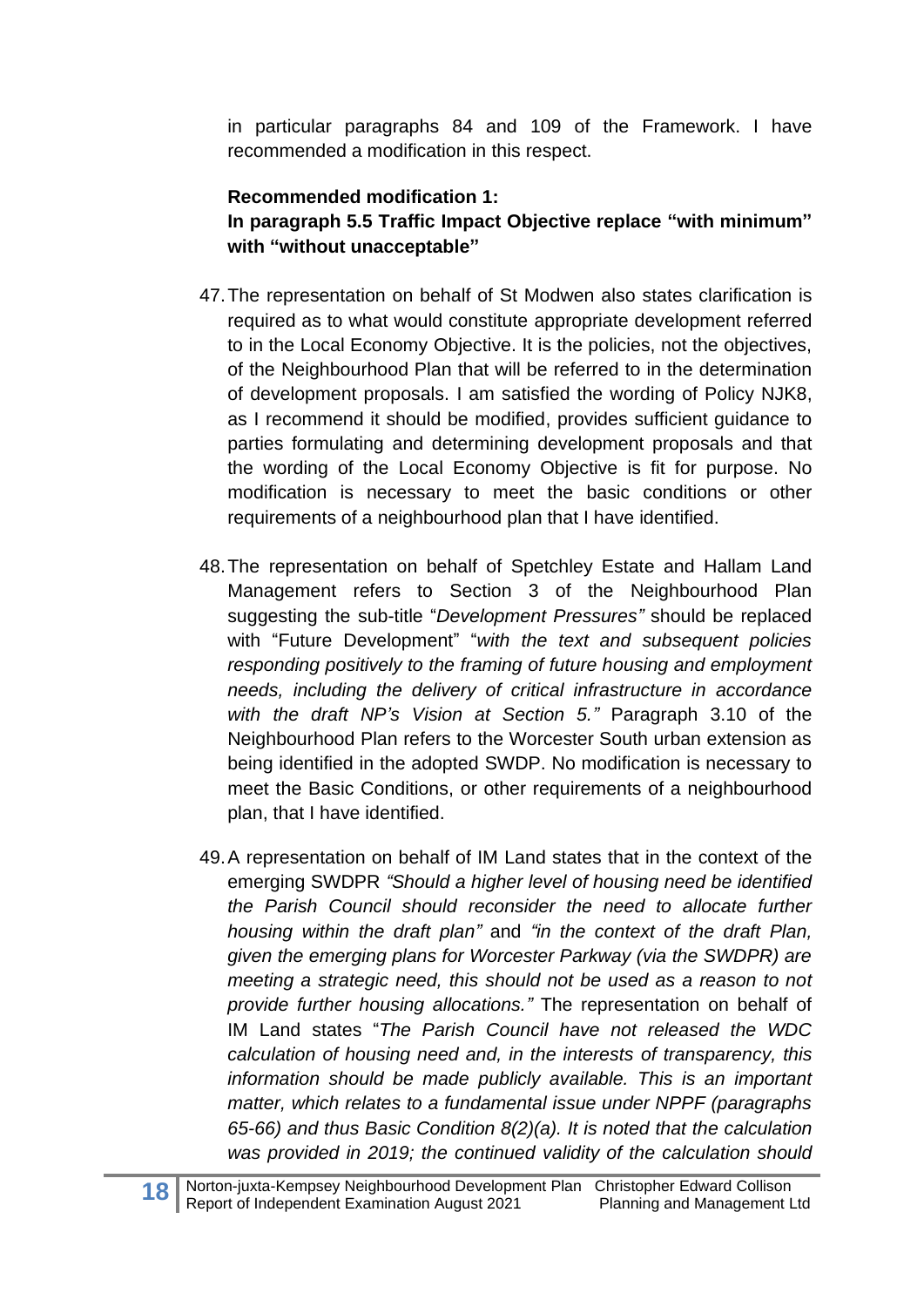*be reviewed in light of any changed circumstances since then and made publicly available. Should a higher level of housing need be identified, the Parish Council should reconsider the need to allocate further housing within the draft Plan. It is noted that within the SWDPR Preferred Options (November 2019) consultation document (at paragraph 2.8) it states that where requested housing requirements for Neighbourhood Areas will be provided based on the overall housing number, the draft spatial development strategy and taking account of existing allocations within the SWDPR and allocations in made or submitted neighbourhood plans. The housing numbers exclude strategic site allocations as these will be set out within the SWDPR and cannot be amended through a neighbourhood plan. In the context of the draft Plan, given the emerging plans for Worcester Parkway (via the SWDPR) are meeting a strategic need, this should not be used as a reason to not provide further housing allocations. As set out above, IM Land are promoting land within Norton which provides an opportunity for a sensitively designed development to be brought forward that provides much needed housing as well as other benefits such as green space. A Vision Statement showing how the Site could be brought forwards, and the benefits, is provided at Appendix 3."*

- 50.Paragraph 29 of the Framework states *"Neighbourhood Plans should not promote less development than set out in the strategic policies for the area, or undermine those strategic policies."* Whilst it is not within my role to test the soundness of the Neighbourhood Plan it is necessary to consider whether the Plan meets the Basic Conditions in so far as it will not promote less development than set out in the strategic policies for the area, or undermine those strategic policies, as required by paragraph 29 of the Framework; and meets the requirements set out in the Guidance.
- 51.The Guidance states "*The scope of neighbourhood plans is up to the neighbourhood planning body. Where strategic policies set out a housing requirement figure for a designated neighbourhood area, the neighbourhood planning body does not have to make specific provision for housing, or seek to allocate sites to accommodate the requirement (which may have already been done through the strategic policies or through non-strategic policies produced by the local planning authority). The strategic policies will, however, have established the scale of housing expected to take place in the neighbourhood area. Housing requirement figures for neighbourhood*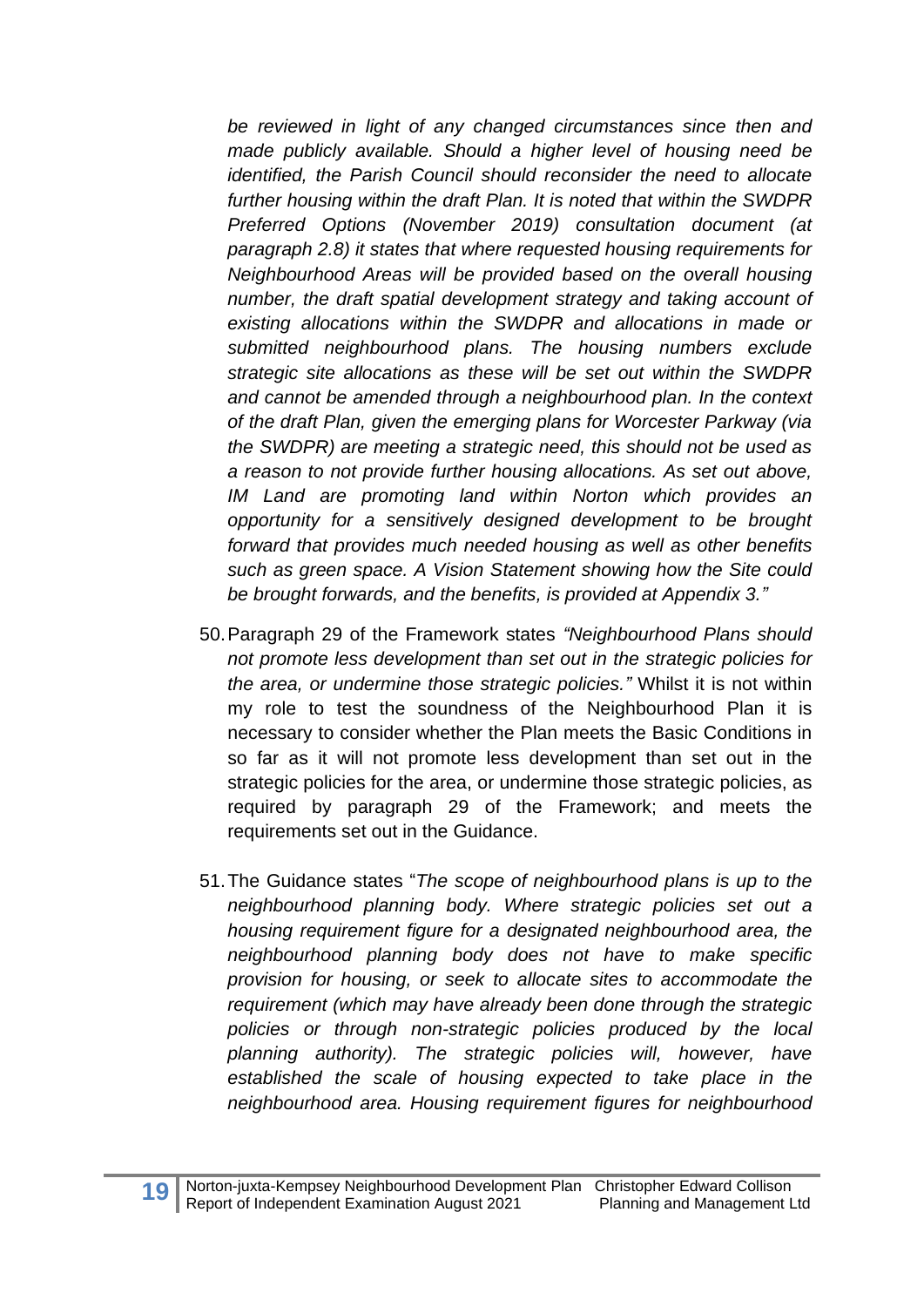*plan areas are not binding as neighbourhood planning groups are not required to plan for housing." 31*

- 52.*"Neighbourhood plans are not obliged to contain policies addressing all types of development. However, where they do contain policies relevant to housing supply, these policies should take account of latest and up-to-date evidence of housing need. In particular, where a qualifying body is attempting to identify and meet housing need, a local planning authority should share relevant evidence on housing need gathered to support its own plan-making." 32*
- 53.*"Where neighbourhood planning bodies have decided to make provision for housing in their plan, the housing requirement figure and its origin are expected to be set out in the neighbourhood plan as a basis for their housing policies and any allocations that they wish to make. Neighbourhood planning bodies are encouraged to plan to meet their housing requirement, and where possible to exceed it." 33*
- 54."*The National Planning Policy Framework expects most strategic policy-making authorities to set housing requirement figures for designated neighbourhood areas as part of their strategic policies" 34*
- 55.*"Where strategic policies do not already set out a requirement figure, the National Planning Policy Framework expects an indicative figure to be provided to neighbourhood planning bodies on request." 35*
- 56.The Guidance states *"If a local planning authority is also intending to allocate sites in the same neighbourhood area the local planning authority should avoid duplicating planning processes that will apply to the neighbourhood area. It should work constructively with a qualifying body to enable a neighbourhood plan to make timely progress. A local planning authority should share evidence with those preparing the neighbourhood plan, in order for example, that every effort can be made to meet identified local need through the neighbourhood planning process." 36*
- 57.*"Although a draft neighbourhood plan or Order is not tested against the policies in an emerging local plan the reasoning and evidence informing the local plan process is likely to be relevant to the*

<sup>31</sup> Planning Practice Guidance Paragraph: 104 Reference ID: 41-104-20190509 Revision date: 09 05 2019

<sup>&</sup>lt;sup>32</sup> Planning Practice Guidance Paragraph: 040 Reference ID: 41-040-20160211 Revision date: 11 02 2016

<sup>&</sup>lt;sup>33</sup> Planning Practice Guidance Paragraph: 103 Reference ID: 41-103-20190509 Revision date: 09 05 2019

<sup>34</sup> Planning Practice Guidance Paragraph: 101 Reference ID: 41-101-20190509 Revision date: 09 05 2019

<sup>35</sup> Planning Practice Guidance Paragraph: 105 Reference ID: 41-105-20190509 Revision date: 09 05 2019

<sup>36</sup> Planning Practice Guidance Paragraph: 043 Reference ID: 41-043-20140306 Revision date: 06 03 2014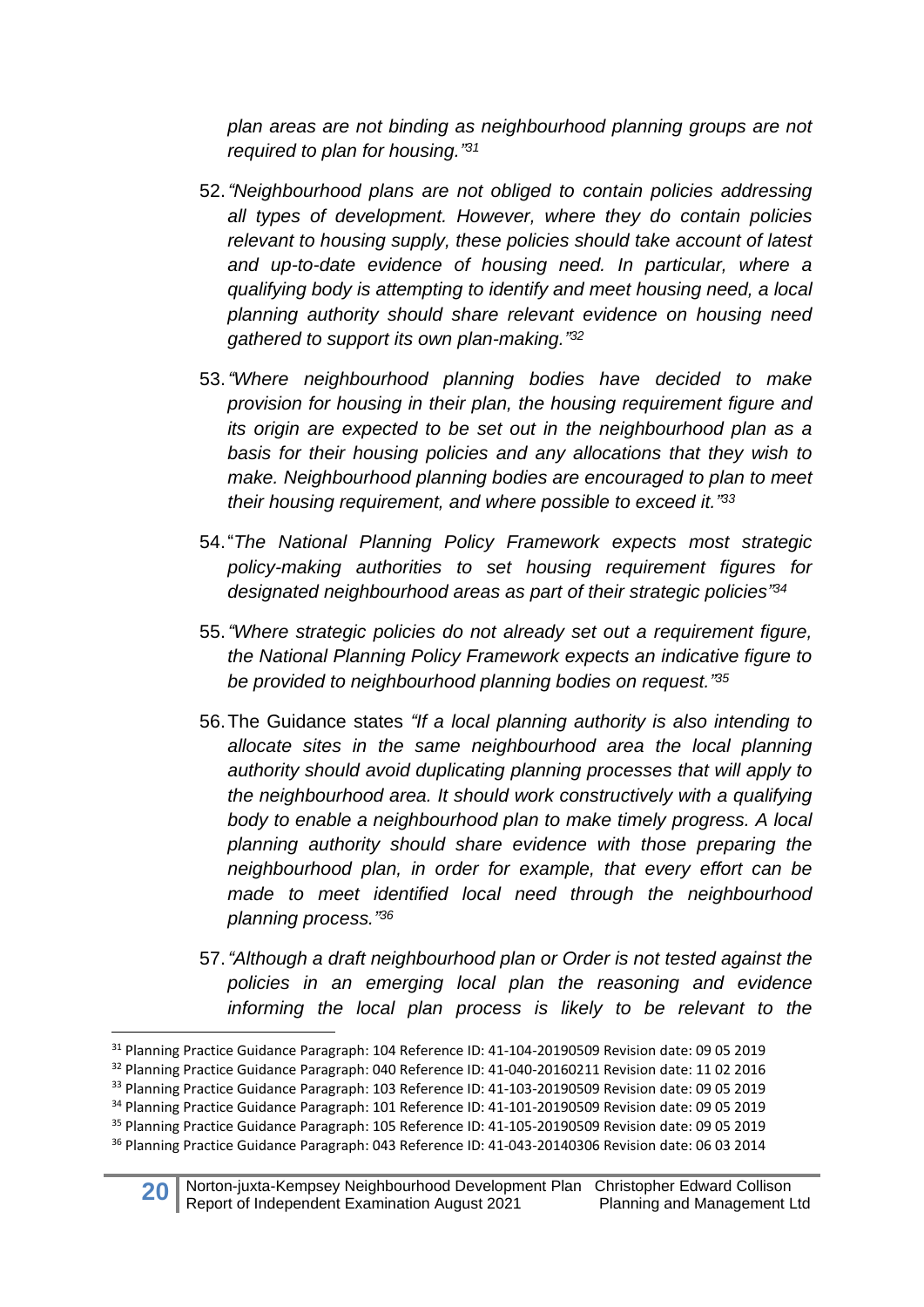*consideration of the basic conditions against which a neighbourhood plan is tested. For example, up-to-date housing need evidence is relevant to the question of whether a housing supply policy in a neighbourhood plan or Order contributes to the achievement of sustainable development. Where a neighbourhood plan is brought forward before an up-to-date local plan is in place the qualifying body and the local planning authority should discuss and aim to agree the relationship between policies in:*

- *the emerging neighbourhood plan*
- *the emerging local plan (or spatial development strategy)*
- *the adopted development plan*

*with appropriate regard to national policy and guidance."*

- 58.*"The local planning authority should take a proactive and positive approach, working collaboratively with a qualifying body particularly sharing evidence and seeking to resolve any issues to ensure the draft neighbourhood plan has the greatest chance of success at independent examination. The local planning authority should work with the qualifying body so that complementary neighbourhood and local plan policies are produced. It is important to minimise any conflicts between policies in the neighbourhood plan and those in the emerging local plan, including housing supply policies. This is because section 38(5) of the Planning and Compulsory Purchase Act 2004 requires that the conflict must be resolved in favour of the policy which is contained in the last document to become part of the development plan. Strategic policies should set out a housing requirement figure for designated neighbourhood areas from their overall housing requirement (paragraph 65 of the revised National Planning Policy Framework). Where this is not possible the local planning authority should provide an indicative figure, if requested to do so by the neighbourhood planning body, which will need to be tested at the neighbourhood plan examination. Neighbourhood plans should consider providing indicative delivery timetables, and allocating reserve sites to ensure that emerging evidence of housing need is addressed. This can help minimise potential conflicts and ensure that policies in the neighbourhood plan are not overridden by a new local plan." 37*
- 59.The South Worcestershire Development Plan through Policy SWDP 2 seeks to establish a development strategy and settlement hierarchy. New housing development is to be focussed on Worcester City and

<sup>37</sup> Planning Practice Guidance Paragraph: 009 Reference ID: 41-009-20190509 Revision date: 09 05 2019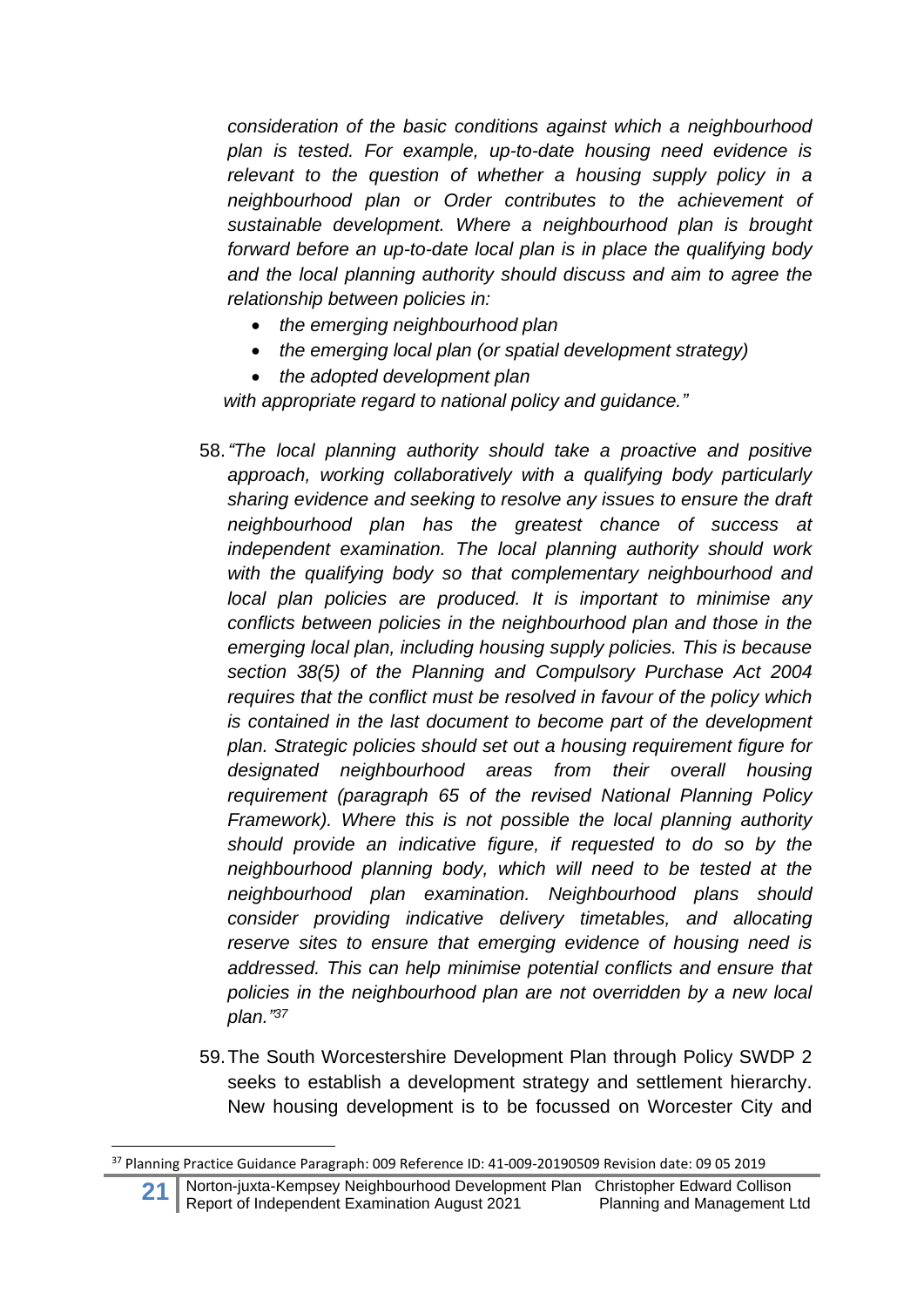the other urban areas. The housing requirement to 2030 in South Worcestershire is 28,370 dwellings. The South Worcestershire Development Plan makes provision for around 28,400 dwellings to meet this need, with part of the Worcester South urban extension (Policy SWDP 45/1) within the Neighbourhood Area. No SWDP village hierarchy housing allocation is made in the Neighbourhood Area. Paragraph 6.64 of the Neighbourhood Plan states that in response to a request by the Parish Council in 2019 the District Council provided an indicative housing requirement for the parish of two dwellings up to 2030. The District and Parish Councils have confirmed the indicative requirement was in fact one dwelling. I refer to the correction of this error in the Annex to my report.

60.Policy SWDP 2 identifies Norton-juxta-Kempsey as a Category 3 village. Category 1, 2 and 3 villages are stated to have a role predominately aimed at meeting locally identified housing and employment needs and are suited to accommodate market and affordable housing needs alongside limited employment for local needs. Infill development within the defined development boundaries of Category 1, 2 and 3 villages is acceptable in principle subject to the more detailed plan policies. The SWDP sets a development boundary for Hatfield; Littleworth; Norton; and Brockhill which the Neighbourhood Plan does not seek to amend. Policy SWDP2 establishes that infill development is acceptable in principle within these defined boundaries. Whilst no total figure can be assumed there is undoubtedly some limited potential for dwellings to be provided on infill plots or possibly through the redevelopment of sites within the development boundaries established by the SWDP. The Neighbourhood Plan places no cap or limit on the number of homes that can be provided within the development boundaries. I have recommended a modification of Policy NJK10 to ensure there is no ambiguity regarding this point. I have earlier in my report referred to the resident's questionnaire consultation in April 2018 undertaken in respect of potential housing allocations. On this basis I am satisfied that in preparation of the Neighbourhood Plan consideration has been given to opportunities for allocating small and medium-sized sites suitable for housing in the Neighbourhood Area in accordance with paragraph 70 of the Framework. In addition to the major allocation made by Policy SWDP45/1 (the Worcester South urban extension) strategic policies provide for further residential development outside the development boundaries (dwellings for rural workers Policy SWDP19, rural exception sites Policy SWDP16), and paragraph 79 of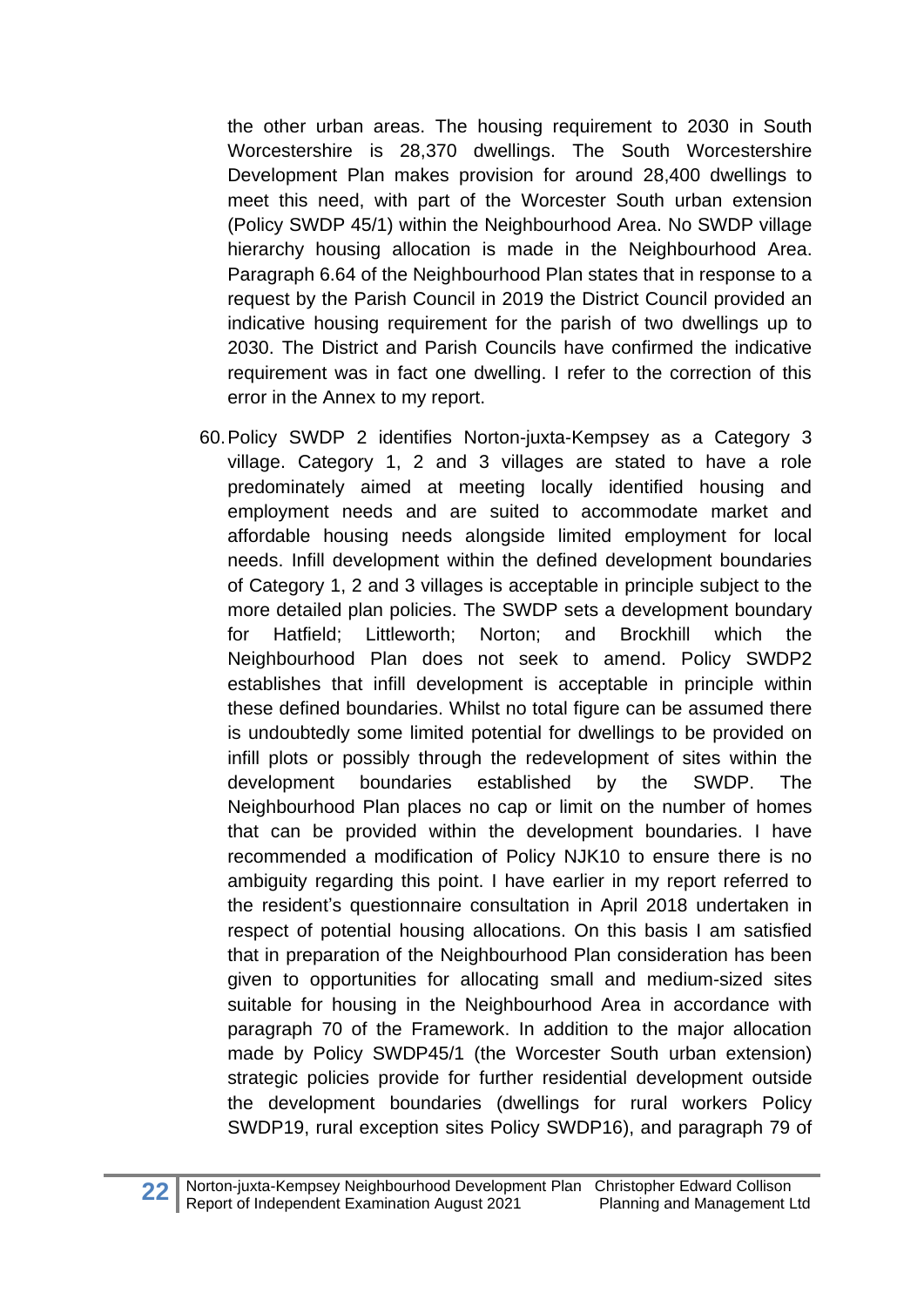the Framework identifies circumstances where homes in isolated locations in rural areas may be appropriate.

- 61.In this policy context it is reasonable to assume there will be some windfall supply of dwellings during the Plan period up to 2030 which will boost the supply of homes in the Neighbourhood Area. The approach taken and the choices made in the Neighbourhood Plan regarding housing provision are sufficiently evidenced and justified and have regard for the Guidance. The contribution arising from the strategic allocated South Worcester urban extension amounts to a significant boost to the supply of housing in the Neighbourhood Area.
- 62.The Regulation 16 representation on behalf of IM Land refers to their promotion of development of land for 60-70 new homes on land at Pound House Farm, Norton. The Regulation 16 representation on behalf of St Modwen refers to their development partner, Merton College, owner of land which includes Wood Hall Farm estate which forms part of the proposed Worcestershire Parkway New Settlement strategic allocation of the emerging SWDP Review. The Regulation 16 representation on behalf of Spetchley Estate and Hallam Land Management includes reference to other land currently being promoted for development as part of the wider proposal for a new settlement centred on the new Worcestershire Parkway railway station. It is not within my role to consider the merits of development proposals, or the relative merits of alternative development proposals, including those supported or promoted in Regulation 16 representations, nor is it within my role to balance those merits against any inherent detriments or shortcomings that the proposals may have. I have earlier in my report explained that my role is to examine whether the submitted Neighbourhood Plan meets the Basic Conditions and other requirements that I have identified.
- 63.I am satisfied the approach adopted to address the quantity of housing need in the Neighbourhood Area is appropriate for the purpose of neighbourhood plan preparation for Norton-juxta-Kempsey parish and provides the necessary justification that those policies (after recommended modification) that are relevant to housing supply will result in local housing needs being met. The Neighbourhood Plan meets the Basic Conditions in so far as it will not promote less development than set out in the strategic policies for the area, and will not undermine those strategic policies.
- 64.Section 7 of the Neighbourhood Plan identifies a list of potential infrastructure projects that is described as not exhaustive and subject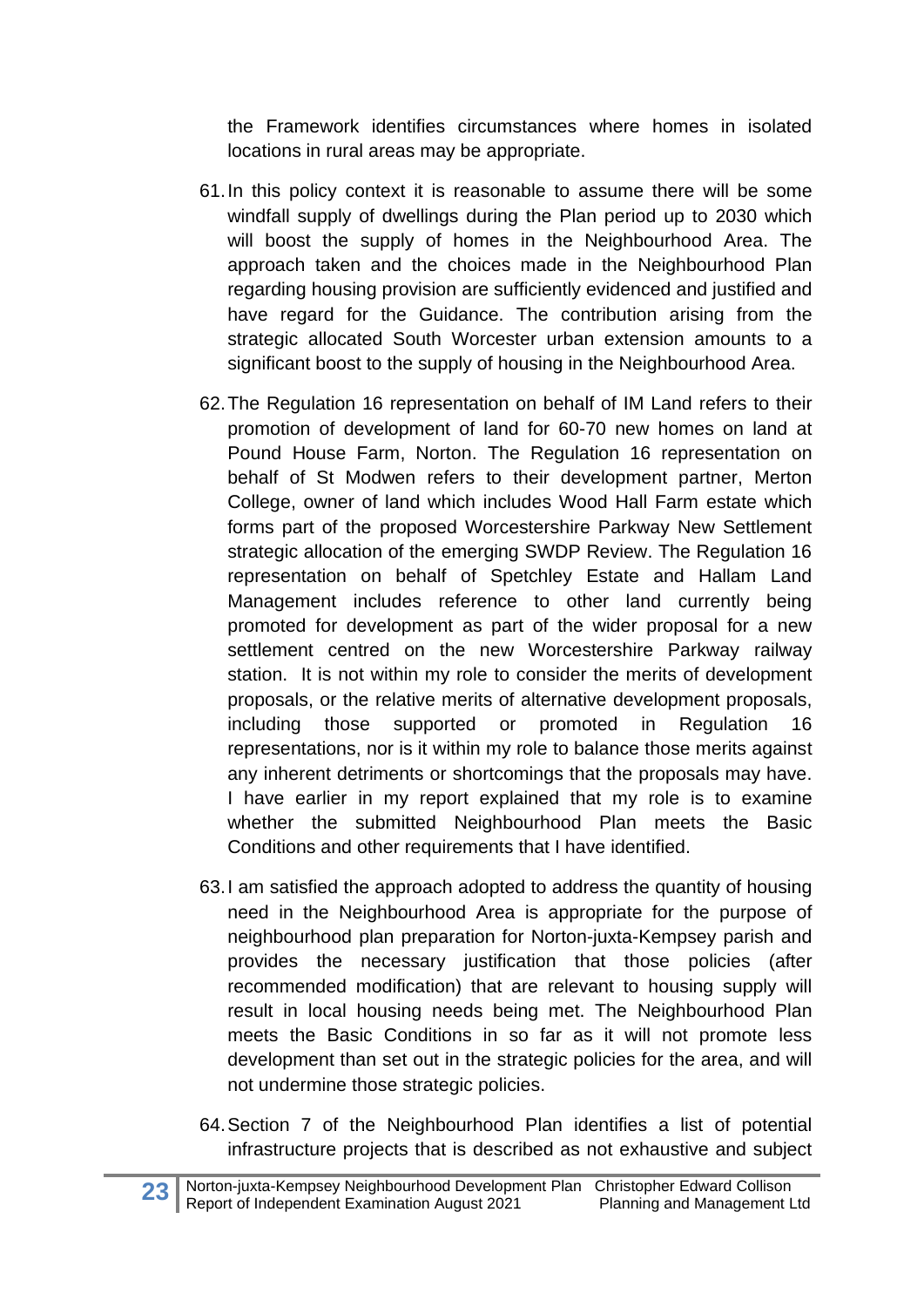to review. The Neighbourhood Plan preparation process is a convenient mechanism to surface and test local opinion on ways to improve a neighbourhood other than through the development and use of land as expressed in the policies of the Neighbourhood Plan. It is important that those non-development and land use matters, raised as important by the local community or other stakeholders, should not be lost sight of. The acknowledgement in the Neighbourhood Plan of issues raised in consultation processes that do not have a direct relevance to land use planning policy represents good practice. The Guidance states*, "Wider community aspirations than those relating to the development and use of land, if set out as part of the plan, would need to be clearly identifiable (for example, set out in a companion document or annex), and it should be made clear in the document that they will not form part of the statutory development plan". <sup>38</sup>* I am satisfied the approach adopted in the Neighbourhood Plan presenting the potential infrastructure projects in plain typeface in Section 7 not in background shaded text boxes and including a clear descriptive title and explanation differentiates the community aspirations from the policies of the Plan and has sufficient regard for the Guidance.

- 65.Apart from those elements of policy of the Neighbourhood Plan in respect of which I have recommended a modification to the plan I am satisfied that the need to '*have regard to'* national policies and advice contained in guidance issued by the Secretary of State has, in plan preparation, been exercised in substance in such a way that it has influenced the final decision on the form and nature of the plan. This consideration supports the conclusion that with the exception of those matters in respect of which I have recommended a modification of the plan, the Neighbourhood Plan meets the basic condition "*having regard to national policies and advice contained in guidance issued by the Secretary of State, it is appropriate to make the plan."*
- 66.At the heart of the Framework is a presumption in favour of sustainable development<sup>39</sup> which should be applied in both planmaking and decision-taking<sup>40</sup> . The Guidance states, "*This basic condition is consistent with the planning principle that all plan-making and decision-taking should help to achieve sustainable development. A qualifying body must demonstrate how its plan or order will contribute to improvements in environmental, economic and social conditions or that consideration has been given to how any potential*

<sup>38</sup> Planning Practice Guidance *Paragraph: 004 Reference ID: 41-004-20190509 Revision 09 05 2019* <sup>39</sup> Paragraph 10 National Planning Policy Framework 2021

<sup>40</sup> Paragraph 11 National Planning Policy Framework 2021

**<sup>24</sup>** Norton-juxta-Kempsey Neighbourhood Development Plan Christopher Edward Collison<br>Report of Independent Examination August 2021 Planning and Management Ltd Report of Independent Examination August 2021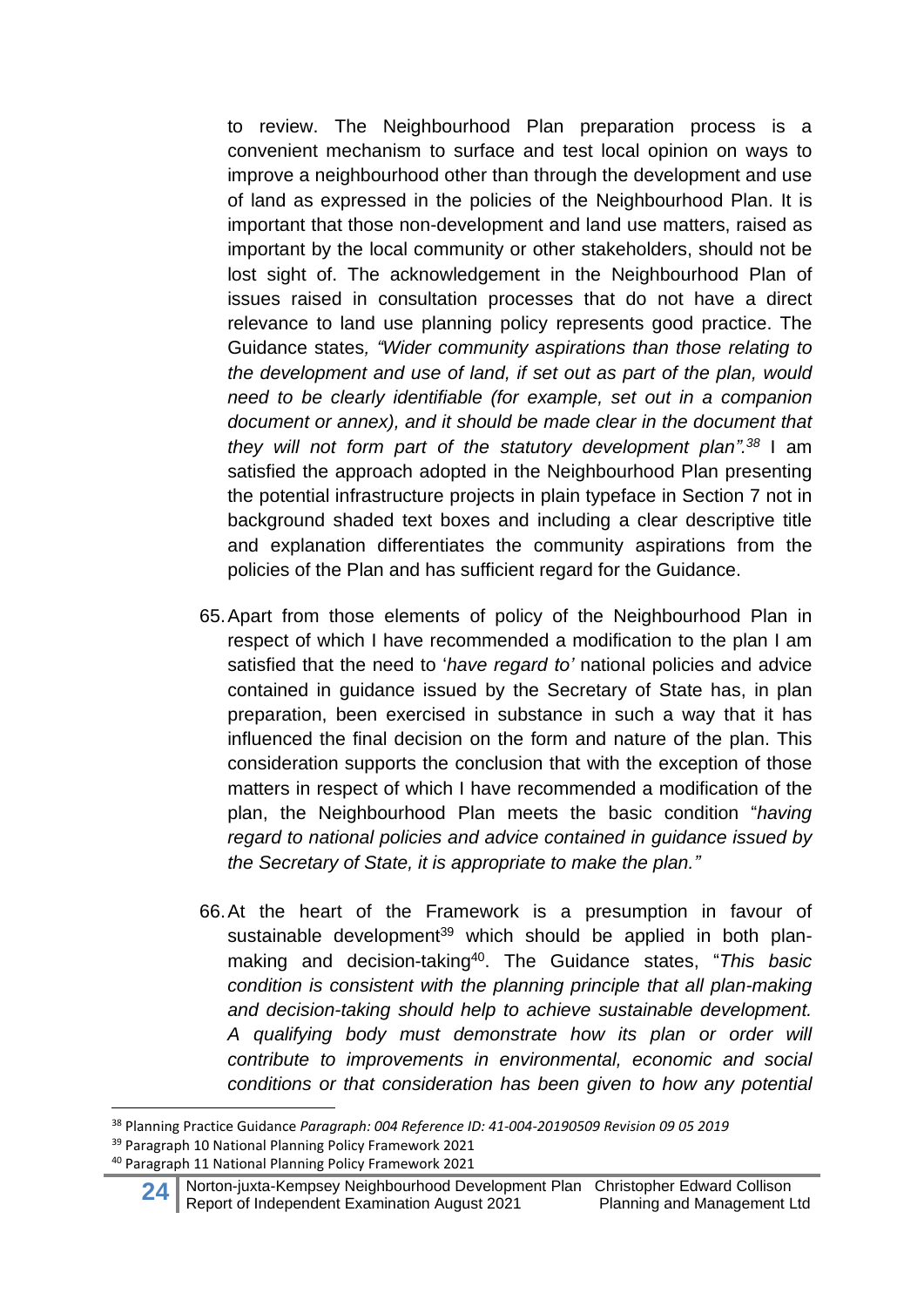*adverse effects arising from the proposals may be prevented, reduced or offset (referred to as mitigation measures). In order to demonstrate that a draft neighbourhood plan or order contributes to sustainable development, sufficient and proportionate evidence should be presented on how the draft neighbourhood plan or order guides development to sustainable solutions" 41 .*

- 67.The Basic Conditions require my consideration whether the making of the Neighbourhood Plan contributes to the achievement of sustainable development. There is no requirement as to the nature or extent of that contribution, nor a need to assess whether or not the plan makes a particular contribution. The requirement is that there should be a contribution. There is also no requirement to consider whether some alternative plan would make a greater contribution to sustainable development.
- 68.The Framework states there are three dimensions to sustainable development: economic, social and environmental. Table 4 in Section 5 of the Basic Conditions Statement sets out an assessment of how each policy of the Neighbourhood Plan impacts on each of the economic, social, and environmental dimensions. Each policy is assessed to have a positive impact in at least one dimension. The Table does not highlight any negative impacts on sustainability objectives.
- 69.I conclude that the Neighbourhood Plan, by guiding development to sustainable solutions, when modified as I have recommended, will, contribute to the achievement of sustainable development. Broadly, the Neighbourhood Plan seeks to contribute to sustainable development by ensuring schemes will protect local distinctiveness; will serve economic needs; will protect and enhance social facilities; and will protect important environmental features. In particular, I consider the Neighbourhood Plan policies seek to:
	- Establish built and natural landscape criteria for support of new development;
	- Establish criteria relating to trees and hedgerows for support of development;
	- Ensure new development will protect and improve green spaces and corridors;
	- Designate 18 Local Green Spaces;

<sup>41</sup> Planning Practice Guidance Paragraph 072 Ref ID:41-072-20190509 Revision 09 05 2019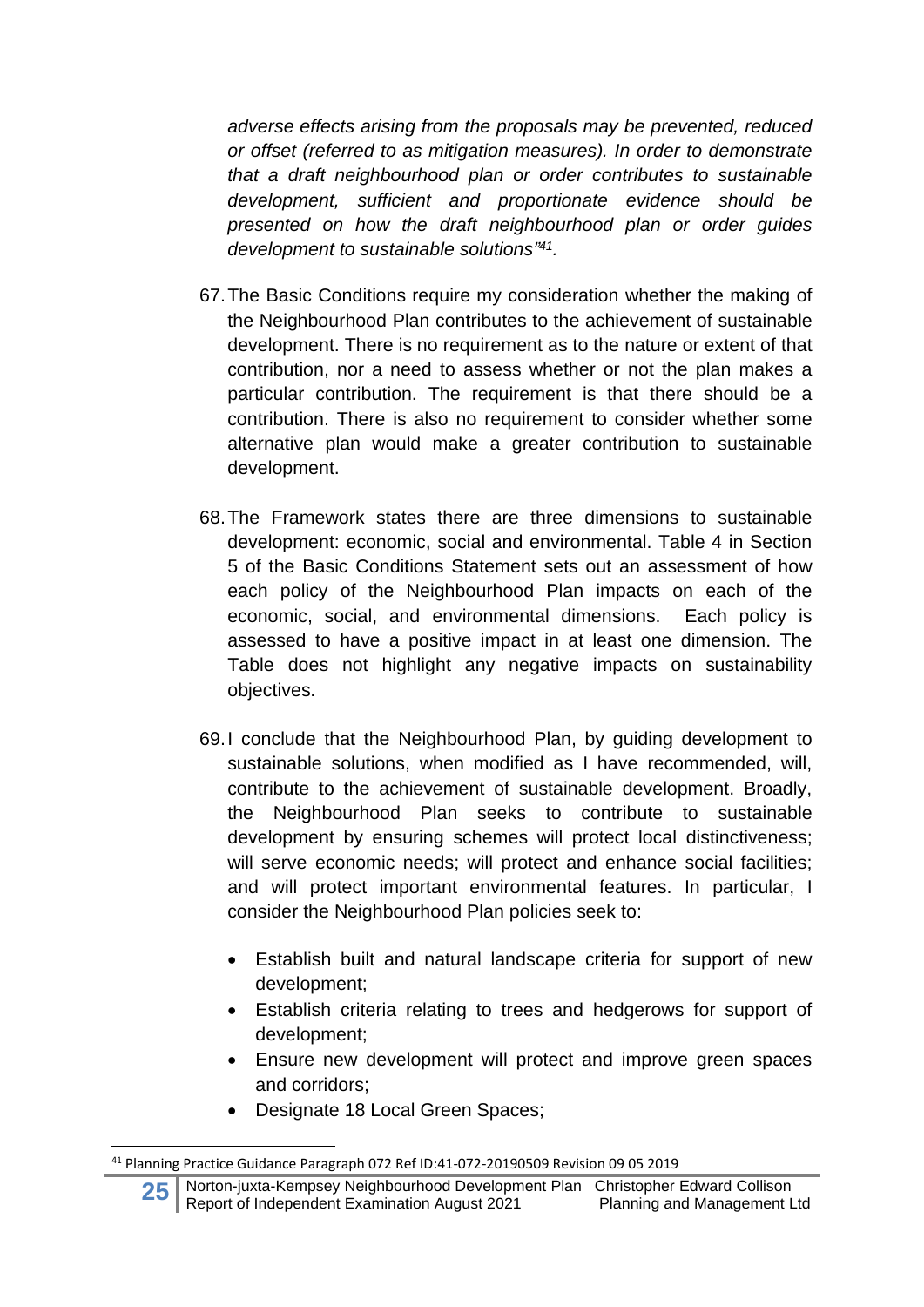- Support enhancement and improvement of non-vehicular travel routes and establish accessibility and biodiversity criteria for support of development;
- Avoid adverse impacts of heavy goods traffic;
- Establish conditional support for new or improved community facilities, and establish criteria for support of proposals that will result in loss of amenity of community facilities;
- Support new employment development in identified locations, establish criteria for intensification or expansion of employment sites, and establish criteria for support of loss of employment sites;
- Establish conditional support for small business, recreation, or tourism use of agricultural buildings and conditional support for home-based enterprise; and
- Establish support for new infill housing development within designated development boundaries.
- 70.Subject to my recommended modifications of the Submission Plan including those relating to specific policies, as set out later in this report, I find it is appropriate that the Neighbourhood Plan should be made having regard to national policies and advice contained in guidance issued by the Secretary of State. I have also found the Neighbourhood Plan, will, when modified as I have recommended, contribute to the achievement of sustainable development.

Consideration whether the making of the Neighbourhood Plan is in general conformity with the strategic policies contained in the development plan for the area of the authority (or any part of that area)

71.The Framework states neighbourhood plans should "*support the delivery of strategic policies contained in local plans or spatial development strategies; and should shape and direct development that is outside of these strategic policies*". <sup>42</sup> Plans should make explicit which policies are strategic policies.<sup>43</sup> "*Neighbourhood plans must be in general conformity with the strategic policies contained in any development plan that covers their area 44 . Neighbourhood plans should not promote less development than set out in the strategic policies for the area, or undermine its strategic policies*". 45

<sup>42</sup> Paragraph 13 National Planning Policy Framework 2021

<sup>43</sup> Paragraph 21 National Planning Policy Framework 2021

<sup>44</sup> Footnote 18 National Planning Policy Framework 2021

<sup>45</sup> Paragraph 29 National Planning Policy Framework 2021

**<sup>26</sup>** Norton-juxta-Kempsey Neighbourhood Development Plan Christopher Edward Collison<br>Report of Independent Examination August 2021 Planning and Management Ltd Report of Independent Examination August 2021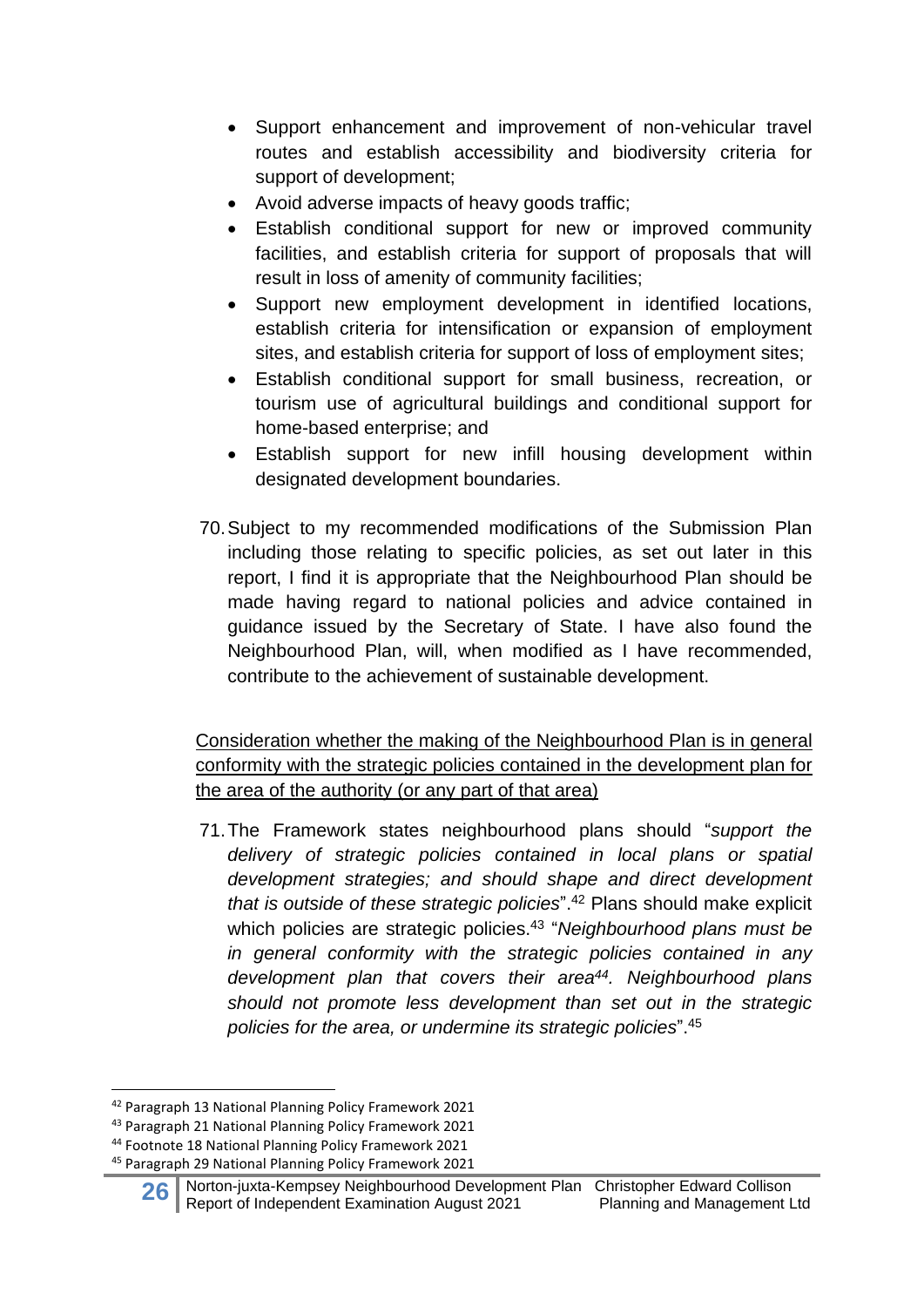- 72.In this independent examination, I am required to consider whether the making of the Neighbourhood Plan is in general conformity with the strategic policies contained in the development plan for the area of the authority (or any part of that area). The District Council has confirmed the Development Plan applying in the Norton-juxta-Kempsey Neighbourhood Area and relevant to the Neighbourhood Plan comprises the South Worcestershire Development Plan adopted 25 February 2016. The Guidance states, *"A local planning authority should set out clearly its strategic policies in accordance with paragraph 184 of the National Planning Policy Framework and provide details of these to a qualifying body and to the independent examiner." <sup>46</sup>* The District Council has provided me with a document that identifies what are regarded by the Local Planning Authority as strategic polices for the purposes of neighbourhood planning.
- 73.I agree that the policies identified by the District Council as strategic are indeed strategic but I regard Policy SWDP25 Landscape Character to also be strategic as this requires all development proposals to be appropriate and integrate with the character of their landscape setting. I have proceeded with my independent examination of the Neighbourhood Plan on the basis that the Development Plan strategic policies relevant to the Neighbourhood Plan are:
	- SWDP1 Overarching Sustainable Development Principles
	- SWDP2 Development Strategy and Settlement Hierarchy
	- SWDP3 Employment, Housing and Retail Provision Requirement and Delivery
	- SWDP4 Moving Around South Worcestershire
	- SWDP5 Green Infrastructure
	- SWDP6 Historic Environment
	- SWDP7 Infrastructure
	- SWDP8 Providing the Right Land and Buildings for Jobs
	- SWDP9 Creating and Sustaining Vibrant Centres
	- SWDP10 Protection and Promotion of Centres and Local Shops
	- SWDP12 Employment in Rural Areas
	- SWDP13 Effective Use of Land
	- SWDP14 Market Housing Mix
	- SWDP15 Meeting Affordable Housing Needs
	- SWDP17 Travellers and Travelling Showpeople
	- SWDP21 Design
	- SWDP22 Biodiversity and Geodiversity

<sup>46</sup> Planning Practice Guidance Paragraph 077 Reference ID: 41-077-20190509 Revision 09 05 2019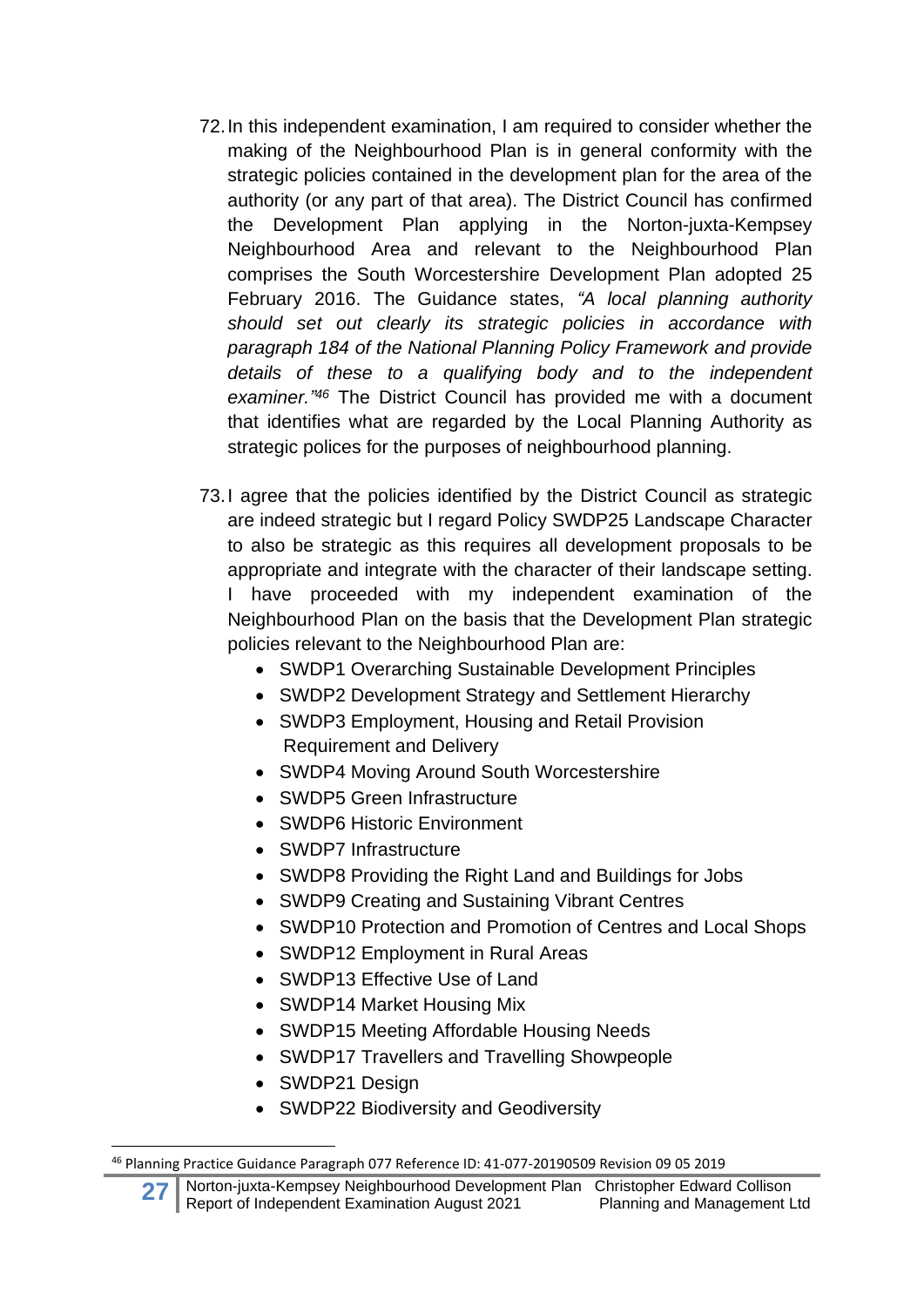- SWDP23 The Cotswolds and Wychavon Areas of Outstanding Natural Beauty (AONB)
- SWDP25 Landscape Character
- SWDP27 Renewable and Low Carbon Energy
- SWDP28 Management of Flood Risk
- SWDP59 New Housing for Villages
- 74.Wychavon District Council is working with Worcester City Council and Malvern Hills District Council to prepare a South Worcestershire Development Plan Review. This work began in 2017 and has proceeded to the stage where Preferred Options have been prepared in November 2019. This is in line with new Government requirements that local plans should be updated every five years, and therefore a revised SWDP is required by 2021. The review will provide an updated plan period to the year 2041. The plan will update the existing SWDP and where necessary its Vision, Objectives, Spatial Strategy and policies for the future development of the South Worcestershire area. The second part of the plan includes site allocations, policies and policy designations that will provide for the development needs of the area up to 2041.
- 75.The Neighbourhood Plan can proceed ahead of preparation of the South Worcestershire Development Plan Review. The Guidance states: "*Neighbourhood plans, when brought into force, become part of the development plan for the neighbourhood area. They can be developed before or at the same time as the local planning authority is producing its Local Plan. A draft neighbourhood plan or Order must be in general conformity with the strategic policies of the development plan in force if it is to meet the basic condition. Although a draft Neighbourhood Plan or Order is not tested against the policies in an emerging Local Plan the reasoning and evidence informing the Local Plan process is likely to be relevant to the consideration of the basic conditions against which a neighbourhood plan is tested. For example, up-to-date housing needs evidence is relevant to the question of whether a housing supply policy in a neighbourhood plan or Order contributes to the achievement of sustainable development. Where a neighbourhood plan is brought forward before an up-to-date Local Plan is in place the qualifying body and the local planning authority should discuss and aim to agree the relationship between policies in:*
	- *the emerging neighbourhood plan;*
	- *the emerging Local Plan;*
	- *the adopted development plan;*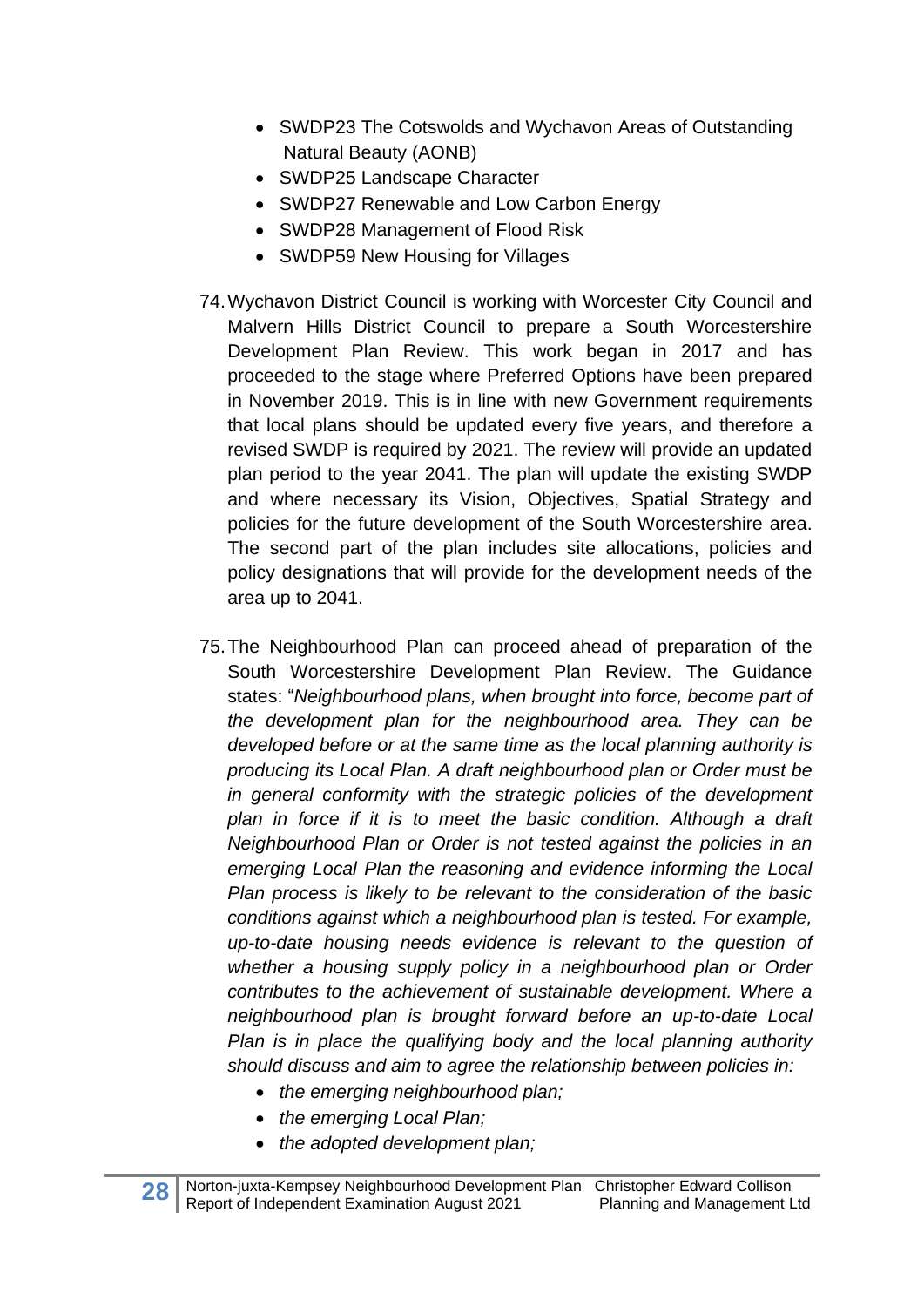*with appropriate regard to national policy and guidance. The local planning authority should take a proactive and positive approach, working collaboratively with a qualifying body particularly sharing evidence and seeking to resolve any issues to ensure the draft neighbourhood plan has the greatest chance of success at independent examination. The local planning authority should work with the qualifying body to produce complementary neighbourhood and Local Plans. It is important to minimise any conflicts between policies in the neighbourhood plan and those in the emerging Local Plan, including housing supply policies. This is because section 38(5) of the Planning and Compulsory Purchase Act 2004 requires that the conflict must be resolved by the decision maker favouring the policy which is contained in the last document to become part of the development plan. Neighbourhood plans should consider providing indicative delivery timetables and allocating reserve sites to ensure that emerging evidence of housing need is addressed. This can help minimise potential conflicts and ensure that policies in the neighbourhood plan are not overridden by a new Local Plan."<sup>47</sup>*

- 76.The approach of the District Council and the Parish Council has been consistent with that stated in the Guidance "*It is important to minimise any conflicts between policies in the neighbourhood plan and those in the emerging local plan, including housing supply policies."* I am content that should there ultimately be any conflict between the Neighbourhood Plan, and the SWDP Review (or any further future reviews) when it is adopted; the matter will be resolved in favour of the plan most recently becoming part of the Development Plan. I am content the Neighbourhood Plan indicates the latest position regarding the SWDP review.
- 77.In order to satisfy the basic conditions, the Neighbourhood Plan must be in general conformity with the strategic policies of the Development Plan. The emerging South Worcestershire Development Plan Review is not part of the Development Plan and this requirement does not apply in respect of that. Emerging planning policy is subject to change as plan preparation work proceeds. The Guidance states *"Neighbourhood plans, when brought into force, become part of the development plan for the neighbourhood areas. They can be developed before or at the same time as the local planning authority is producing its Local Plan*" 48 . In BDW Trading Limited, Wainholmes Developments Ltd v Cheshire West & Chester BC [2014] EWHC1470

<sup>47</sup> Planning Practice Guidance Paragraph: 009 Reference ID: 41-009- 20190509 Revision 09 05 2019 <sup>48</sup> Planning Practice Guidance Paragraph: 009 Reference ID: 41-009-20190509 Revision 09 05 2019

**<sup>29</sup>** Norton-juxta-Kempsey Neighbourhood Development Plan Christopher Edward Collison<br>Report of Independent Examination August 2021 Planning and Management Ltd Report of Independent Examination August 2021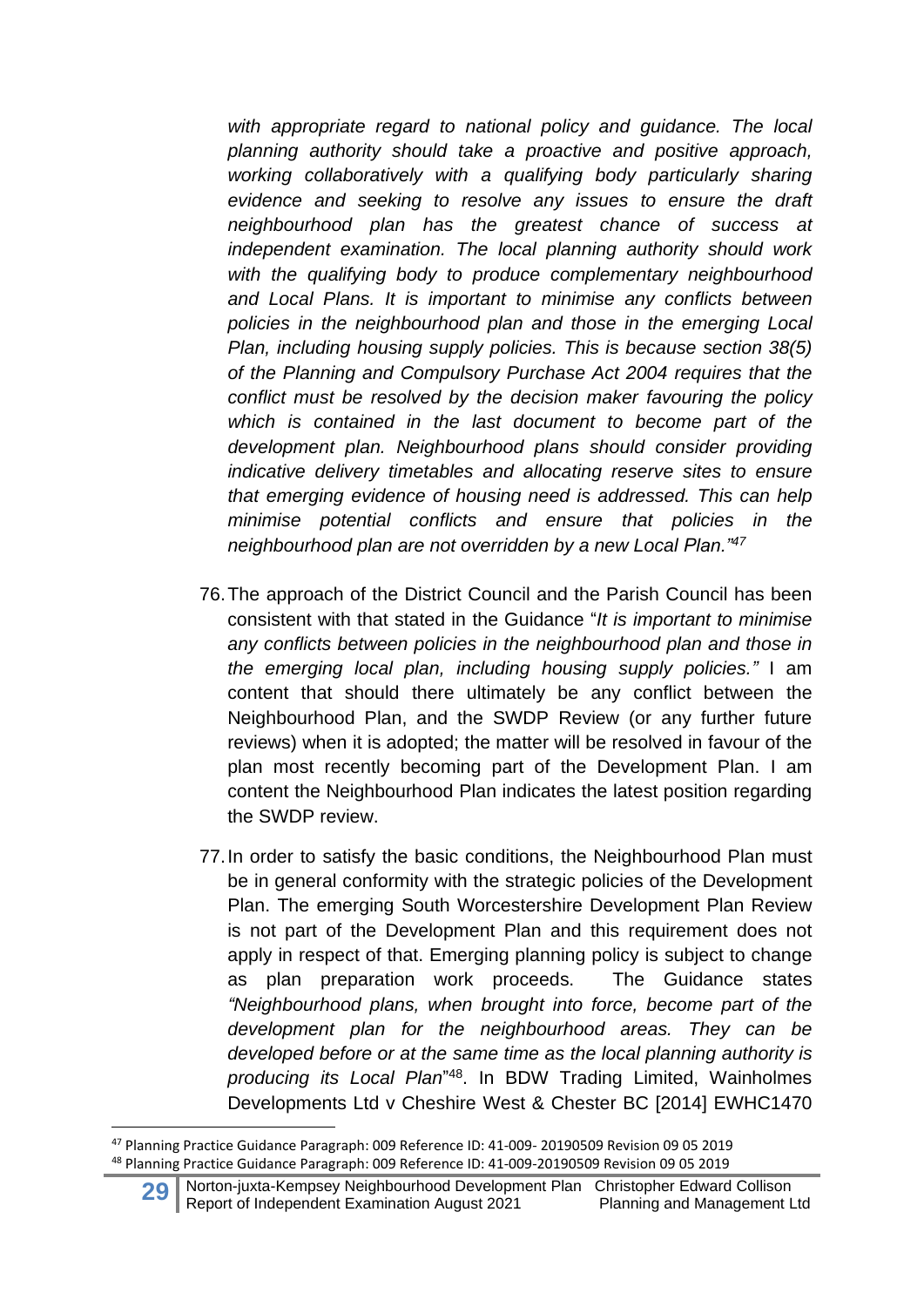(Admin) it was held that the only statutory requirement imposed by basic condition (e) is that the Neighbourhood Plan as a whole should be in general conformity with the adopted development plan as a whole.

- 78.In considering a now-repealed provision that "*a local plan shall be in general conformity with the structure plan*" the Court of Appeal stated *"the adjective 'general' is there to introduce a degree of flexibility*."<sup>49</sup> The use of *'general'* allows for the possibility of conflict. Obviously, there must at least be broad consistency, but this gives considerable room for manoeuvre. Flexibility is however not unlimited. The test for neighbourhood plans refers to the strategic policies of the development plan rather than the development plan as a whole.
- 79.The Guidance states, "*When considering whether a policy is in general conformity a qualifying body, independent examiner, or local planning authority, should consider the following:*
	- *whether the neighbourhood plan policy or development proposal supports and upholds the general principle that the strategic policy is concerned with;*
	- *the degree, if any, of conflict between the draft neighbourhood plan policy or development proposal and the strategic policy;*
	- *whether the draft neighbourhood plan policy or development proposal provides an additional level of detail and/or a distinct local approach to that set out in the strategic policy without undermining that policy;*
	- *the rationale for the approach taken in the draft neighbourhood plan or Order and the evidence to justify that approach."<sup>50</sup>*

My approach to the examination of the Neighbourhood Plan Policies has been in accordance with this guidance. I have taken into consideration Table 3 in Section 4 of the Basic Conditions Statement that demonstrates how each of the policies of the Neighbourhood Plan is in general conformity with relevant strategic policies.

80.Consideration as to whether the making of the Neighbourhood Plan is in general conformity with the strategic policies contained in the development plan for the area of the authority (or any part of that area) has been addressed through examination of the plan as a whole and each of the plan policies below. Subject to the modifications I have recommended I have concluded the Neighbourhood Plan is in general

<sup>49</sup> Persimmon Homes v. Stevenage BC the Court of Appeal [2006] 1 P &CR 31

<sup>50</sup> Planning Practice Guidance Paragraph 074 ID ref: 41-074 20140306 Revision 06 03 2014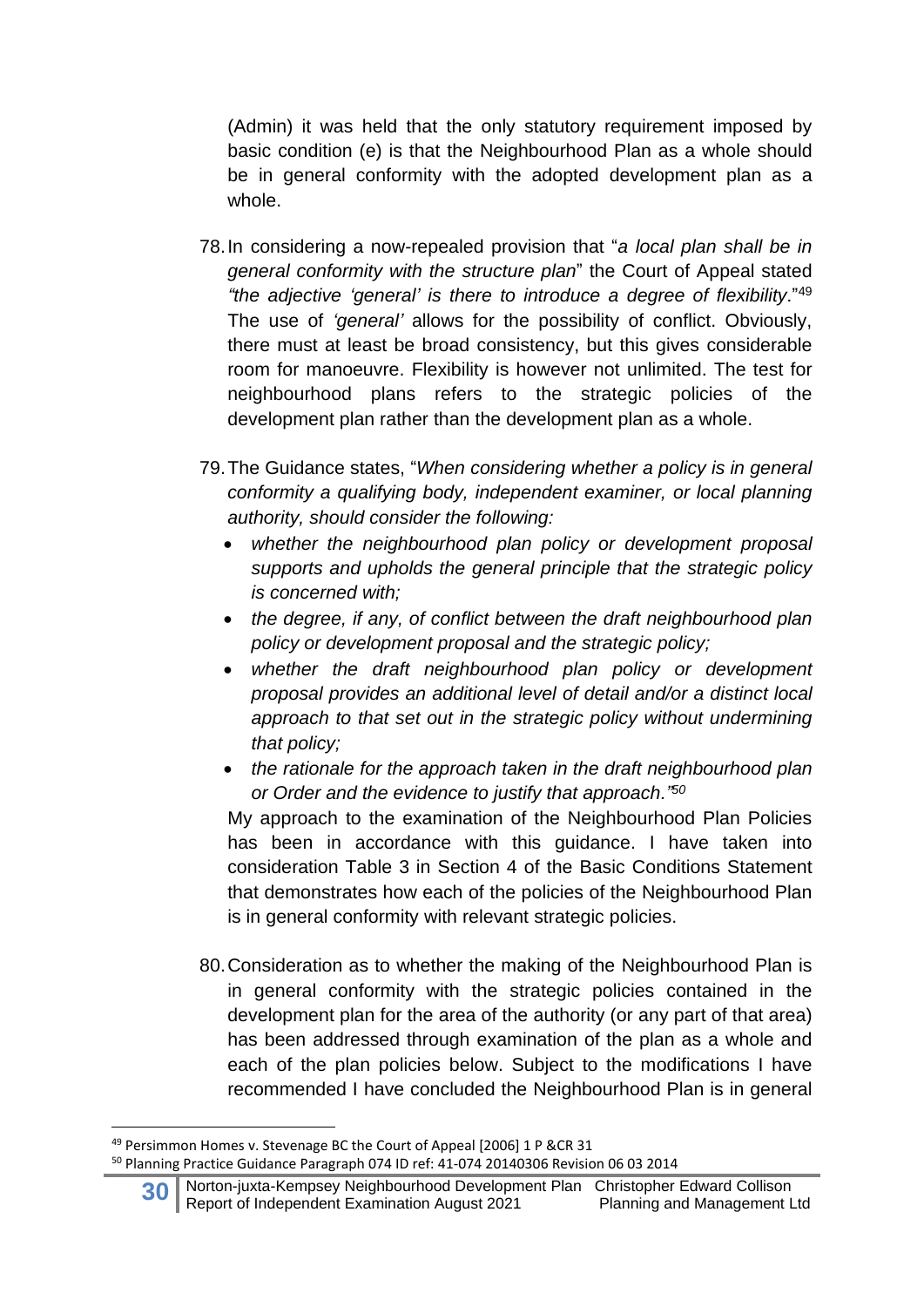conformity with the strategic policies contained in the Development Plan.

# **The Neighbourhood Plan Policies**

81.The Neighbourhood Plan includes 10 policies as follows:

Policy NJK1: Built and Natural Landscape Policy

Policy NJK2: Trees and Hedgerows Policy

Policy NJK3: Green Infrastructure Policy

Policy NJK4: Local Green Space Policy

Policy NJK5: Footways, Footpaths, Cycle Paths and Bridleways Policy

Policy NJK6: Heavy Goods Traffic Policy

Policy NJK7: Community Facilities Policy

Policy NJK8: Existing and Allocated Employment Sites Policy

Policy NJK9: Agricultural Buildings and Rural Employment Policy

Policy NJK10: Housing Development Policy

- 82.Paragraph 29 of the Framework states *"Neighbourhood planning gives communities the power to develop a shared vision for their area. Neighbourhood plans can shape, direct and help to deliver sustainable development, by influencing local planning decisions as part of the statutory development plan. Neighbourhood plans should not promote less development than set out in the strategic policies for the area, or undermine those strategic policies".* Footnote 16 of the Framework states *"Neighbourhood plans must be in general conformity with the strategic policies contained in any development plan that covers their area*."
- 83.Paragraph 15 of the Framework states *"The planning system should be genuinely plan-led. Succinct and up-to-date plans should provide a positive vision for the future of each area; a framework for addressing housing needs and other economic, social and environmental priorities; and a platform for local people to shape their surroundings."*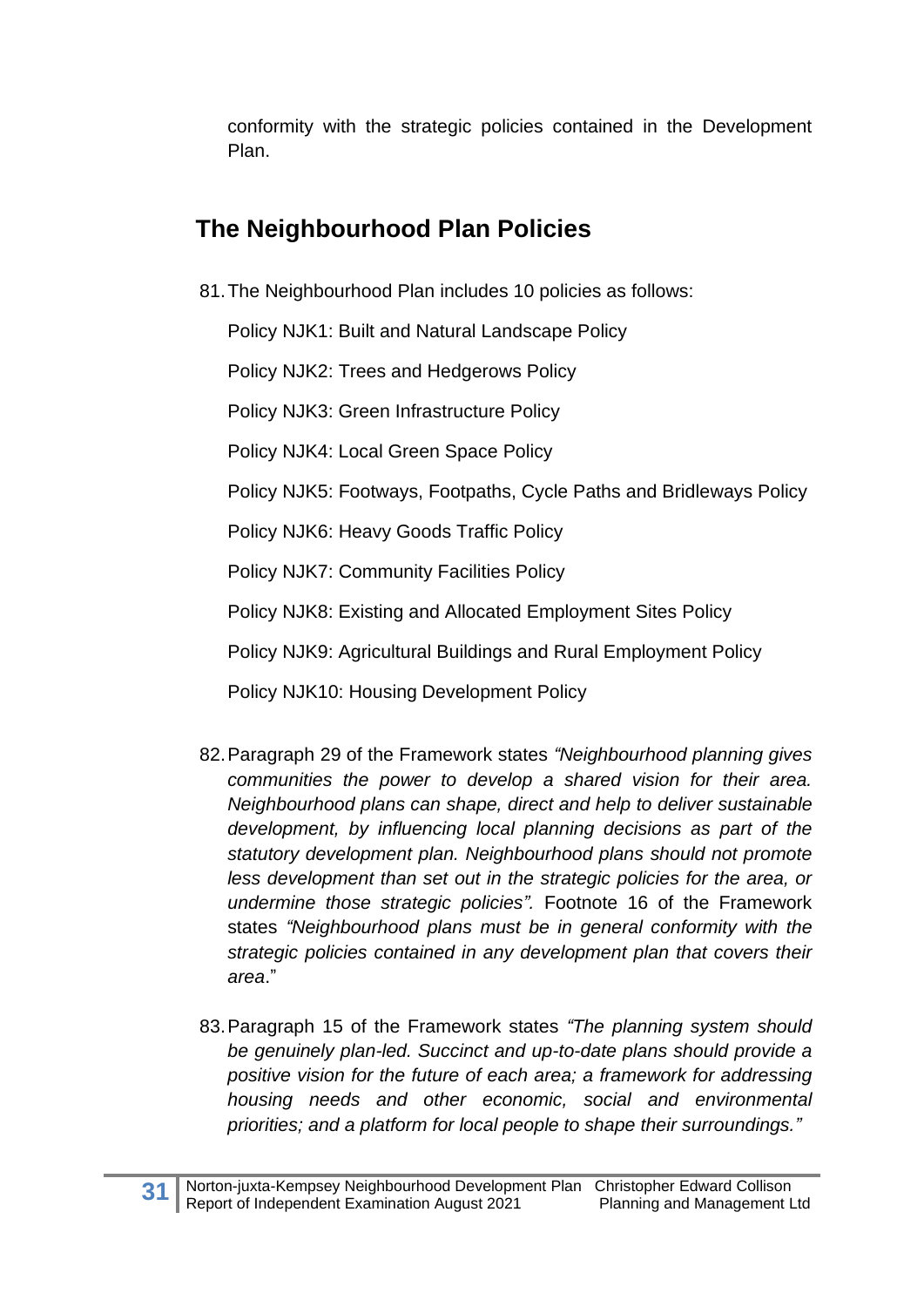- 84. Paragraph 16 of the Framework states *"Plans should: a) be prepared with the objective of contributing to the achievement of sustainable development; b) be prepared positively, in a way that is aspirational but deliverable; c) be shaped by early, proportionate and effective engagement between plan-makers and communities, local organisations, businesses, infrastructure providers and operators and statutory consultees; d) contain policies that are clearly written and unambiguous, so it is evident how a decision maker should react to development proposals; e) be accessible through the use of digital tools to assist public involvement and policy presentation; and f) serve a clear purpose, avoiding unnecessary duplication of policies that apply to a particular area (including policies in this Framework, where relevant)."*
- 85.The Guidance states "*A policy in a neighbourhood plan should be clear and unambiguous. It should be drafted with sufficient clarity that a decision maker can apply it consistently and with confidence when determining planning applications. It should be concise, precise and supported by appropriate evidence. It should be distinct to reflect and respond to the unique characteristics and planning context of the specific neighbourhood area for which it has been prepared." 51*
- 86.*"While there are prescribed documents that must be submitted with a neighbourhood plan ... there is no 'tick box' list of evidence required for neighbourhood planning. Proportionate, robust evidence should support the choices made and the approach taken. The evidence should be drawn upon to explain succinctly the intention and rationale of the policies in the draft neighbourhood plan".<sup>52</sup>*
- 87.A neighbourhood plan should contain policies for the development and use of land*. "This is because, if successful at examination and referendum (or where the neighbourhood plan is updated by way of making a material modification to the plan and completes the relevant process), the neighbourhood plan becomes part of the statutory development plan. Applications for planning permission must be determined in accordance with the development plan, unless material considerations indicate otherwise (See section 38(6) of the Planning and Compulsory Purchase Act 2004)." 53*

<sup>51</sup> Planning Practice Guidance Paragraph 041 Reference ID: 41-041-20140306 Revision 06 03 2014 <sup>52</sup> Planning Practice Guidance Paragraph 040 Reference ID: 41-040-20160211 Revision 11 02 2016 <sup>53</sup> Planning Practice Guidance Paragraph 004 Reference ID: 41-004-20190509 Revision 09 05 2019

**<sup>32</sup>** Norton-juxta-Kempsey Neighbourhood Development Plan Christopher Edward Collison<br>Report of Independent Examination August 2021 Planning and Management Ltd Report of Independent Examination August 2021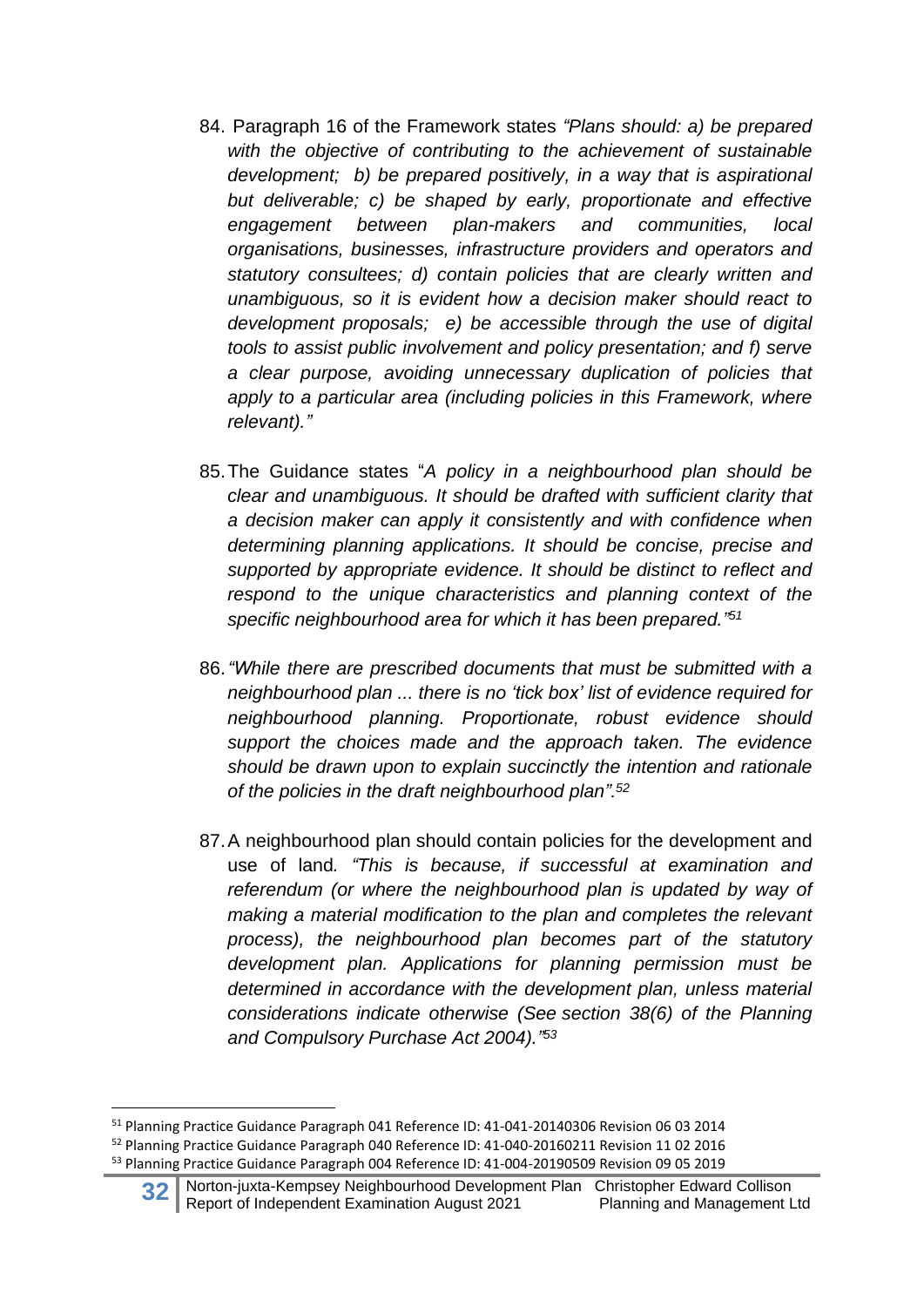88.If to any extent, a policy set out in the Neighbourhood Plan conflicts with any other statement or information in the plan, the conflict must be resolved in favour of the policy. Given that policies have this status, and if the Neighbourhood Plan is 'made' they will be utilised in the determination of planning applications and appeals, I have examined each policy individually in turn. I have considered any interrelationships between policies where these are relevant to my remit.

#### **Policy NJK1: Built and Natural Landscape Policy**

- 89.This policy seeks to establish built and natural landscape criteria for support of new development.
- 90.The District Council Officer comments state *"Criterion D – not sure how an application could demonstrate that it had incorporated references to the historical home of the Worcestershire Regiment? Criterion F – this criterion talks about maintaining views and vistas but there is no identification of specific views and vistas which this criteria should apply to in the Neighbourhood Plan? Notwithstanding this, suggest rewording of this criteria as follows: F. Demonstrates that the local landscape quality has been considered and informed by the most up to date Landscape Character Assessment guidance document FOOTNOTE and ensures views and vistas are maintained wherever possible. FOOTNOTE - Appendix 3 of the Neighbourhood Plan."*
- 91.A representation on behalf of St Modwen repeated a Regulation 14 comment that a landscape buffer around Woodbury Park is not justified. The representation also states criteria G lacks the necessary supporting evidence and is unclear.
- 92.A representation on behalf of IM Land states the policy is unduly restrictive and in particular the final sentence should be deleted. The representation also states reference in criterion D to street naming is inappropriate and criteria E and F should also be deleted. It is stated criterion E is not adequately evidenced nor justified and criterion F is unclear and unworkable, and again not sufficiently justified.
- 93.A representation on behalf of Spetchley Estate and Hallam Land Management states criterion F is unjustified and should be removed so as not to predetermine the masterplan exercise relating to the emerging Worcestershire Parkway new settlement. The representation suggests alternative wording if the criterion is retained.
- 94.Local planning authorities may use nationally recognised optional technical standards where there is evidence to show these are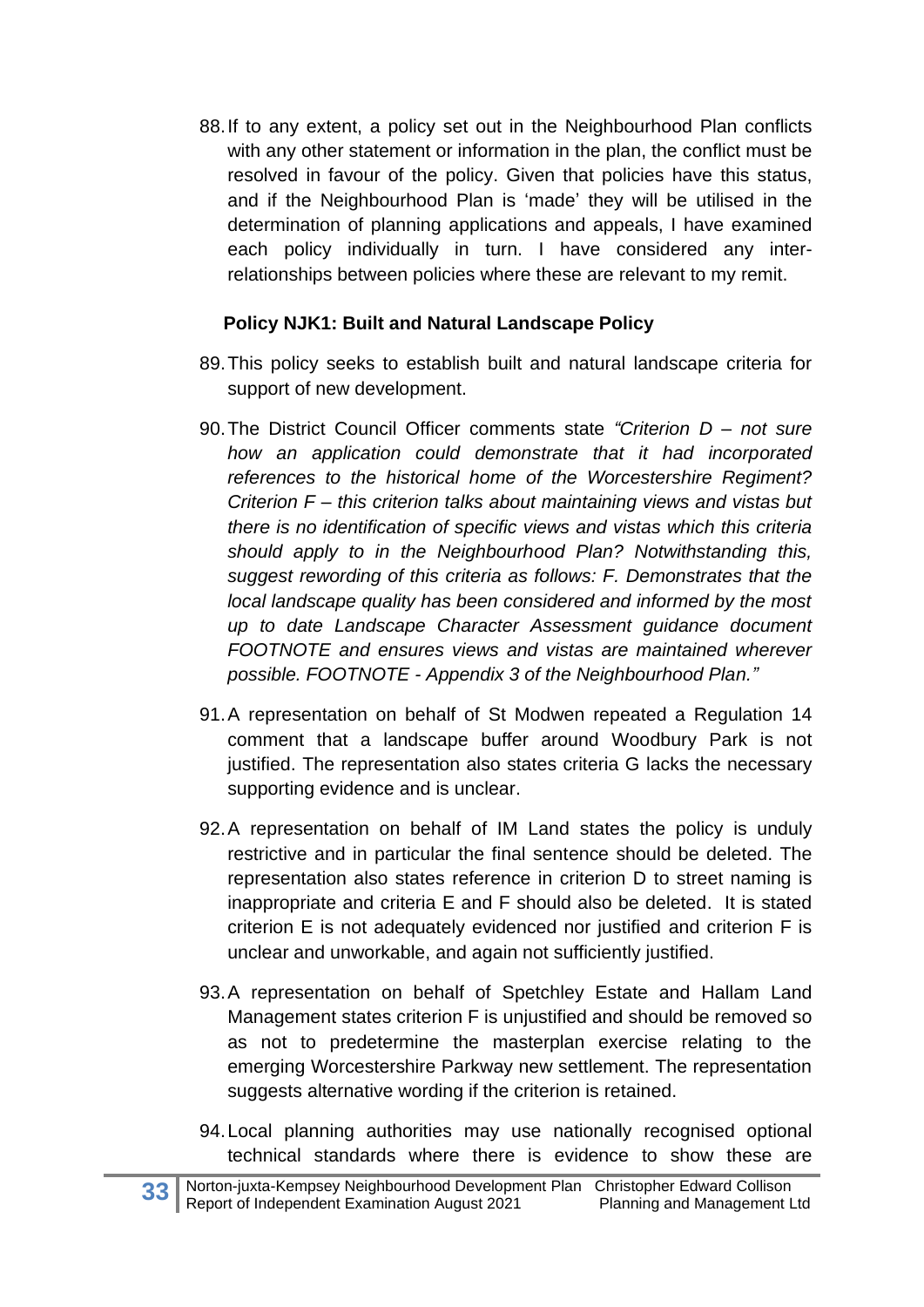required. However, Neighbourhood Plans may not be used to apply these.<sup>54</sup> The Written Ministerial Statement to Parliament of the Secretary of State (CLG) on 25 March 2015 included the following: *"From the date the Deregulation Bill 2015 is given Royal Assent, local planning authorities and qualifying bodies preparing neighbourhood plans should not set in their emerging Local Plans, neighbourhood plans, or supplementary planning documents, any additional local technical standards or requirements relating to the construction, internal layout or performance of new dwellings*". Whilst Policy NJK1 relates to all types of development, new dwellings are likely to be the most frequently occurring form of development. I have recommended a modification to delete part G of the policy in this respect so that the policy has sufficient regard for national policy.

- 95.The requirement of part C of the policy has not been sufficiently justified and does not have sufficient regard for paragraph 130 c) of the Framework. The reference to street naming in part D of the policy is inappropriate as it is reliant on a third party for realisation. Part D does not provide sufficient guidance to parties preparing development schemes. Part E has not been sufficiently justified in that development may be possible that does not visually erode the predominantly undeveloped gaps between the named settlements. Part F is imprecise and does not provide a basis for the determination of development proposals. The final sentence includes the term "*not be permitted*". This term is inappropriate as paragraph 2 of the Framework states applications for planning permission must be determined in accordance with the development plan unless material considerations indicate otherwise. Material considerations will not be known until the time of determination. I have recommended a modification in these respects so that the policy has sufficient regard for national policy and is "*clearly written and unambiguous, so it is evident how a decision maker should react to development proposals*" as required by paragraph 16d) of the Framework.
- 96.The policy is in general conformity with the strategic policies included in the South Worcestershire Development Plan adopted 25 February 2016 and relevant to the Neighbourhood Plan, in particular Policy SWDP21, and provides an additional level of detail or distinct local approach to that set out in the strategic policies.
- 97.The policy seeks to shape and direct sustainable development to ensure that local people get the right type of development for their

<sup>54</sup> https://www.gov.uk/guidance/housing-optional-technical-standards

**<sup>34</sup>** Norton-juxta-Kempsey Neighbourhood Development Plan Christopher Edward Collison Report of Independent Examination August 2021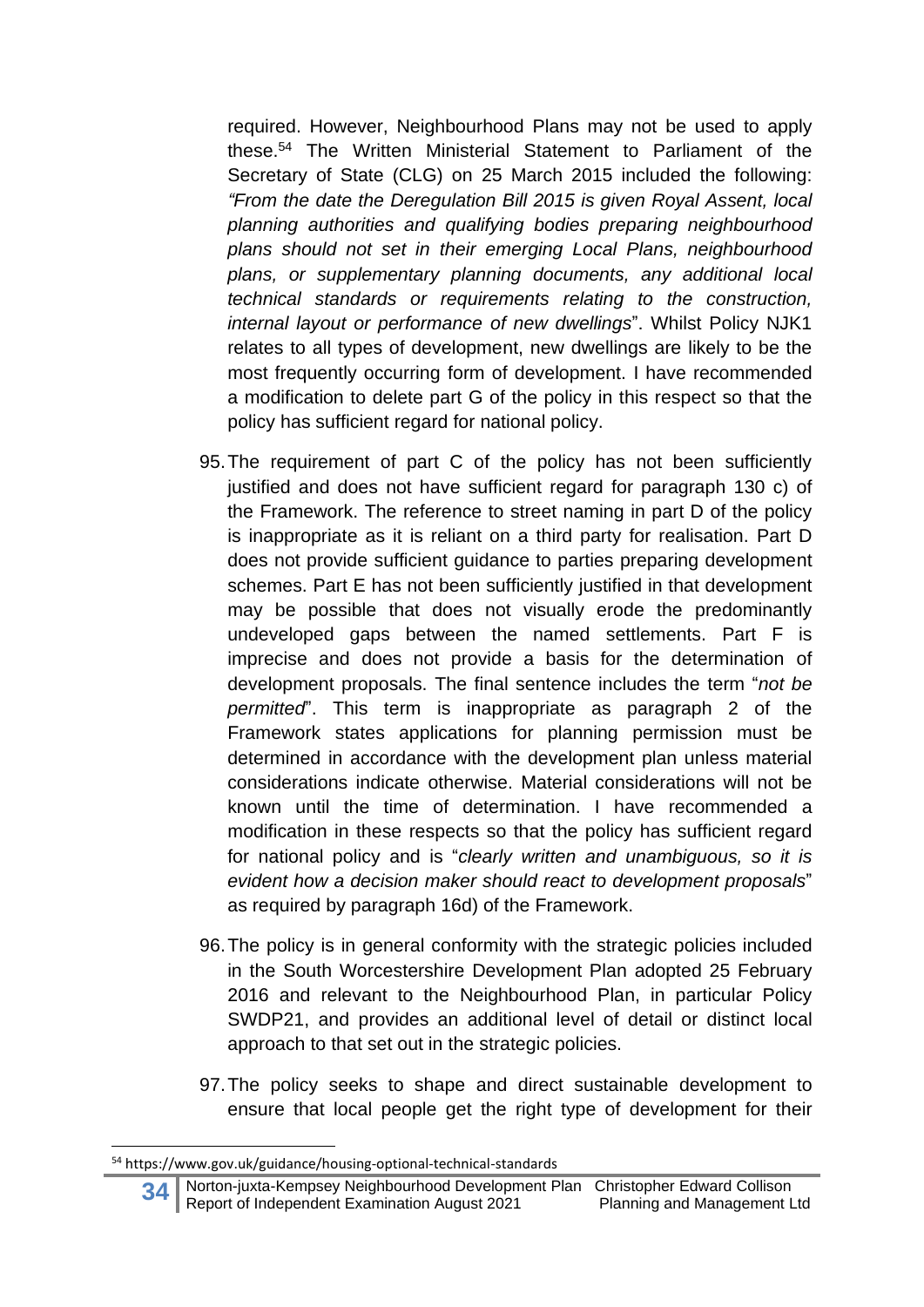community. Having regard to the introduction; achieving sustainable development; plan-making; and decision-making sections of the Framework, and the components of the Framework concerned with conserving and enhancing the natural environment and the historic environment, the policy is appropriate to be included in a 'made' neighbourhood plan. Having regard to the Guidance the policy is appropriate to be included in a 'made' neighbourhood plan. Subject to the recommended modification this policy meets the Basic Conditions.

#### **Recommended modification 2:**

**In Policy NJK1** 

- **in part C replace "reflect" with "is sympathetic to"**
- **delete part D**
- **in part E after "not" insert "visually"**
- **replace part F with "Demonstrates that the local landscape quality has been considered and informed by the most up to date Landscape Character Assessment guidance document FOOTNOTE and ensures views and vistas are maintained wherever possible. FOOTNOTE - Appendix 3 of the Neighbourhood Plan."**
- **delete part G**
- **delete the final sentence**

#### **Policy NJK2: Trees and Hedgerows Policy**

- 98.This policy seeks to establish criteria relating to trees and hedgerows for support of development.
- 99.The District Council Officer comments state "*Criterion C – minor typo "to" needs removing. Criterion D – concern that native species might not always be the most appropriate or desirable, for example in applications relating to domestic properties – where native trees might be too large at maturity or ornamental species might be more appropriate (these too can have biodiversity benefits, as well as native species). Suggest more appropriate wording would be as follows: D. Any replacement tree and hedgerow planting shall be of species appropriate to the local setting. It would then be down to the LPA, in determining planning applications and associated landscape schemes, to consider what would be appropriate in each case. It may also be worth highlighting that native species planting suggestions are contained within the Worcestershire Landscape Type Information Sheets perhaps by a Footnote to the following webpage: https://www.worcestershire.gov.uk/downloads/download/808/worcester*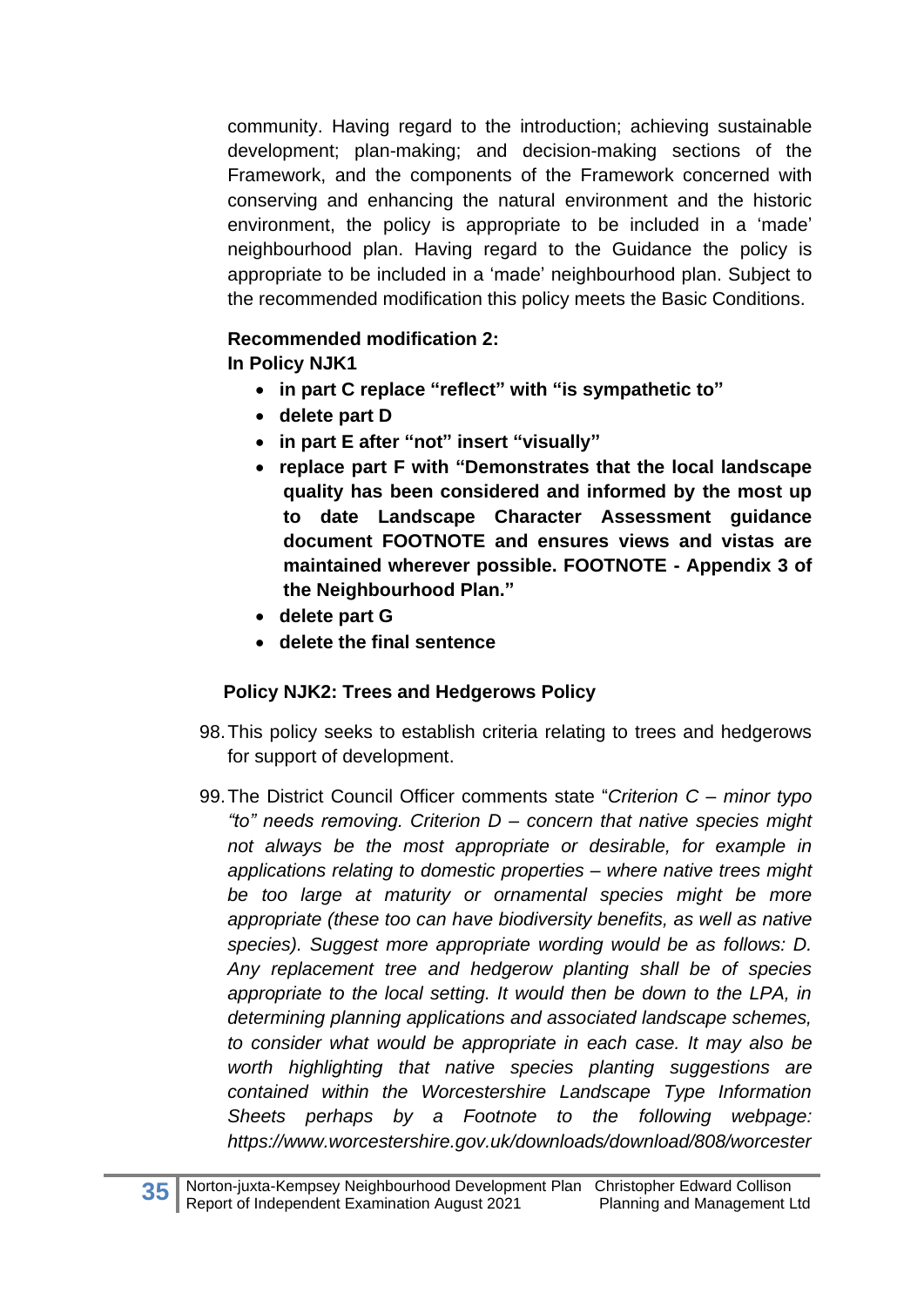*shire\_landscape\_type\_profil es Criterion E – this criterion prescribes the number of new trees that shall be planted in new developments – both residential and non-residential. There is a caveat saying that where it is not possible to secure the planting within the site, the trees should be planted at a suitable location outside the site. Whilst this is aspirational, there is concern as to whether thought has been given to where those off-site trees might be planted and whether there is adequate scope for this in the long term? If trees have to be provided to comply with the policy but, over time, there are too few places available to accommodate the trees within the parish off-site, then this could cause problems."*

- 100. A representation on behalf of St Modwen states part A is not justified and is ambiguous, and requests part C is revised to state "Category A, B, and C trees that cannot be retained as a result of the development are replaced, as agreed with the local planning authority." The representation also requests part D is revised to state "any replacement trees and hedgerows are planted with locally occurring native species or other suitable species, as agreed with the local planning authority as part of a detailed landscape strategy" and part E is revised to state "additional new trees shall be planted where appropriate as part of a landscape strategy to be agreed with the local planning authority. This may include off-site tree planting if considered appropriate."
- 101. A representation on behalf of IM Land states the term 'unacceptable' in criterion A is not defined and that tree removal can be acceptable in certain circumstances and that mitigation can offer a solution. The representation states criterion B is unreasonable; criteria C-E are not supported by any evidence; criterion F is vague and unworkable; and criteria E-G do not have regard for national policy.
- 102. A representation on behalf of Spetchley Estate and Hallam Land Management states criterion C is unnecessary given the requirements of criterion B, and criterion E is too prescriptive, and criterion F is imprecise.
- 103. This term "*permission for*" is inappropriate as paragraph 2 of the Framework states applications for planning permission must be determined in accordance with the development plan unless material considerations indicate otherwise. Material considerations will not be known until the time of determination. The term "*unacceptable*" in part A of the policy is imprecise and does not provide a basis for the determination of development proposals. Paragraph 131 of the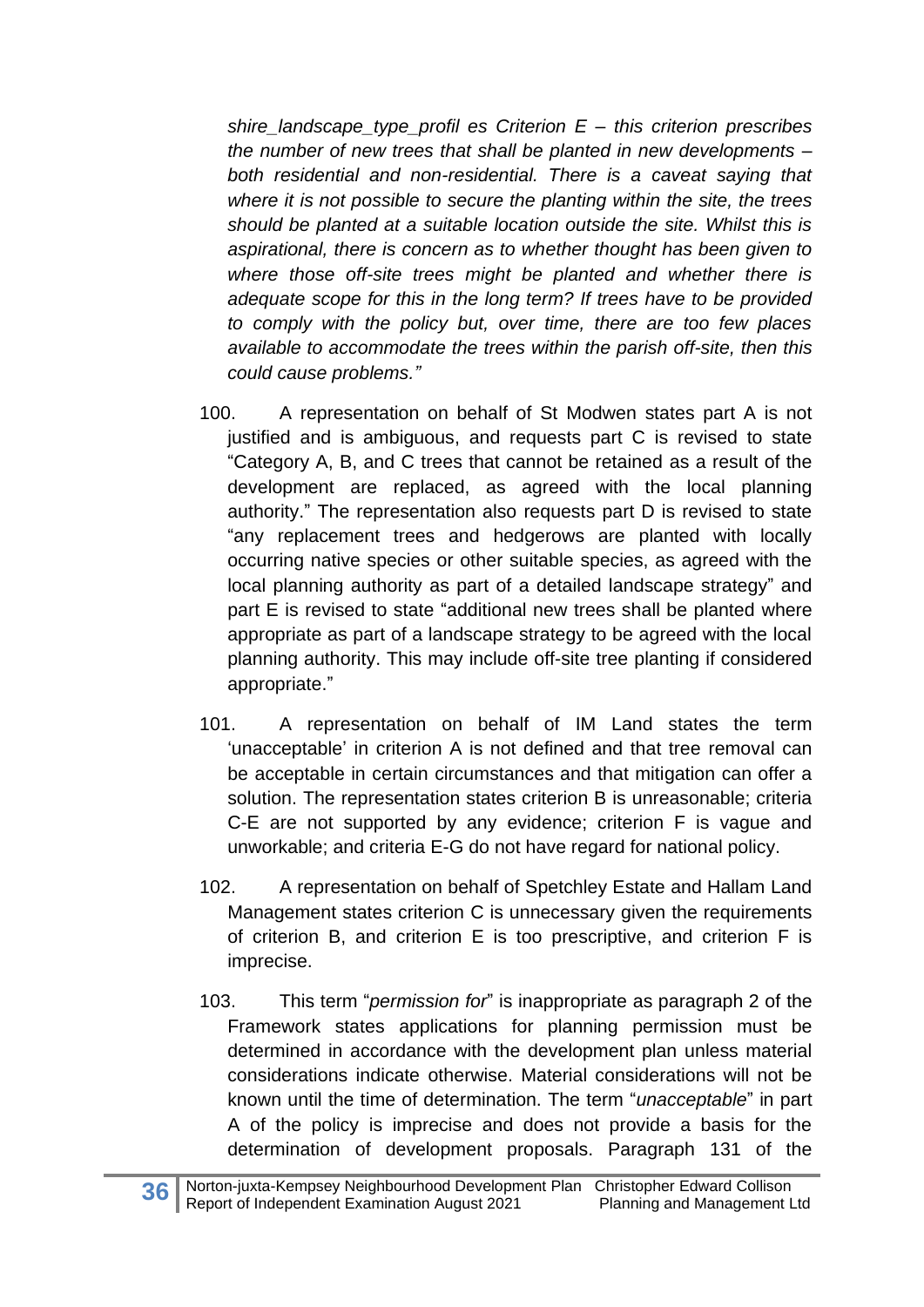Framework states existing trees should be retained wherever possible. I have recommended this word is replaced by the word "unnecessary" which is capable of being tested. Some loss of trees and hedgerows may be necessary, for example to form a safe access that cannot be achieved elsewhere. I am also satisfied the second sentence of part B has sufficient regard for the "*retained wherever possible*" approach of national policy. The requirement for locally occurring native species in part D has not been justified. The level of provision in part E has not been sufficiently justified and off-site planting may be reliant on a third party which the policy must not be. I have recommended a modification in these respects so that the policy has sufficient regard for national policy and *"is clearly written and unambiguous, so it is evident how a decision maker should react to development proposals*" as required by paragraph 16d) of the Framework. I am satisfied the first sentence of part B is necessary to ensure decisions are sufficiently informed to have regard for national policy. Part F of the policy has sufficient regard for the part of paragraph 131 of the Framework which states *"appropriate measures are in place to secure the long-term maintenance of newly-planted trees."*

- 104. The policy is in general conformity with the strategic policies included in the South Worcestershire Development Plan adopted 25 February 2016 and relevant to the Neighbourhood Plan, in particular Policy SWDP21, and provides an additional level of detail or distinct local approach to that set out in the strategic policies.
- 105. The policy seeks to shape and direct sustainable development to ensure that local people get the right type of development for their community. Having regard to the introduction; achieving sustainable development; plan-making; and decision-making sections of the Framework, and the components of the Framework concerned with conserving and enhancing the natural environment the policy is appropriate to be included in a 'made' neighbourhood plan. Having regard to the Guidance the policy is appropriate to be included in a 'made' neighbourhood plan. Subject to the recommended modification this policy meets the Basic Conditions.

## **Recommended modification 3: In Policy NJK2**

- **delete "Permission for"**
- **in part A replace "unacceptable" with "unnecessary"**
- **in part C delete "to"**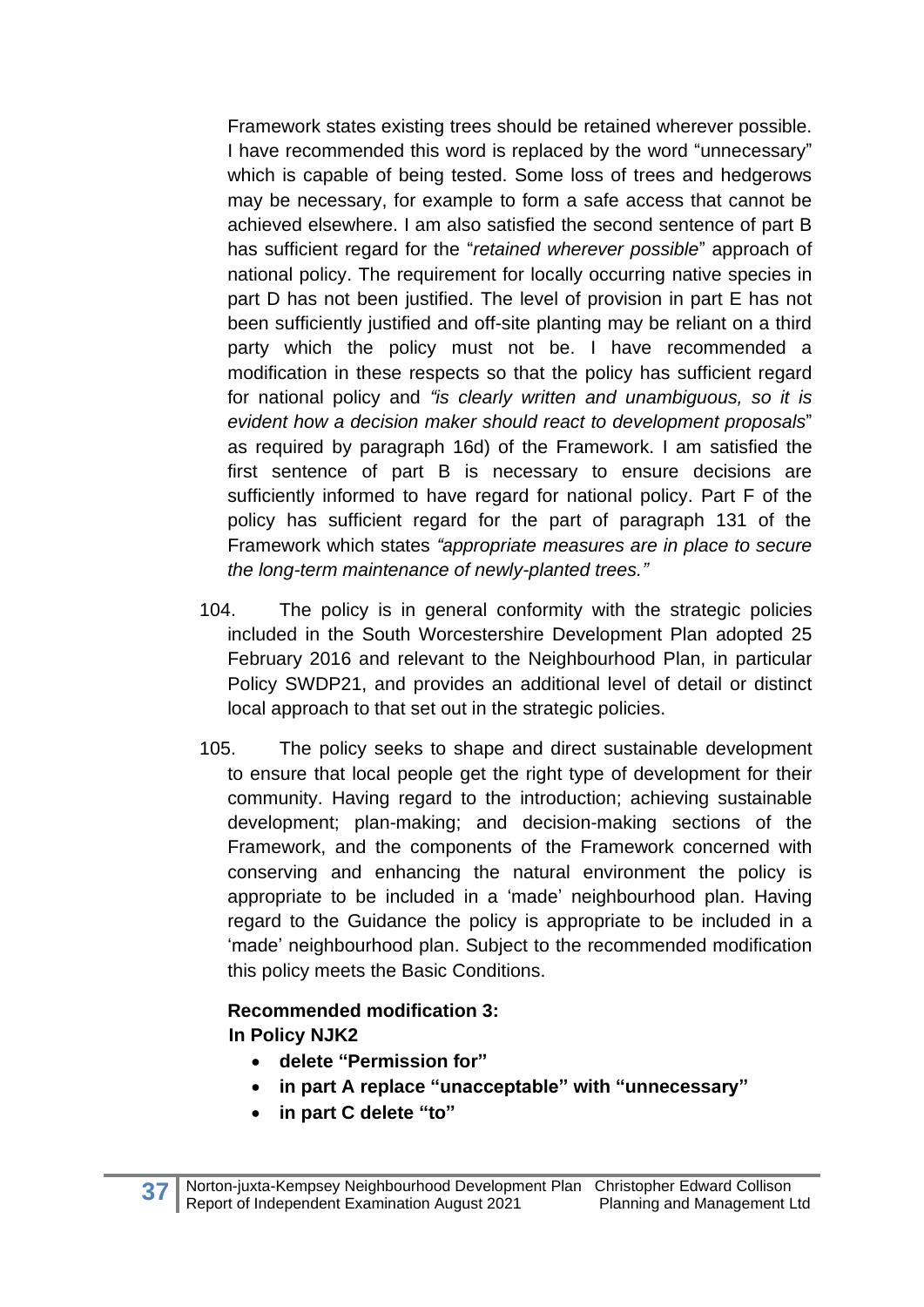- **replace part D with "Any replacement tree and hedgerow planting shall be of species appropriate to the local setting."**
- **replace part E with "Additional new trees shall be planted in the context of a landscaping strategy for the site."**

## **Policy NJK3: Green Infrastructure Policy**

- 106. This policy seeks to ensure new development will protect and improve green spaces and corridors.
- 107. The District Council Officer comments state *"The requirement for all new development to require a GI plan seems to be too onerous. It is suggested it should apply to only certain development through a set criterion on size or number of units. Therefore, it is suggested that the policy is reworded slightly at the beginning to read as follows: A Green Infrastructure Plan should be provided for [specified types] new development to show how the development can protect … Further, instead of: "green infrastructure provision should:" suggest reword to read "The Green Infrastructure Plan should:" There needs to be a distinction made between a plan which provides for the how the area that includes GI provision may be developed and used, and the actual provision of GI itself. This policy is clearly more to do with the former (how these areas will be developed and used) rather than the latter (new planting, restoration of hedgerows etc.)."*
- 108. A representation on behalf of St Modwen states the term key views or visual relationships is imprecise and request a reference to change to key views arising from the Worcestershire Parkway new settlement allocation should be included in the reasoned justification. The representation suggests wording to allow greater flexibility of species in planting schemes.
- 109. A representation on behalf of IM Land states the policy does not recognise strategic policy and makes provision for contributions where on site provision of green space is impracticable or inappropriate.
- 110. A representation on behalf of Spetchley Estate and Hallam Land Management states the requirement of criterion A is not evidenced or explained, and in respect of criterion G, SuDS are not always the most appropriate drainage solution.
- 111. Policy NJK3 does not limit green infrastructure contributions to on-site provision. Reference to the impact of the Worcestershire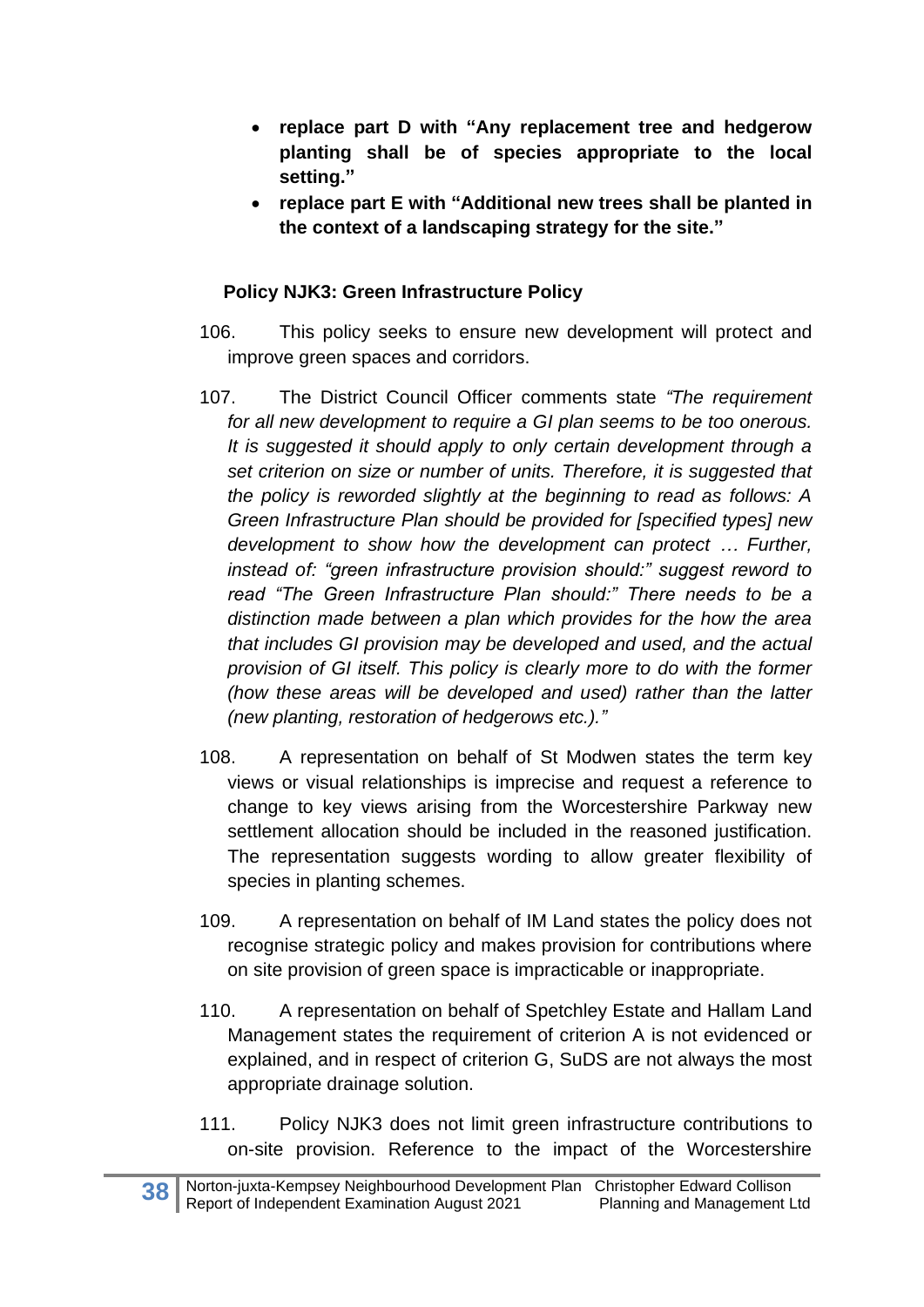Parkway new settlement allocation in the reasoned justification is not necessary to meet the basic conditions. Policy SWDP5 refers to housing development although a green infrastructure plan may also be appropriate in respect of major employment development. Paragraph 16 of the Framework states plans should be deliverable. I have recommended the requirement for a Green Infrastructure Plan should be limited to major new development schemes which is defined in Annex 2: Glossary of the Framework. Policy NJK3 does not seek to establish valued landscapes, as referred to in paragraph 174 of the Framework, which would require a rigorous and objective justification that identifies physical attributes, beyond 'ordinary', that make the landscape valued.<sup>55</sup> I have recommended the reference to key views or visual relationships should include the word "any" to make it clear these are currently not defined. I have recommended part C should be consistent with part D of Policy NJK2 as recommended to be modified. I have recommended part G should acknowledge SuDS may not always be appropriate. I have recommended a modification in these respects so that the policy has sufficient regard for national policy and is *"clearly written and unambiguous, so it is evident how a decision maker should react to development proposals*" as required by paragraph 16d) of the Framework.

- 112. The policy is in general conformity with the strategic policies included in the South Worcestershire Development Plan adopted 25 February 2016 and relevant to the Neighbourhood Plan, in particular Policy SWDP5, and provides an additional level of detail or distinct local approach to that set out in the strategic policies.
- 113. The policy seeks to shape and direct sustainable development to ensure that local people get the right type of development for their community. Having regard to the introduction; achieving sustainable development; plan-making; and decision-making sections of the Framework, and the components of the Framework concerned with conserving and enhancing the natural environment the policy is appropriate to be included in a 'made' neighbourhood plan. Having regard to the Guidance the policy is appropriate to be included in a 'made' neighbourhood plan. Subject to the recommended modification this policy meets the Basic Conditions.

#### **Recommended modification 4: In Policy NJK3**

<sup>55</sup> Stroud District Council vs. SSCLG [2015] EWHC 488 (Admin) and Forest of Dean DC v. SSCLG [2016] EWHC 2429 (Admin)

**<sup>39</sup>** Norton-juxta-Kempsey Neighbourhood Development Plan Christopher Edward Collison<br>Report of Independent Examination August 2021 Planning and Management Ltd Report of Independent Examination August 2021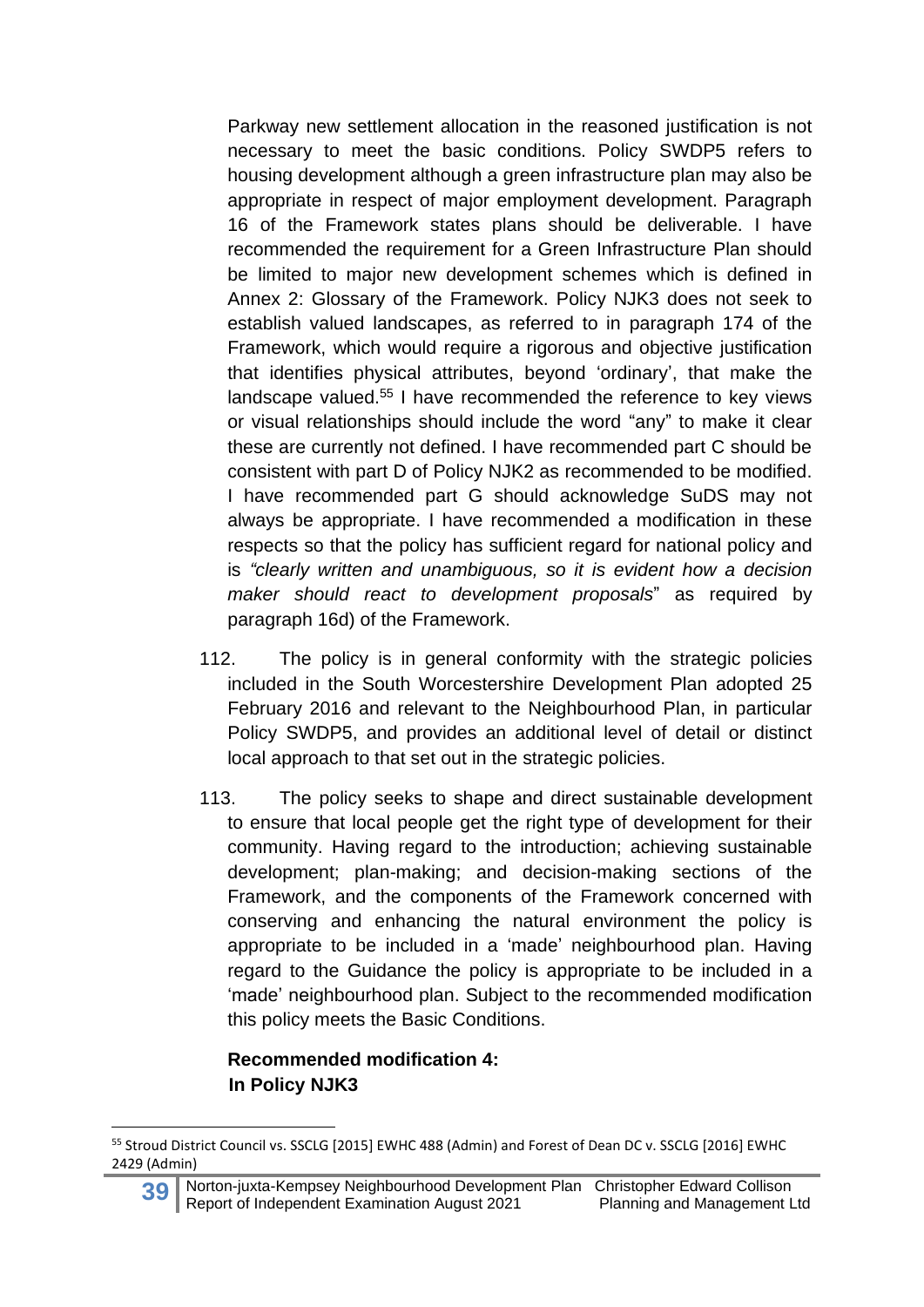- **replace the text before "to show" with "A Green Infrastructure Plan should be provided for all major new development schemes"**
- **replace "can" with "will"**
- **replace "Green infrastructure provision should" with "The Green Infrastructure Plan should"**
- **in part A insert "any" before "key"**
- **in part C replace "locally occurring native species" with "species appropriate to the local setting"**
- **in part G before "necessary" insert "appropriate and"**

**A note should be added to state major development is defined in Annex 2: Glossary of the Framework.**

## **Policy NJK4: Local Green Space Policy**

- 114. This policy seeks to designate 18 Local Green Spaces.
- 115. The District Council Officer comments state "*Suggest renumbering of Local Green Spaces as LGS1, LGS2, LGS3 etc. with site location and map reference to follow. Suggest rewording of final sentence of policy as follows: Development that would result in the loss or partial loss of a designated Local Green Spaces will not be supported unless very special circumstances arise which outweigh the need for protection."*
- 116. A representation on behalf of IM Land states the policy wording is not compatible with the Framework, and the site map reference 12 – wide verge to the east of Wadborough Road has not been shown to be demonstrably special to the local community and does not hold a particular local significance, nor does the site display any of the characteristics set out in the examples in the Framework.
- 117. A representation on behalf of Spetchley Estate and Hallam Land Management states LGS site map reference 7 - Green Space at High Park does not meet the demonstrably special test and is of minimal significance so does not qualify as a Local Green Space.
- 118. Designation of Local Green Space can only follow precise identification of the land concerned. The proposed Local Green Spaces are presented on maps in Appendix 4 of the Neighbourhood Plan at a scale that is sufficient to identify the land proposed for Local Green Space designation.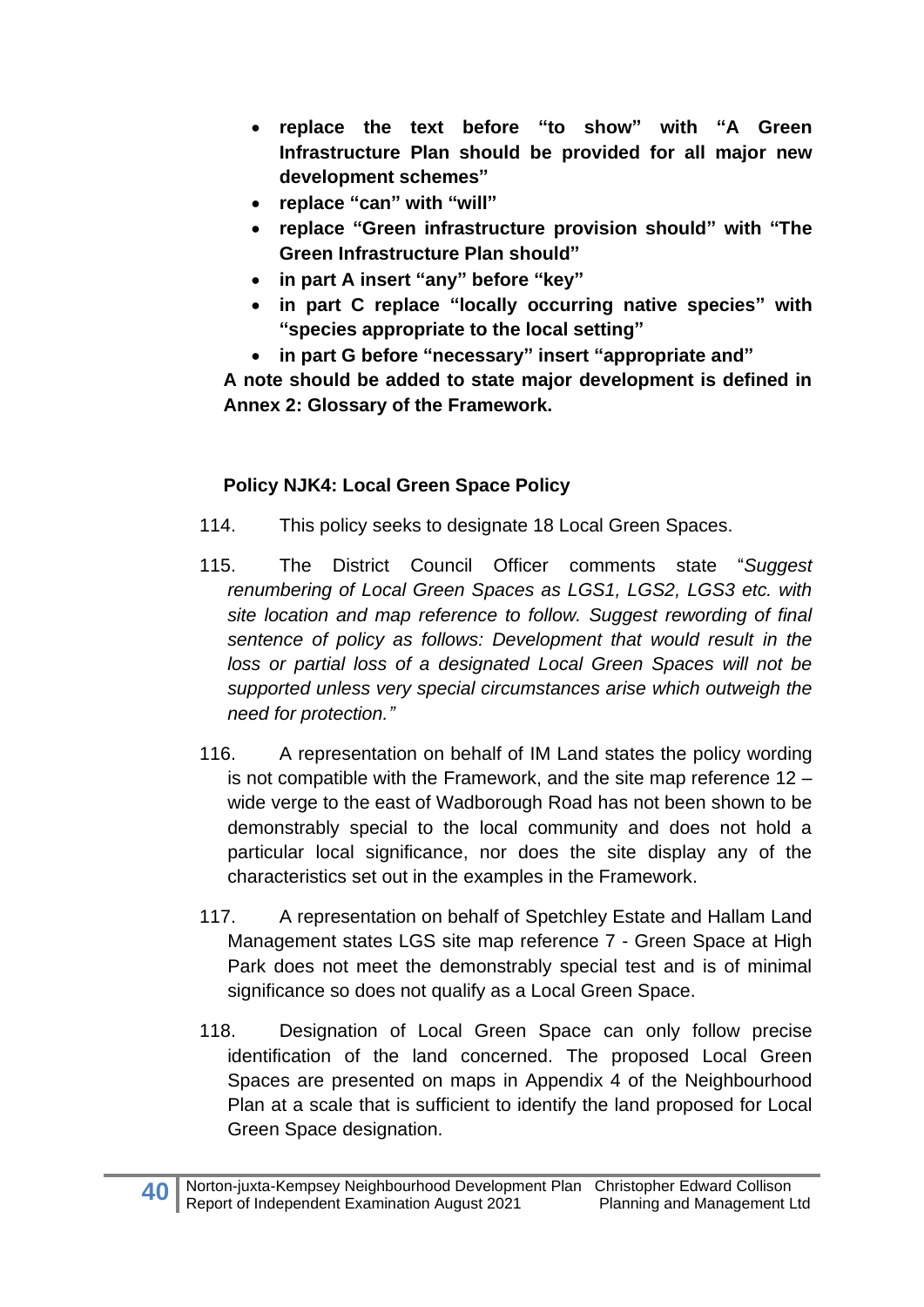- 119. The final paragraph of the policy seeks to describe the circumstances when development will be supported within a Local Green Space. I have given consideration to the possibility of the policy including a full explanation of *"very special circumstances*". Very special circumstances may be that development is proposed that would clearly enhance the Local Green Space for the purposes for which it was designated, or proposals are made for essential infrastructure that cannot be located elsewhere. I have concluded such explanation would necessarily be incomplete and that decision makers must rely on paragraph 103 of the Framework that states "*Policies for managing development within a Local Green Space should be consistent with those for Green Belts*" and the part of the Framework that relates to 'Protecting Green Belt land', in particular paragraphs 147 to 151 inclusive. The policy seeks to introduce a more restrictive approach to development proposals than apply in Green Belt without sufficient justification, which it may not.<sup>56</sup> I have recommended a modification so that the policy has sufficient regard for national policy. The wording of the first sentence of the policy does have adequate regard for the terms of the designation of Local Green Spaces set out in paragraph 101 of the Framework where it is stated communities will be able to protect green areas of particular importance to them.
- 120. Paragraph 101 of the Framework states *"Designating land as Local Green Space should be consistent with the local planning of sustainable development and complement investment in sufficient homes, jobs and other essential services. Local Green Spaces should only be designated when a plan is prepared or updated, and be capable of enduring beyond the end of the plan period."*
- 121. In respect of the areas intended for designation as Local Green Space I find the Local Green Space designations are being made when a neighbourhood plan is being prepared, and I have seen nothing to suggest the designations are not capable of enduring beyond the end of the plan period. The intended designations, which are being made in the context of the adopted South Worcestershire Development Plan, have regard to the local planning of sustainable development and complement investment in sufficient homes, jobs and other essential services. The designations will contribute to the promotion of healthy communities, and are consistent with the aim of

<sup>56</sup> *R on the Application of Lochailort Investments Limited v Mendip District Council. Case Number: C1/2020/0812*

**<sup>41</sup>** Norton-juxta-Kempsey Neighbourhood Development Plan Christopher Edward Collison<br>Report of Independent Examination August 2021 Planning and Management Ltd Report of Independent Examination August 2021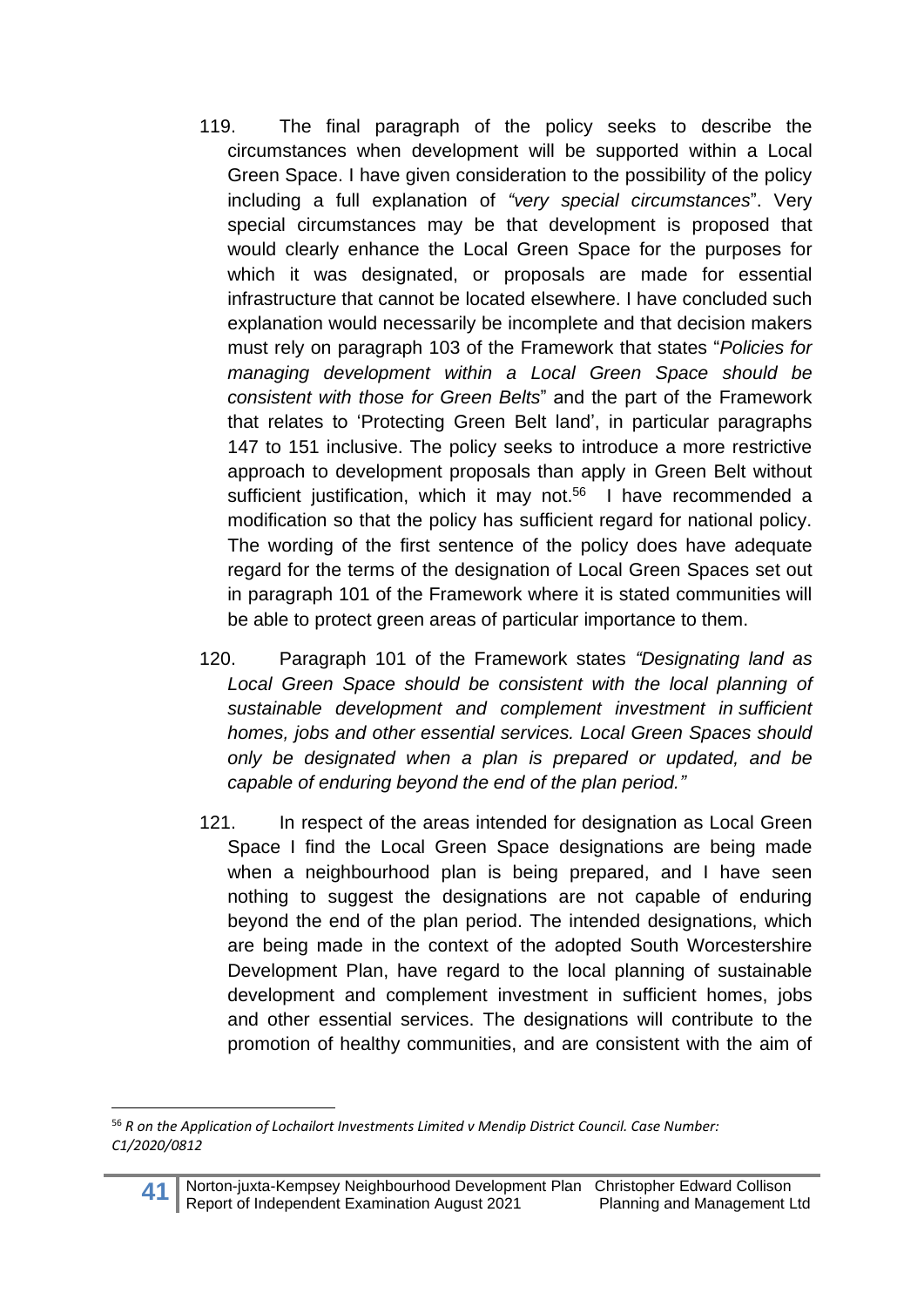conserving and enhancing the natural environment, as set out in the Framework.

- 122. The Framework states that Local Green Space designation *"should only be used: where the green space is in reasonably close proximity to the community it serves; where the green area is demonstrably special to a local community and holds a particular local significance, for example because of its beauty, historic significance, recreational value (including as a playing field), tranquillity or richness of its wildlife; and where the green area concerned is local in character and is not an extensive tract of land."<sup>57</sup>*
- 123. I have visited each of the areas proposed for designation as Local Green Spaces. I find that in respect of each of the intended Local Green Spaces the designation relates to green space that is in reasonably close proximity to the community it serves, and is local in character.
- 124. The Green Space Background Paper prepared in March 2021 is a comprehensive document that explains in detail the method used to identify the sites proposed as Local Green Space and the consultation that has been undertaken. I have considered the representation on behalf of IM Land regarding site map reference 12 – wide verge to the east of Wadborough Road. The Green Space Background Paper states "*This site was reassessed as it was considered that some of the important views from the site and the local significance of the site had not been fully understood until the consultation event. The amends to the assessment are highlighted in green on the assessment form in Appendix 4. The site is an important resting place between the settlements of Norton and Littleworth and affords a good view of Bredon Hill to the south east as it is located on higher ground. The site is well used by walkers and acts as an important entry point to the settlement of Littleworth. Therefore, it is considered appropriate designate the site as Local Green Space."* I note the completed site assessment form commencing at page 49 of the Green Space Background Paper refers to a few trees and hedgerow at field boundary providing a habitat for a range of species although insufficient information is provided in this respect for that to be a determinative factor. At the time of my visit, I noted people were resting on the area, although this cannot be taken to indicate regularity of use throughout the year. The green area presents an attractive and well-maintained appearance with trees, a footpath and bench, and

<sup>57</sup> Paragraph 102 National Planning Policy Framework 2021

**<sup>42</sup>** Norton-juxta-Kempsey Neighbourhood Development Plan Christopher Edward Collison Report of Independent Examination August 2021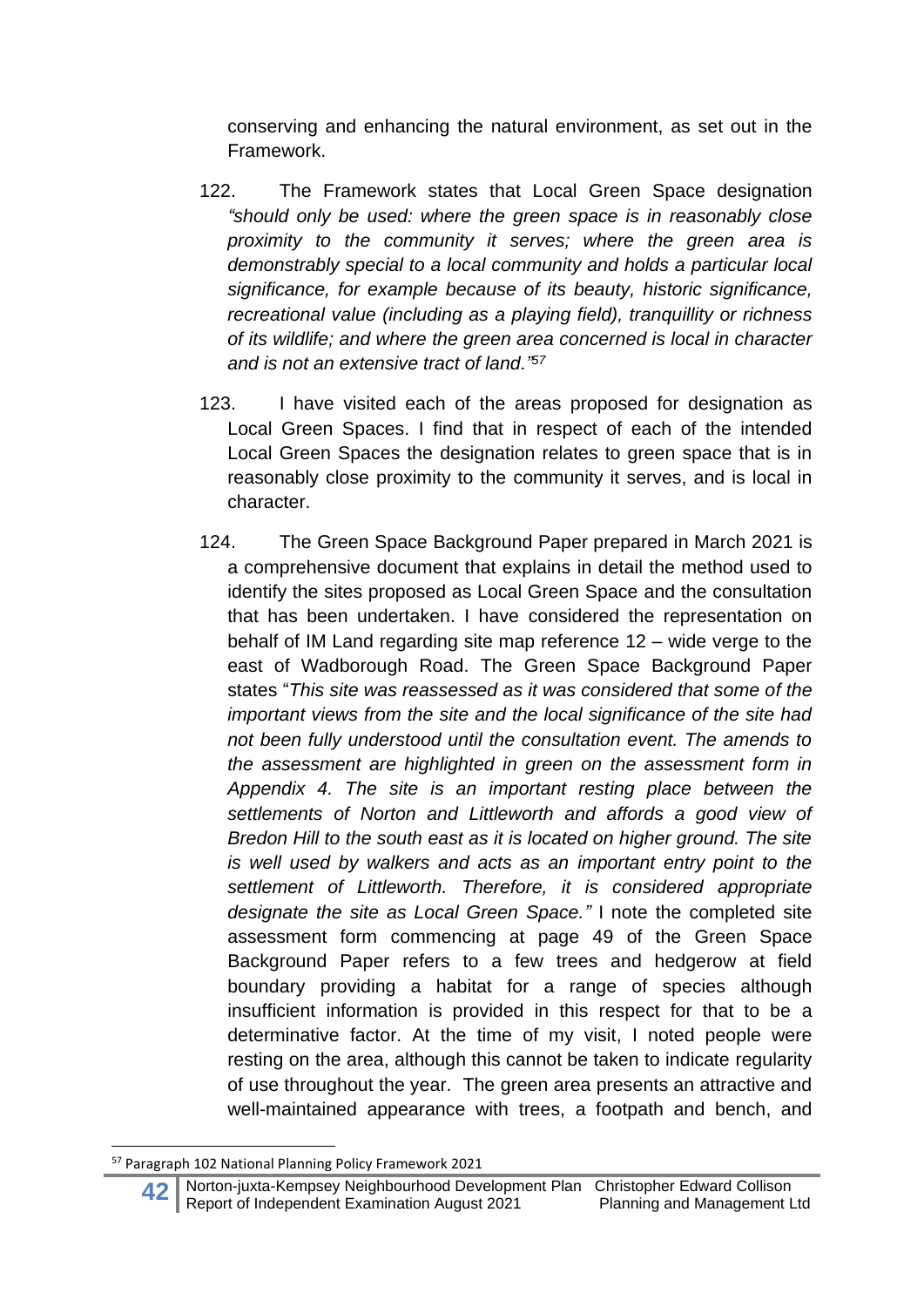affording pleasing extended views to the south-east. The area is clearly capable of functioning as a resting place between the two settlements of Norton and Littleworth and between the public house and Littleworth, and does act as a green open entry point to the settlement of Littleworth, as described in the site assessment commencing on page 49 of the Green Space Background Paper. As a matter of planning judgement, I conclude this green area is demonstrably special to a local community and holds a particular local significance. I have also considered the representation on behalf of Spetchley Estate and Hallam Land Management regarding site map reference 7 - Green Space at High Park. The Green Space Background Paper states *"This site provides an important buffer to residents of High Park. It preserves the rural feel for residents in this street by providing screening, a pleasant outlook and a noise barrier from traffic on the busy B4084. It is important that this area of green space is maintained as enhances the residents of High Park quality of life and is not an extensive tract of land. Therefore, the group consider it is appropriate to designate as Local Green Space."* I note the completed site assessment form commencing at page 41 of the Green Space Background Paper refers to the provision of a habitat for a range of species although insufficient information is provided in this respect for that to be a determinative factor. Reference to the location of a notice board confirms a function of value to the local community but this is not shown to be demonstrably special and holding a particular significance. When visiting the site, I noted the function of the vegetation on the green area in forming an attractive and effective visual barrier, and partially effective noise barrier, between the main B4084 road and the group of residential properties to the north. The trees and hedgerow on the site contribute greatly to the rural character of the location. As a matter of planning judgement, I conclude this prominent heavily vegetated area is demonstrably special to a local community and holds a particular local significance.

- 125. The Green Space Background Paper provides sufficient evidence for me to conclude that site reference 12, and site reference 7, and each of the other sixteen areas proposed for designation as Local Green Space are demonstrably special to a local community and holds a particular local significance.
- 126. I find that the areas proposed as Local Green Space are suitable for designation and have regard for paragraphs 101 and 102 of the Framework concerned with the identification and designation of Local Green Space.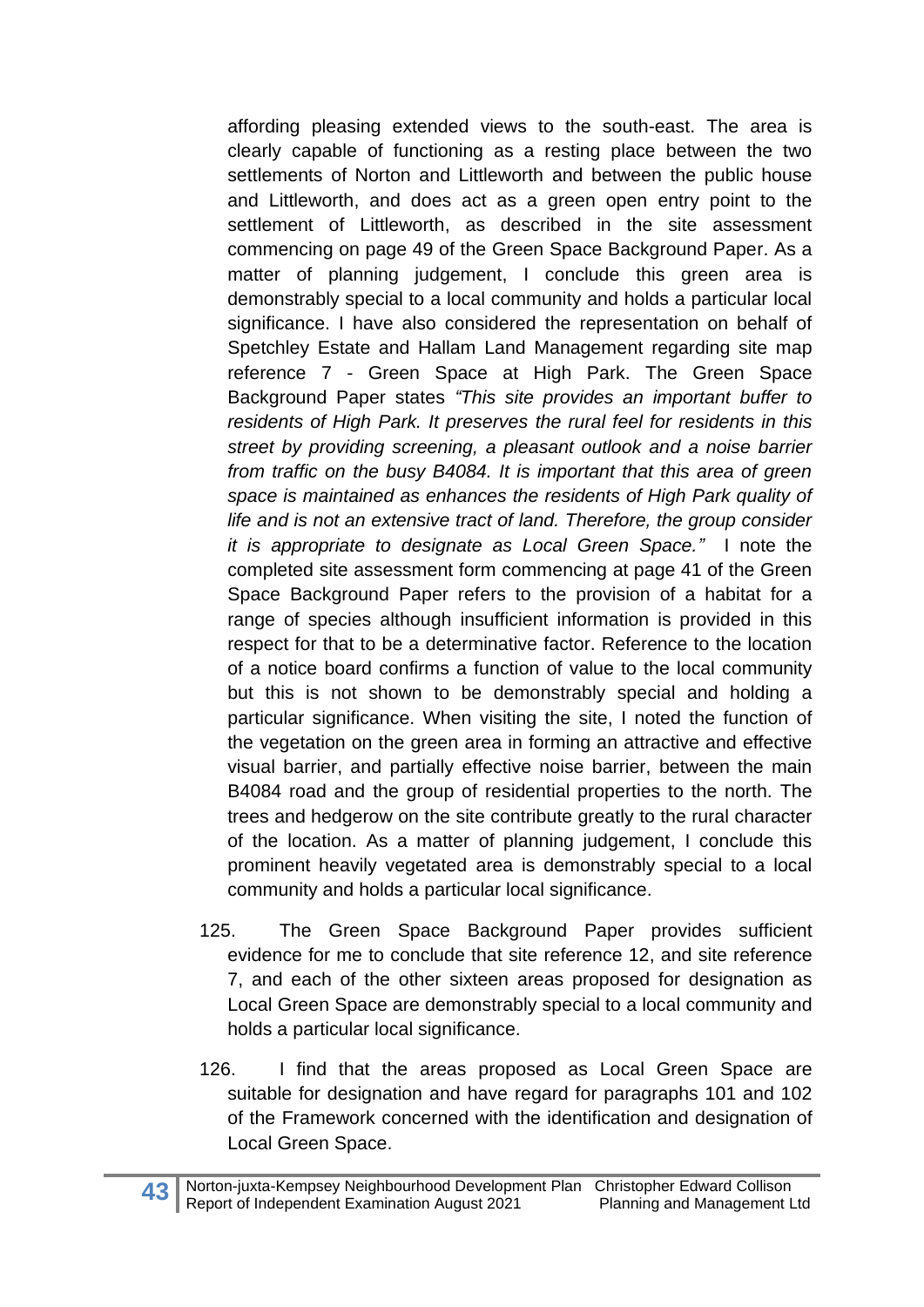- 127. The policy is in general conformity with the strategic policies included in the South Worcestershire Development Plan (adopted 25 February 2016) applying in the Neighbourhood Area and relevant to the Neighbourhood Plan and serves a clear purpose by providing an additional level of detail or distinct local approach to that set out in the strategic policies.
- 128. The policy seeks to shape and direct sustainable development to ensure that local people get the right type of development for their community. Having regard to the introduction; achieving sustainable development; plan-making; and decision-making sections of the Framework, and the components of the Framework concerned with promoting healthy and safe communities, and conserving and enhancing the natural environment the policy is appropriate to be included in a 'made' neighbourhood plan. Having regard to the Guidance the policy is appropriate to be included in a 'made' neighbourhood plan. Subject to the recommended modification this policy meets the Basic Conditions.

# **Recommended modification 5: In Policy NJK4 delete the final sentence**

# **Policy NJK5: Footways, Footpaths, Cycle Paths and Bridleways Policy**

- 129. This policy supports enhancement and improvement of nonvehicular travel routes and seeks to establish accessibility and biodiversity criteria for support of development.
- 130. A representation on behalf of St Modwen recommends the policy is reworded to enable development proposals to accord with only the criteria appropriate to the proposal. The representation also states further clarification is necessary regarding hard surfacing requirements. I do not consider any modification is necessary in these respects to meet the basic conditions.
- 131. A representation on behalf of IM Land states, regarding part C, reprovision of planting may also be appropriate in some circumstances in order to allow for flexibility. I have recommended a modification in this respect so that the policy is not too prescriptive. I have recommended a modification in this respect so that the policy has sufficient regard for national policy and *"is clearly written and unambiguous, so it is evident how a decision maker should react to development proposals*" as required by paragraph 16d) of the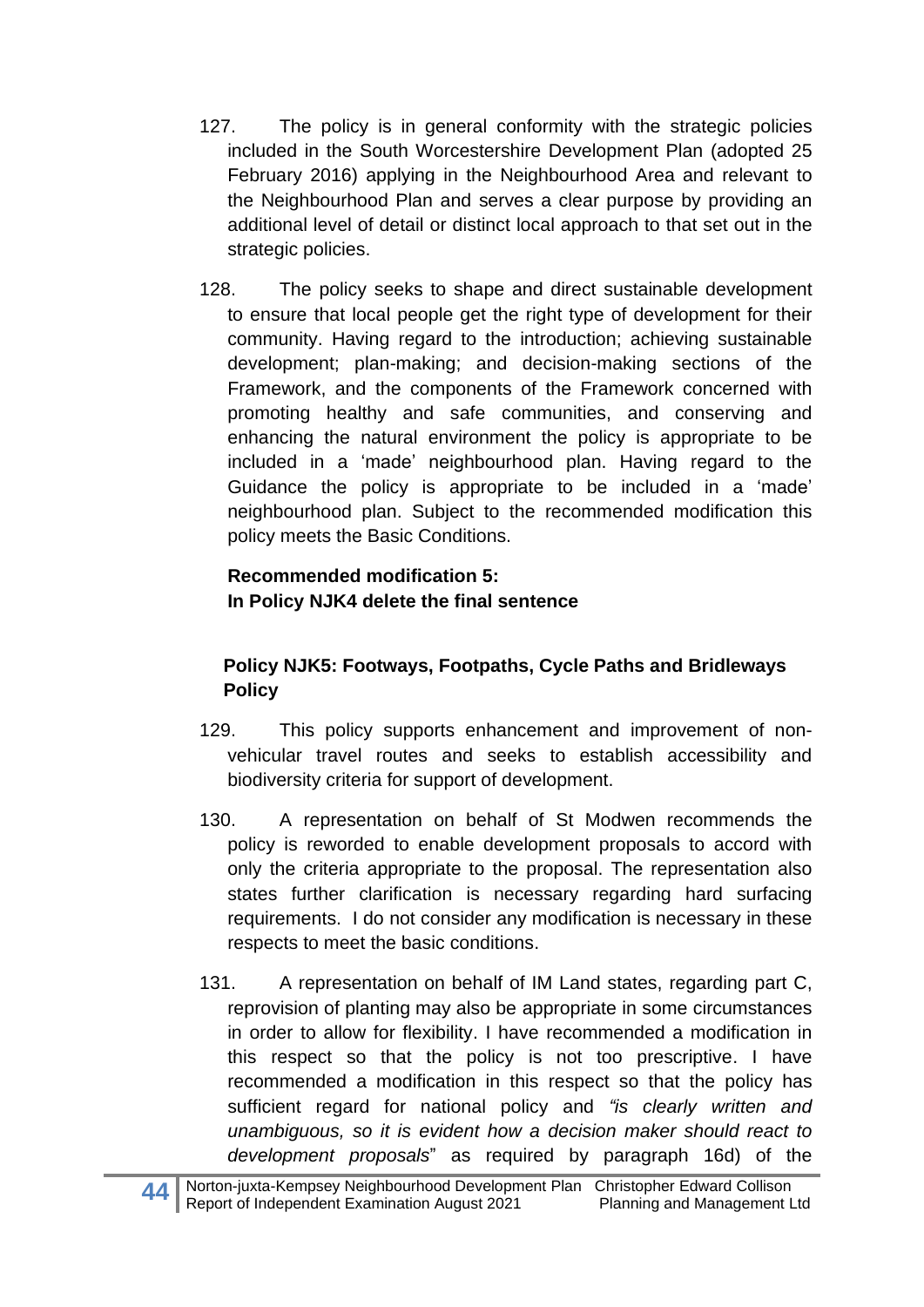Framework. I have noted differences of coverage between the policy title and the first sentence of the policy but do not consider any modification necessary to meet the Basic Conditions or other requirements.

- 132. Paragraph 106 of the Framework states planning policies should "*provide for attractive and well-designed walking and cycling networks."*
- 133. The policy is in general conformity with the strategic policies included in the South Worcestershire Development Plan adopted 25 February 2016 and relevant to the Neighbourhood Plan, in particular Policy SWDP4, and provides an additional level of detail or distinct local approach to that set out in the strategic policies.
- 134. The policy seeks to shape and direct sustainable development to ensure that local people get the right type of development for their community. Having regard to the introduction; achieving sustainable development; plan-making; and decision-making sections of the Framework, and the components of the Framework concerned with promoting sustainable transport the policy is appropriate to be included in a 'made' neighbourhood plan. Having regard to the Guidance the policy is appropriate to be included in a 'made' neighbourhood plan. Subject to the recommended modification this policy meets the Basic Conditions.

## **Recommended modification 6:**

**In Policy NJK5 in part C delete "where possible" and after "enhanced" insert "wherever possible"**

## **Policy NJK6: Heavy Goods Traffic Policy**

- 135. This policy seeks to avoid adverse impacts of heavy goods traffic.
- 136. The District Council Officer comments state *"Policy title is not included within the green background box, which should be addressed for consistency. Typo in Reasoned Justification Paragraph 2 – "safely" should be "safety"."*
- 137. A representation on behalf of St Modwen suggests a revised wording for the policy taking into account paragraph 109 of the Framework. I have recommended a modification of Policy NJK6 on this basis (now paragraph 111 of the Framework 2021)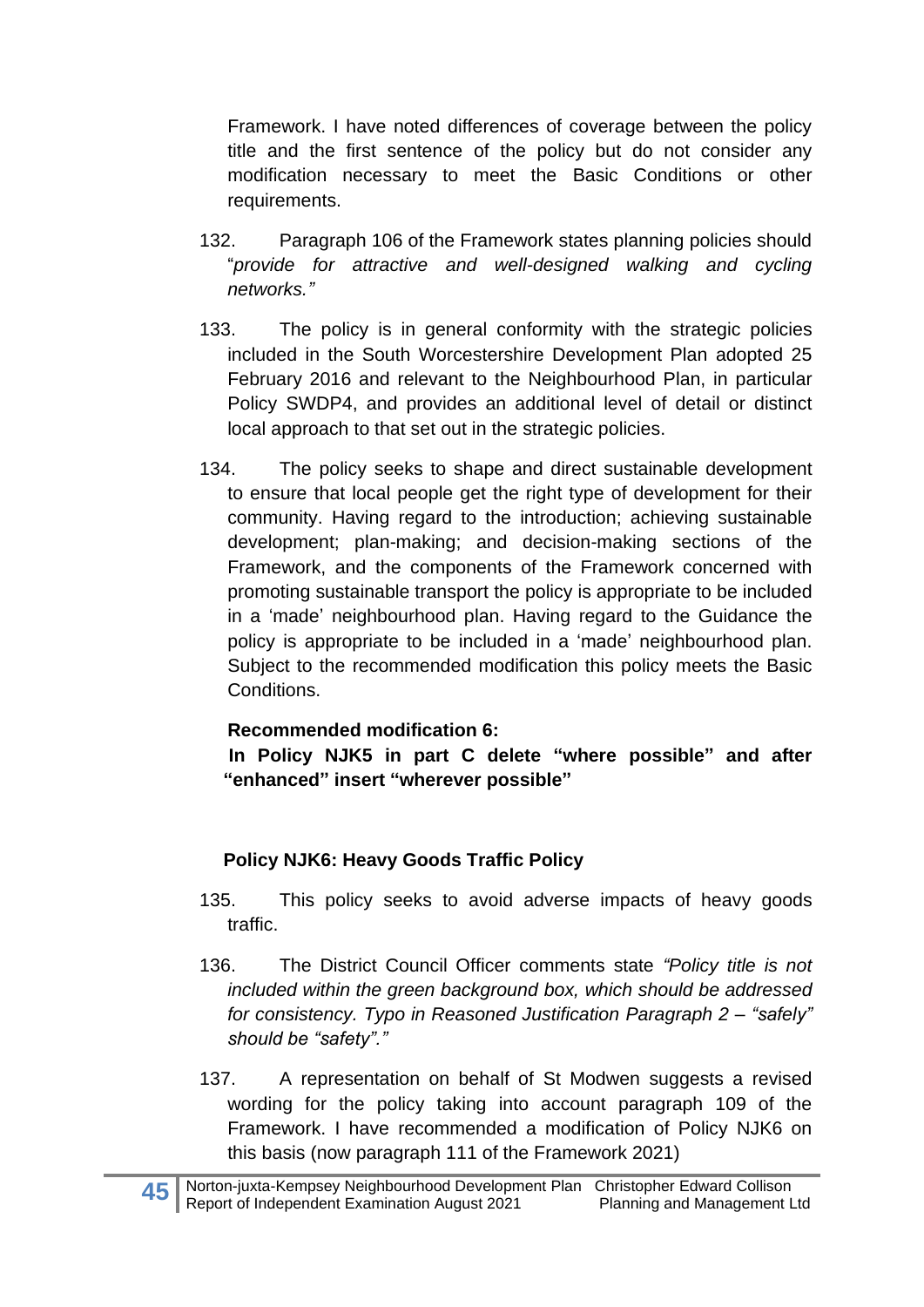- 138. The Neighbourhood Plan preparation process has highlighted concerns within the local community relating to the movement of HGV vehicles. In some areas of the country Highway Authorities have reviewed road classifications and introduced Traffic Regulation Orders putting in place weight or width restriction limits, and/or left and right turn bans at junctions, with exemptions for local access and essential vehicles. These actions are usually supported by detailed evidence and analysis within the context of any general growth of traffic levels. The Neighbourhood Plan pursues an alternative approach, namely a land use policy that seeks to establish that development proposals for change of use of land that will result in HGV movements must demonstrate with the assistance of a Transport Statement that they will not have an unacceptable traffic impact within the parish.
- 139. The Framework seeks to promote sustainable transport and includes at paragraph 104 "*Transport issues should be considered from the earliest stages of plan-making and development proposals, so that: a) the potential impacts of development on transport networks can be addressed; …e) patterns of movement, streets, parking and other transport considerations are integral to the design of schemes, and contribute to making high quality places*". Paragraph 105 of the Framework includes "*the planning system should actively manage patterns of growth in support of these objectives."* Paragraph 130 of the Framework states planning policies should ensure developments function well and add to the overall quality of the area and create places that are safe.
- 140. Paragraph 85 of the Framework states *"Planning policies and decisions should recognise that sites to meet local business and community needs in rural areas may have to be found adjacent to or beyond existing settlements, and in locations that are not well served by public transport. In these circumstances it will be important to ensure that development is sensitive to its surroundings, does not have an unacceptable impact on local roads and exploits any opportunities to make a location more sustainable (for example by improving the scope for access on foot, by cycling or by public transport). The use of previously developed land, and sites that are physically well-related to existing settlements, should be encouraged where suitable opportunities exist."* Whilst paragraph 85 of the Framework makes reference to unacceptable impact on local roads this is in the circumstances that sites to meet local business and community needs in rural areas may have to be found adjacent to or beyond existing settlements*,* and in locations that are not well served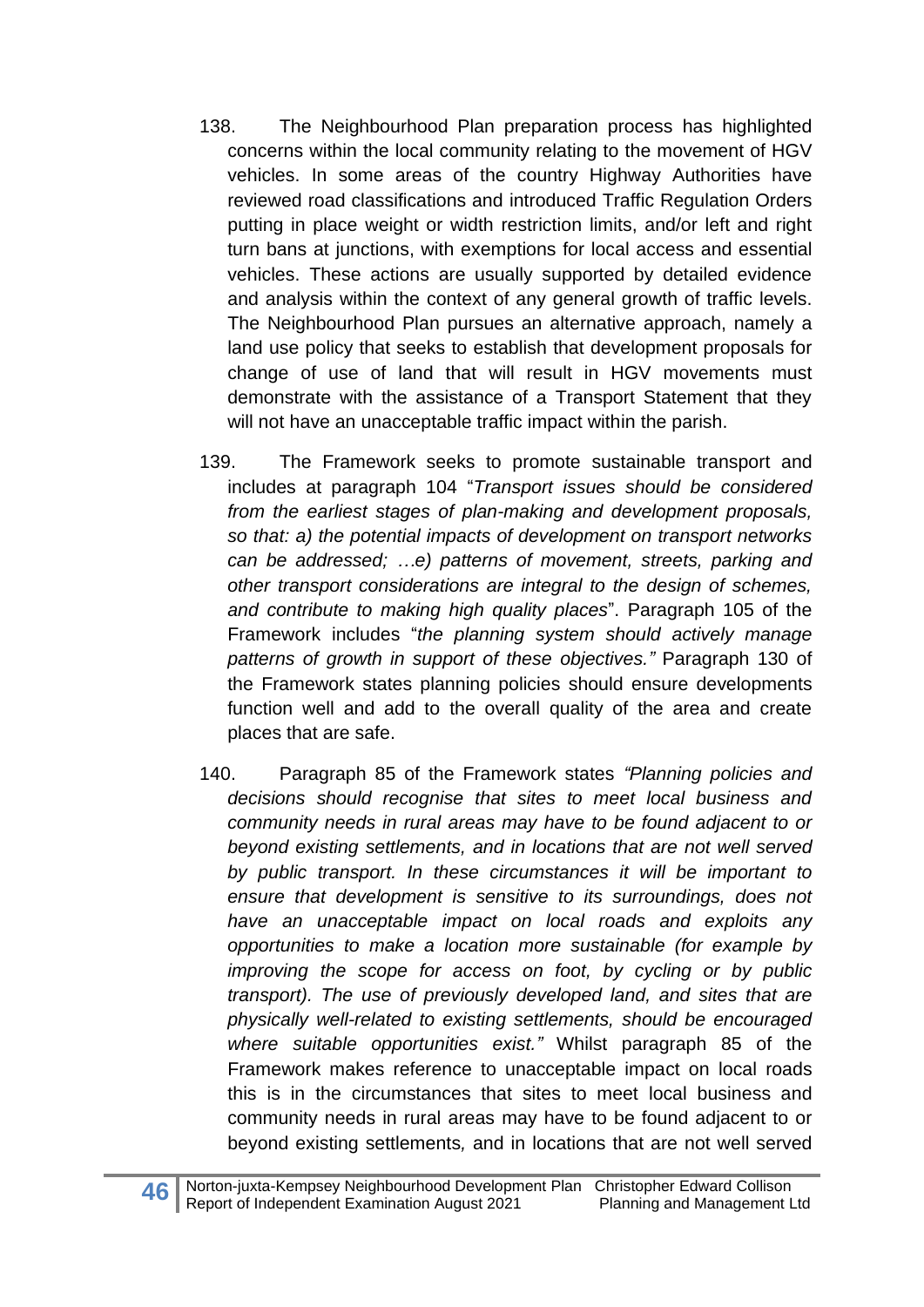by public transport. The Neighbourhood Plan does not seek to identify sites to meet local business and community needs.

- 141. Paragraph 84 of the Framework states "*Planning policies and decisions should enable: a) the sustainable growth and expansion of all types of business in rural areas, both through conversion of existing buildings and well-designed new buildings; b) the development and diversification of agricultural and other land-based rural businesses; c) sustainable rural tourism and leisure developments which respect the character of the countryside; and d) the retention and development of accessible local services and community facilities, such as local shops, meeting places, sports venues, open space, cultural buildings, public houses and places of worship."*
- 142. Paragraph 113 of the Framework requires that *"All developments that will generate significant amounts of movement should be required to provide a travel plan, and the application should be supported by a transport statement or assessment so that likely impacts of the proposal can be assessed."* The Guidance states *"Transport Assessments and Transport Statements primarily focus on evaluating the potential transport impacts of a development proposal. (They may consider those impacts net of any reductions likely to arise from the implementation of a Travel Plan, though producing a Travel Plan is not always required.) The Transport Assessment or Transport Statement may propose mitigation measures where these are necessary to avoid unacceptable or "severe" impacts. Travel Plans can play an effective role in taking forward those mitigation measures which relate to on-going occupation and operation of the development. Transport Assessments and Statements can be used to establish whether the residual transport impacts of a proposed development are likely to be "severe", which may be a reason for refusal, in accordance with the National Planning Policy Framework." 58*
- 143. Paragraph 111 of the Framework states "*Development should only be prevented or refused on highway grounds if there would be an unacceptable impact on highway safety, or the residual cumulative impacts on the road network would be severe."* I have recommended a modification on this basis. As modified Policy NJK6 will allow consideration of development proposals, their impacts and any proposed mitigation. It is unnecessary and confusing for a policy to state application to land *"in the parish*" as all the policies of the

<sup>&</sup>lt;sup>58</sup> Planning Policy Guidance Paragraph: 005 Reference ID: 42-005-20140306 Revision date: 06 03 2014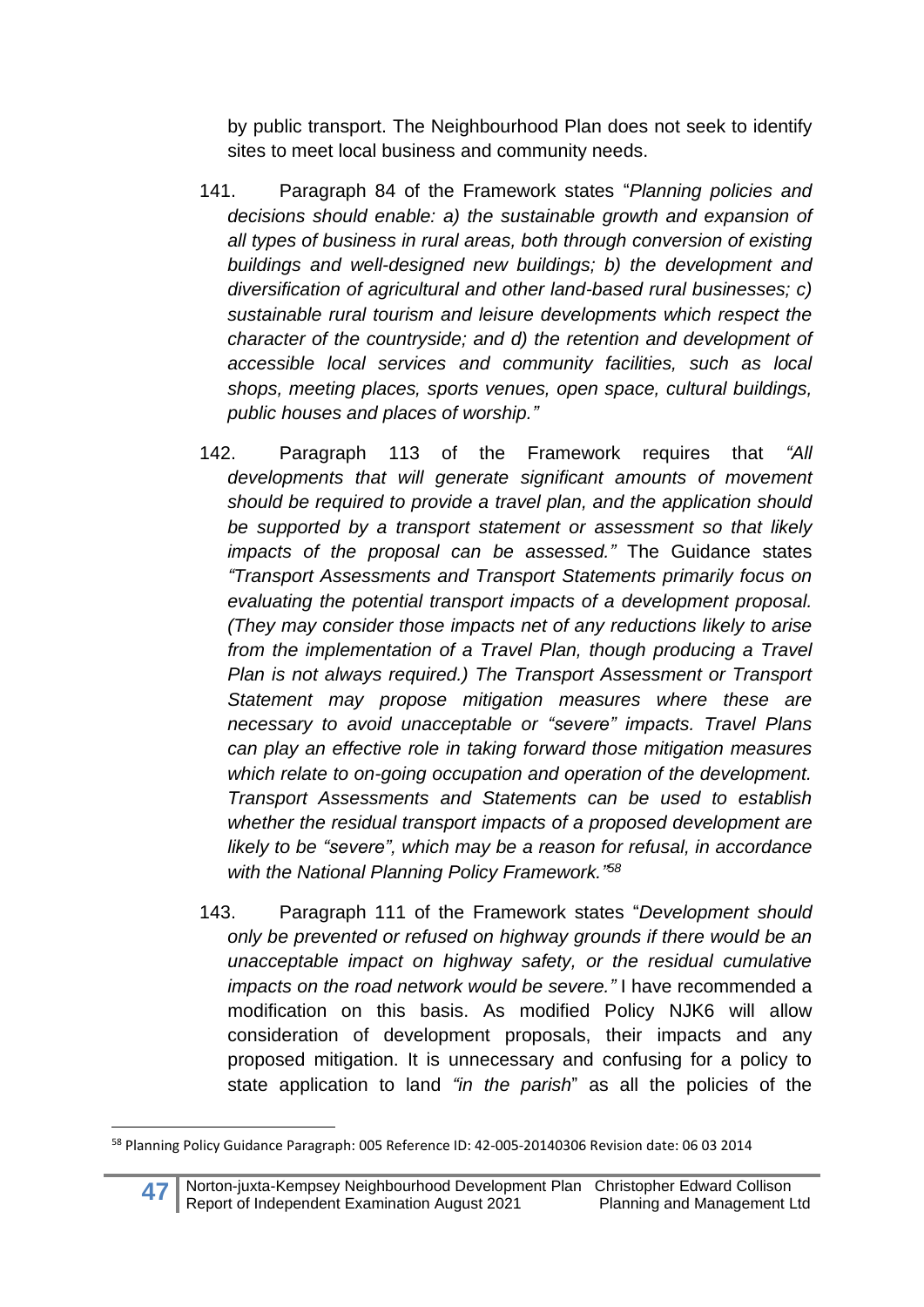Neighbourhood Plan apply throughout the Neighbourhood Area unless a lesser area is specified. The policy title should be included within the green background box to achieve consistency throughout the Neighbourhood Plan thus avoiding confusion. I have recommended a modification in these respects so that the policy has sufficient regard for national policy and *"is clearly written and unambiguous, so it is evident how a decision maker should react to development proposals*" as required by paragraph 16d) of the Framework.

- 144. The policy is in general conformity with the strategic policies included in the South Worcestershire Development Plan adopted 25 February 2016 and relevant to the Neighbourhood Plan, in particular Policy SWDP4, and provides an additional level of detail or distinct local approach to that set out in the strategic policies.
- 145. The policy seeks to shape and direct sustainable development to ensure that local people get the right type of development for their community. Having regard to the introduction; achieving sustainable development; plan-making; and decision-making sections of the Framework, and the components of the Framework concerned with promoting sustainable transport the policy is appropriate to be included in a 'made' neighbourhood plan. Having regard to the Guidance the policy is appropriate to be included in a 'made' neighbourhood plan. Subject to the recommended modification this policy meets the Basic Conditions.

# **Recommended modification 7:**

## **In Policy NJK6**

- **delete "in the parish"**
- **replace "have an unacceptable traffic impact within the parish" with "result in an unacceptable impact on highway safety or severe residual cumulative impacts on the road network"**

## **Include the policy title within the green background box.**

## **Policy NJK7: Community Facilities Policy**

146. This policy seeks to establish conditional support for new or improved community facilities, and establish criteria for support of proposals that will result in loss of amenity of community facilities.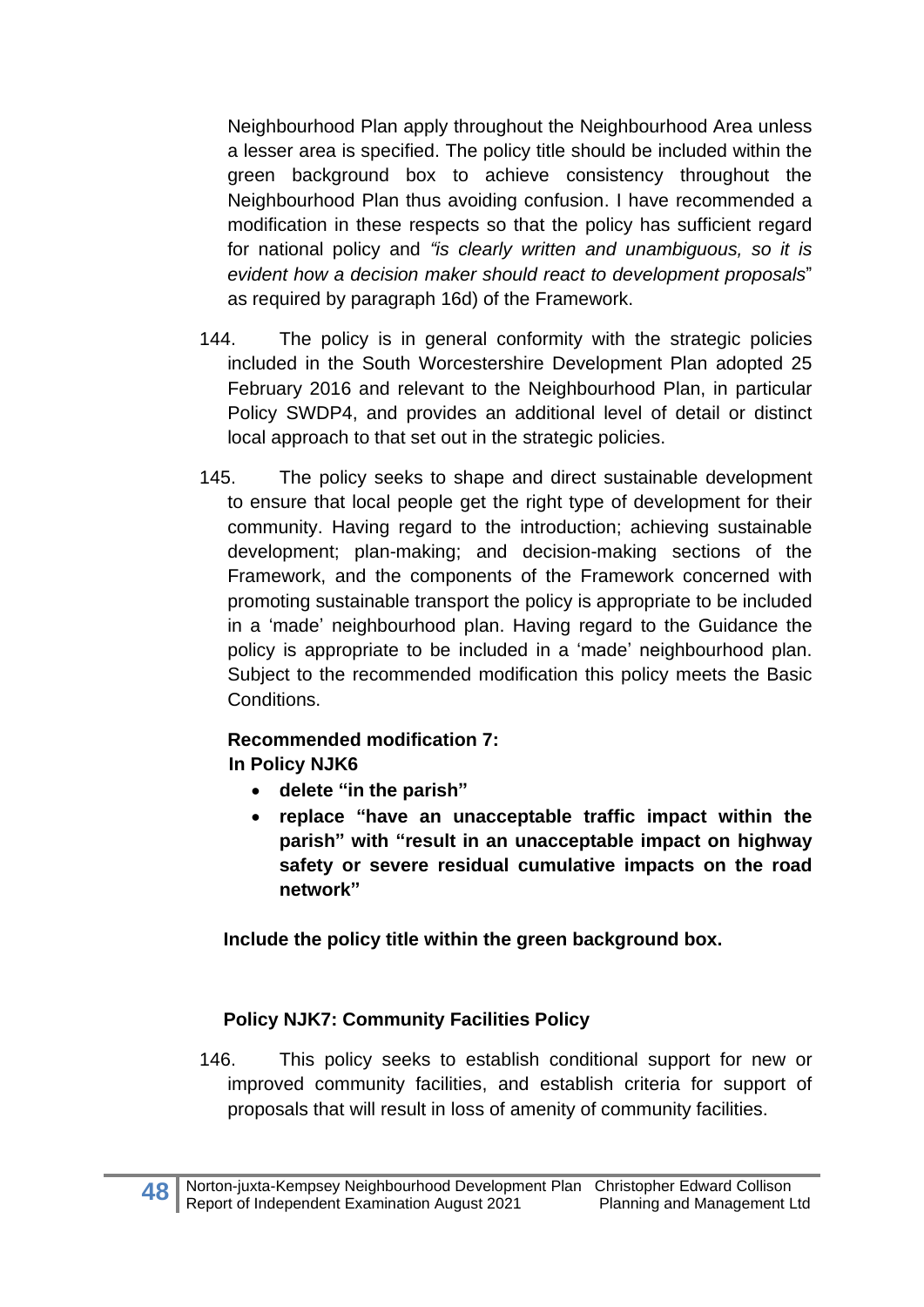- 147. The District Council Officer comments state *"Recommend defined list of community facilities are included within the policy itself. Criterion E – current wording comes across as negative; could reword to: E. Demonstrates that the existing or proposed use would have, or would retain, sufficient vehicular and cycle parking to serve the use."* A representation on behalf of St Modwen states criteria D does not have regard for paragraph 109 of the Framework, and clarification is required regarding an appropriate scale of development referred to in part F of the policy. I have recommended a modification in these respects so that the policy has sufficient regard for national policy and *"is clearly written and unambiguous, so it is evident how a decision maker should react to development proposals*" as required by paragraph 16d) of the Framework.
- 148. Paragraph 93 of the Framework states planning policies should guard against the unnecessary loss of valued facilities and services, and should plan positively for the provision and use of shared spaces, community facilities and other local services. I am satisfied the approach adopted in Policy NJK7 has sufficient regard for national policy in these respects.
- 149. The policy is in general conformity with the strategic policies included in the South Worcestershire Development Plan adopted 25 February 2016 and relevant to the Neighbourhood Plan, in particular Policy SWDP37 and policy SWDP38, and provides an additional level of detail or distinct local approach to that set out in the strategic policies.
- 150. The policy seeks to shape and direct sustainable development to ensure that local people get the right type of development for their community. Having regard to the introduction; achieving sustainable development; plan-making; and decision-making sections of the Framework, and the components of the Framework concerned with promoting healthy and safe communities the policy is appropriate to be included in a 'made' neighbourhood plan. Having regard to the Guidance the policy is appropriate to be included in a 'made' neighbourhood plan. Subject to the recommended modification this policy meets the Basic Conditions.

# **Recommended modification 8: In Policy NJK7**

- **delete "(see list after Reasoned justification)" and insert "listed below"**
- **after part C insert the list of community facilities**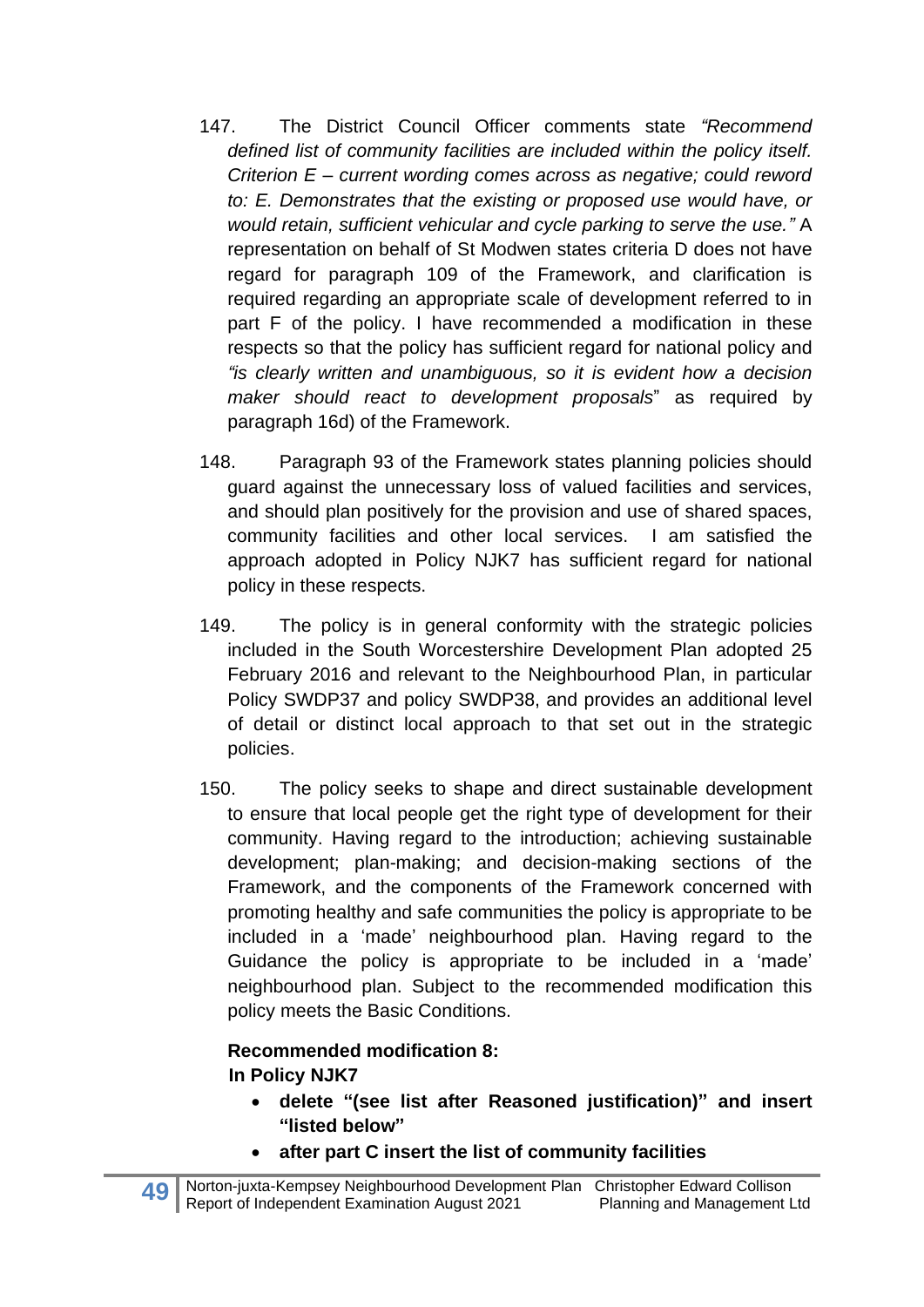- **replace part D with "Will not result in an unacceptable impact on highway safety or severe residual cumulative impacts on the road network, and will not result in any unacceptable impacts on residential amenity;"**
- **replace part E with "Demonstrates that the existing or proposed use would have, or would retain, sufficient vehicular and cycle parking to serve the use; and"**
- **in part F replace "appropriate to the needs of the locality" with "to serve needs arising in the neighbourhood area**

## **Policy NJK8: Existing and Allocated Employment Sites Policy**

- 151. This policy seeks to support new employment development in identified locations, establish criteria for intensification or expansion of employment sites, and establish criteria for support of loss of employment sites.
- 152. A representation on behalf of St Modwen states the policy should clarify that future employment provision may also come forward via strategic mixed-use allocations and not just employment allocations. I have recommended a modification to incorporate this suggestion.
- 153. Paragraph 84 of the Framework states planning policies should enable the sustainable growth and expansion of all types of businesses in rural areas both through the conversion of existing buildings and well-designed new buildings; agricultural and other land based rural businesses; rural tourism and leisure developments; as well as services and facilities. Paragraph 120 of the Framework states planning policies should give substantial weight to the value of using suitable brownfield land and promote and support the development of under-utilised land and buildings. Paragraph 85 of the Framework states planning policies "*should recognise that sites to meet local business and community needs in rural areas may have to be found adjacent to or beyond existing settlements."* Whilst this may require use of greenfield sites Paragraph 85 of the Framework also states "*The use of previously developed land, and sites that are well-related to existing settlements, should be encouraged where suitable opportunities exist."* I am satisfied the policy has sufficient regard for national policy in these respects.
- 154. The terms *"preferred*" and "*welcomed*" do not provide a basis for the determination of development proposals. I have recommended a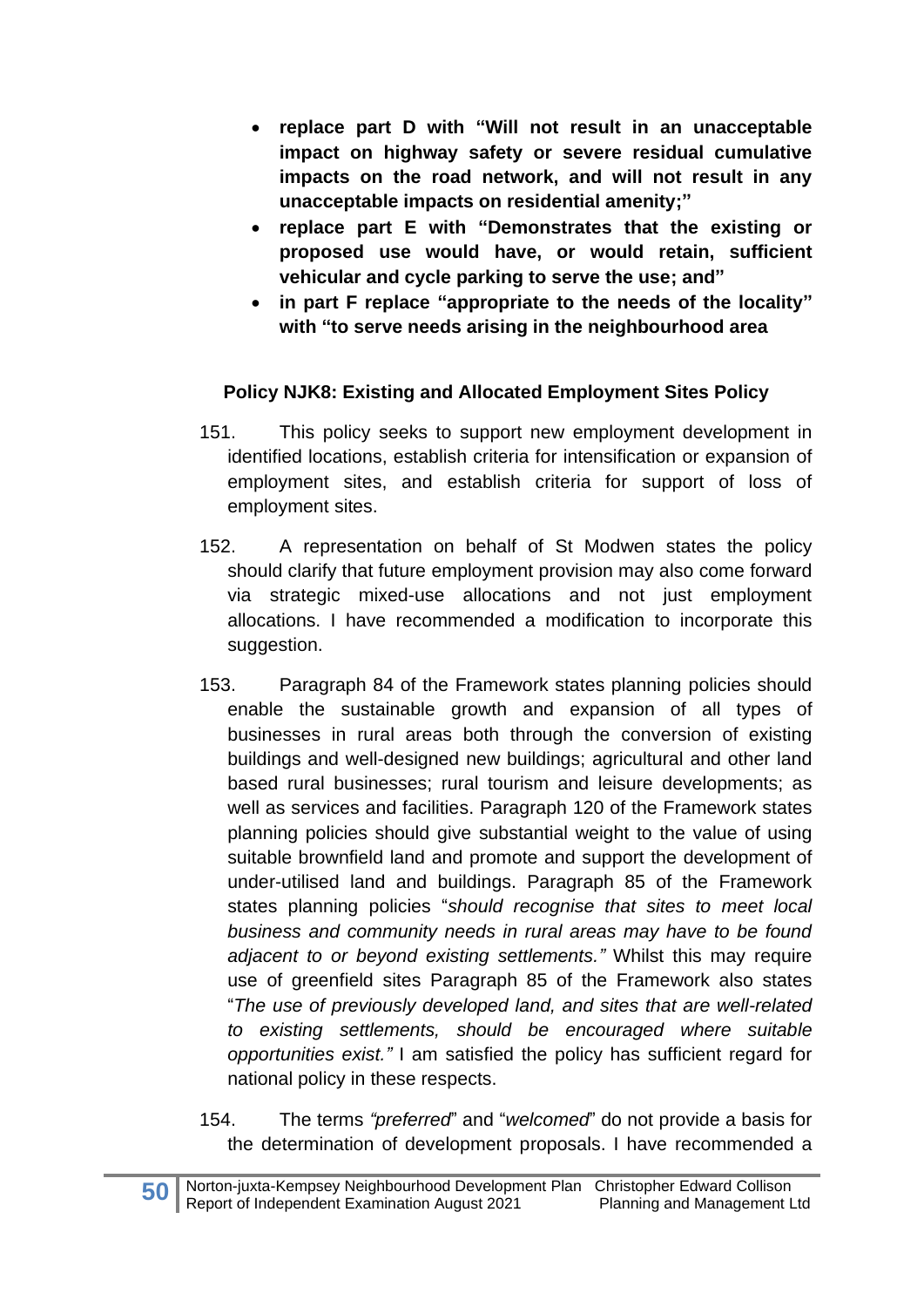modification in this respect so that the policy has sufficient regard for national policy and is "*clearly written and unambiguous, so it is evident how a decision maker should react to development proposals*" as required by paragraph 16d) of the Framework.

- 155. The policy is in general conformity with the strategic policies included in the South Worcestershire Development Plan adopted 25 February 2016 and relevant to the Neighbourhood Plan, in particular Policy SWDP8 and Policy SWDP12, and provides an additional level of detail or distinct local approach to that set out in the strategic policies.
- 156. The policy seeks to shape and direct sustainable development to ensure that local people get the right type of development for their community. Having regard to the introduction; achieving sustainable development; plan-making; and decision-making sections of the Framework, and the components of the Framework concerned with building a strong competitive economy the policy is appropriate to be included in a 'made' neighbourhood plan. Having regard to the Guidance the policy is appropriate to be included in a 'made' neighbourhood plan. Subject to the recommended modification this policy meets the Basic Conditions.

# **Recommended modification 9:**

# **In Policy NJK8**

- **replace "and employment sites allocated in the SWDP" with ", and within strategic employment and mixed-use allocations"**
- **replace "preferred" with "supported"**
- **delete "welcomed and"**

# **Policy NJK9: Agricultural Buildings and Rural Employment Policy**

- 157. This policy seeks to establish conditional support for small business, recreation, or tourism use of agricultural buildings and conditional support for home-based enterprise.
- 158. The District Council Officer comments state *"Criteria C – suggest addition of text at the end of the criterion as follows: C. The development proposed will not have an adverse impact on any archaeological, architectural, historic or environmental features, and where appropriate provides mitigation; Criteria F – suggest addition of text at the end of the criterion as follows: Electric vehicle charging facilities are provided on site that meet the standards in the most up to*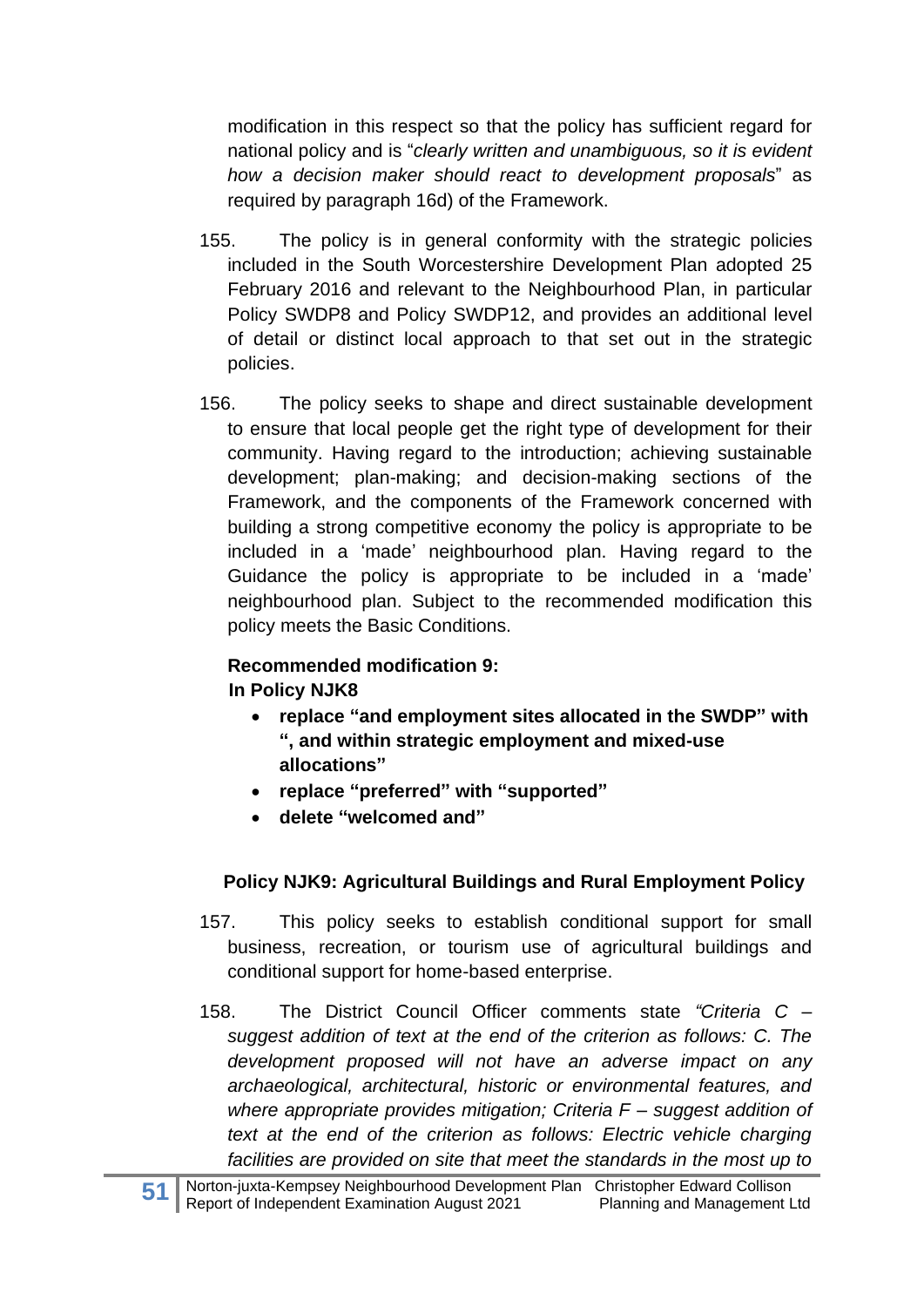*date version of the Worcestershire Streetscape Design Guide. Development proposals that exceed the minimum standards will be looked upon favourably."* I have recommended modifications based on these points so that the policy has sufficient regard for national policy.

- 159. Paragraph 84 of the Framework refers to the conversion of existing buildings and well-designed new buildings and enabling the development and diversification of agricultural and other land-based rural businesses, and enabling sustainable rural tourism and leisure developments which respect the character of the countryside. Paragraph 85 of the Framework refers to encouragement of use of previously developed land.
- 160. The term "*encouraged*" does not provide a basis for the determination of development proposals. I have recommended a modification in this respect so that the policy has sufficient regard for national policy and is *"clearly written and unambiguous, so it is evident how a decision maker should react to development proposals*" as required by paragraph 16d) of the Framework.
- 161. The policy is in general conformity with the strategic policies included in the South Worcestershire Development Plan adopted 25 February 2016 and relevant to the Neighbourhood Plan, in particular Policy SWDP12 and provides an additional level of detail or distinct local approach to that set out in the strategic policies.
- 162. The policy seeks to shape and direct sustainable development to ensure that local people get the right type of development for their community. Having regard to the introduction; achieving sustainable development; plan-making; and decision-making sections of the Framework, and the components of the Framework concerned with building a strong competitive economy the policy is appropriate to be included in a 'made' neighbourhood plan. Having regard to the Guidance the policy is appropriate to be included in a 'made' neighbourhood plan. Subject to the recommended modification this policy meets the Basic Conditions.

# **Recommended modification 10: In Policy NJK9**

- **continue part C with ", and where appropriate provides mitigation"**
- **continue part F with "that meet the standards in the most up to date version of the Worcestershire Streetscape**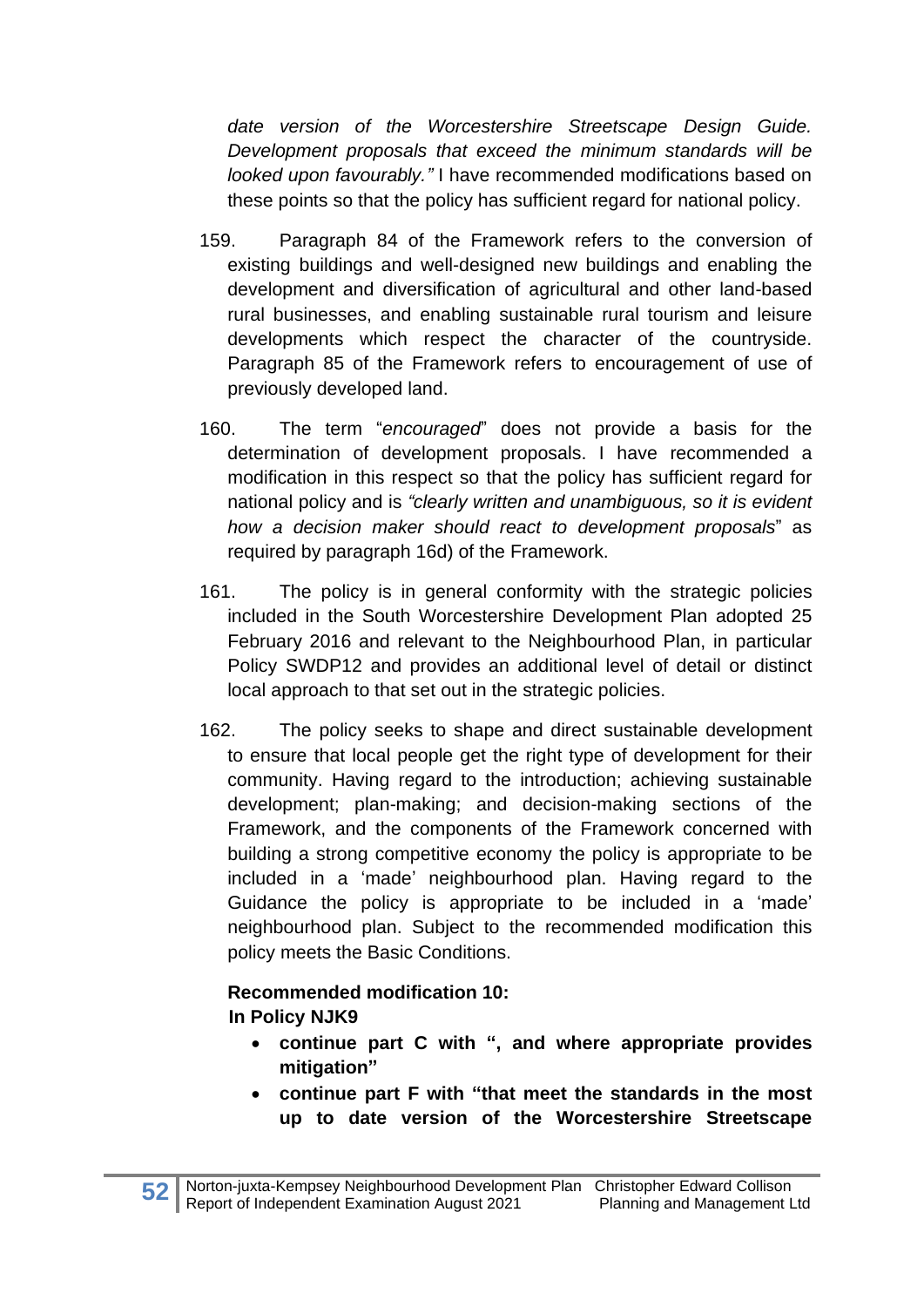**Design Guide. Development proposals that exceed the minimum standards will be supported"**

• **replace "encouraged" with "supported"**

## **Policy NJK10: Housing Development Policy**

- 163. This policy seeks to establish support for new infill housing development within designated development boundaries.
- 164. A representation on behalf of St Modwen states the policy should also recognise new housing will come forward in the parish to meet the wider housing need of South Worcestershire and will be delivered through strategic allocations in the adopted SWDP and emerging SWDPR. An alternative wording of the policy is suggested. In order to meet the Basic Conditions and other requirements it is not necessary for the policy to refer to existing strategic housing allocations in the SWDP and not necessary to refer to any future strategic housing allocations in the emerging SWDPR. The title of Policy NJK10 is however misleading as to its contents. I have recommended the policy title is modified in this respect. The term *"to meet the parish's indicative housing requirement of two dwellings until 2031*" introduces uncertainty whether or not support is limited to the development of two dwellings. No evidence has been produced to support any cap on the number of dwellings that should be developed within the designated development boundaries. I have recommended a modification in these respects so that the policy is "*clearly written and unambiguous, so it is evident how a decision maker should react to development proposals*" as required by paragraph 16d) of the Framework. I have earlier in my report stated the District and Parish Councils have confirmed the indicative housing requirement was in fact one dwelling and not two. I refer to the correction of this error in the Annex to my report. The modification I have recommended resolves this issue with respect to Policy NJK10.
- 165. A representation on behalf of IM Land states "*given the emerging plans for Worcester Parkway (via the SWDPR) are meeting a strategic need, this should not be used as a reason to not provide further housing allocations. As set out above, IM Land are promoting land within Norton which provides an opportunity for a sensitively designed development to be brought forward that provides much needed housing as well as other benefits such as green space. A Vision Statement showing how the Site could be brought forwards, and the benefits, is provided at Appendix 3."* I have, earlier in my report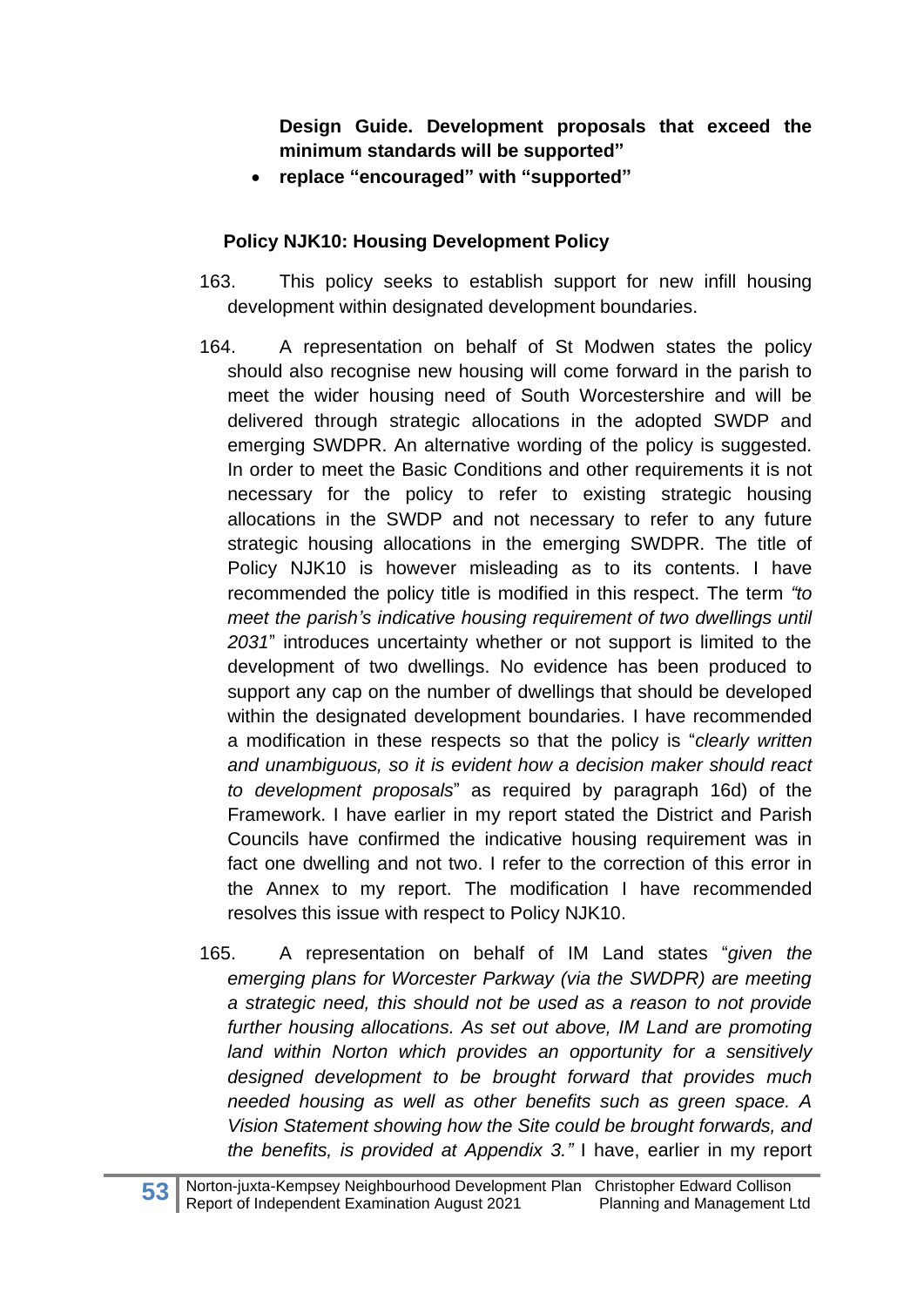stated it is not within my role to consider the merits of development proposals, or the relative merits of alternative development proposals, including those supported or promoted in Regulation 16 representations, nor is it within my role to balance those merits against any inherent detriments or shortcomings that the proposals may have. I have earlier in my report explained that my role is to examine whether the submitted Neighbourhood Plan meets the Basic Conditions and other requirements that I have identified. I have, earlier in my report, found the approach taken and the choices made in the Neighbourhood Plan regarding housing provision are sufficiently evidenced and justified.

- 166. The District Council Officer comments state "*Given the Development Boundaries are subject to review as part of the wider South Worcestershire Development Plan Review process, suggest removal of "in the adopted South Worcestershire Development Plan" or addition of "or as amended in the subsequent South Worcestershire Development Plan Review"."* Such an approach has regard for the Guidance which states *"The local planning authority should work with the qualifying body so that complementary neighbourhood and local plan policies are produced." <sup>59</sup>* I have recommended a modification in this respect so that the policy has sufficient regard for national policy and is "*clearly written and unambiguous, so it is evident how a decision maker should react to development proposals*" as required by paragraph 16d) of the Framework.
- 167. The policy is in general conformity with the strategic policies included in the South Worcestershire Development Plan adopted 25 February 2016 and relevant to the Neighbourhood Plan, in particular Policy SWDP2, and provides an additional level of detail or distinct local approach to that set out in the strategic policies.
- 168. The policy seeks to shape and direct sustainable development to ensure that local people get the right type of development for their community. Having regard to the introduction; achieving sustainable development; plan-making; and decision-making sections of the Framework, and the components of the Framework concerned with delivering a sufficient supply of homes, and conserving and enhancing the natural environment the policy is appropriate to be included in a 'made' neighbourhood plan. Having regard to the Guidance the policy is appropriate to be included in a 'made' neighbourhood plan. Subject

<sup>59</sup> Planning Practice Guidance Paragraph: 009 Reference ID: 41-009-20190509 Revision date: 09 05 2019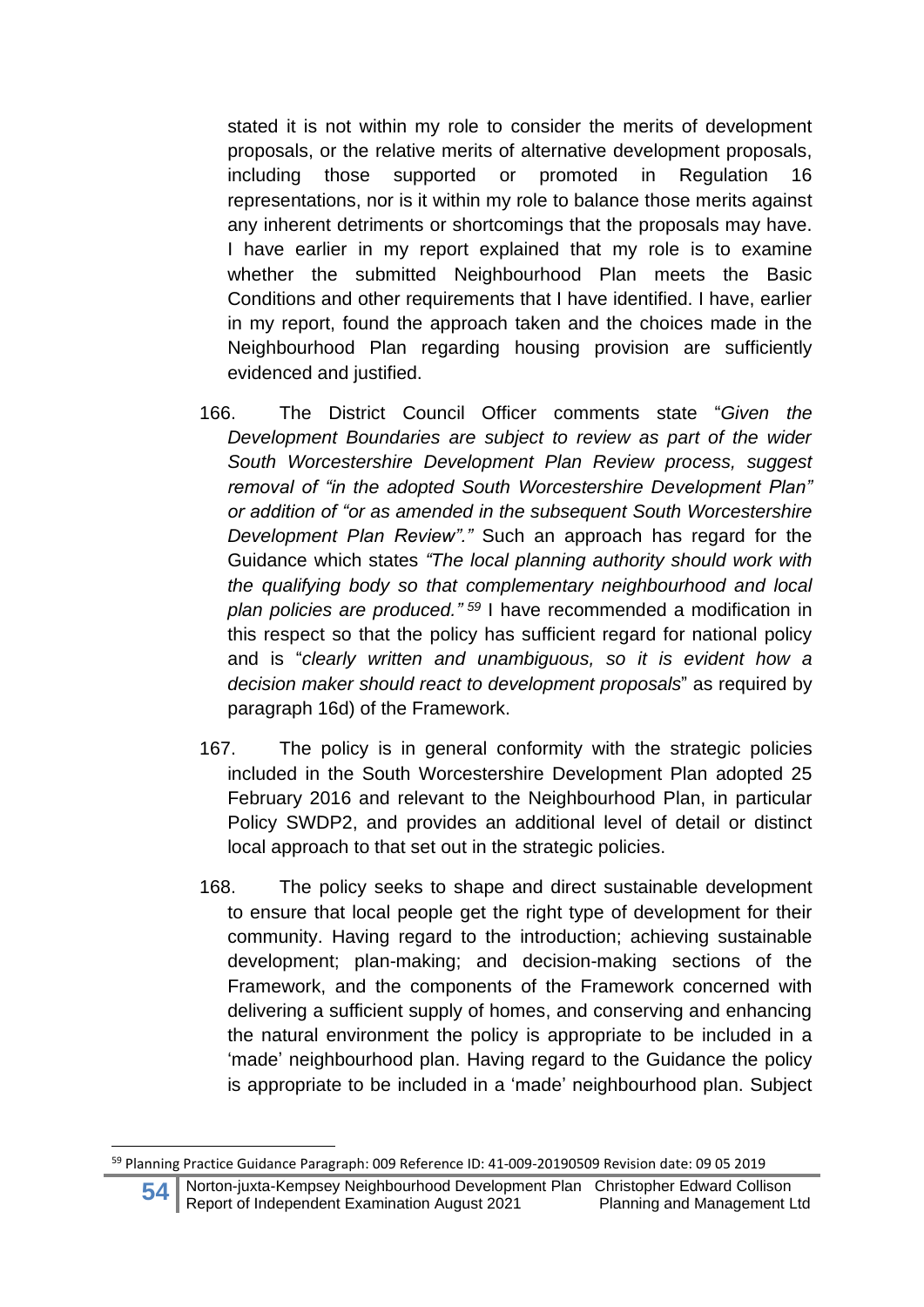to the recommended modification this policy meets the Basic **Conditions** 

**Recommended modification 11:** 

**In Policy NJK10 replace the text after "Plan" with ", or as amended in the subsequent South Worcestershire Development Plan Review, will be supported."**

**Modify the policy title to "Infill Housing Development Policy"**

# **Conclusion and Referendum**

- 169. I have recommended 11 modifications to the Submission Version Plan. I have also made a recommendation of modification in the Annex below.
- 170. I am satisfied that the Neighbourhood Plan $60$ :
	- is compatible with the Convention Rights, and would remain compatible if modified in accordance with my recommendations; and
	- subject to the modifications I have recommended, meets all the Statutory Requirements set out in paragraph 8(1) of schedule 4B of the Town and Country Planning Act 1990 and meets the Basic Conditions:
		- o having regard to national policies and advice contained in guidance issued by the Secretary of State, it is appropriate to make the plan;
		- o the making of the neighbourhood plan contributes to the achievement of sustainable development;
		- $\circ$  the making of the neighbourhood plan is in general conformity with the strategic policies contained in the development plan for the area of the authority (or any part of that area);
		- o does not breach, and is otherwise compatible with, EU obligations; and would continue to not breach and be otherwise compatible with EU obligations if modified in accordance with my recommendations; and

 $60$  The definition of plans and programmes in Article 2(a) of EU Directive 2001/42 includes any modifications to them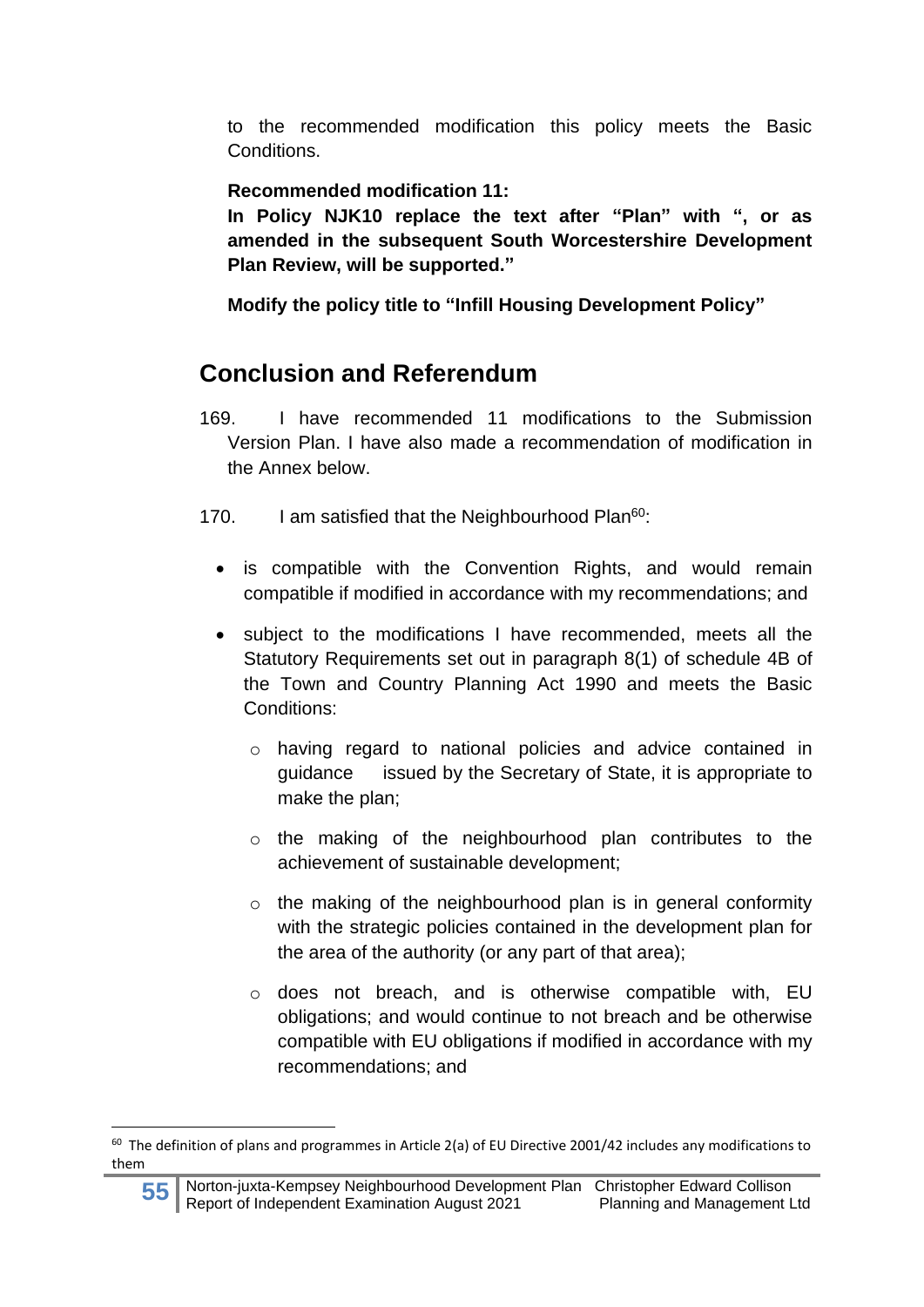o the making of the neighbourhood development plan does not breach the requirements of Chapter 8 of Part 6 of the Conservation of Habitats and Species Regulations 2017. 61

**I recommend to Wychavon District Council that the Norton-juxta-Kempsey Neighbourhood Development Plan for the plan period up to 2030 should, subject to the modifications I have put forward, be submitted to referendum.**

171. I am required to consider whether the referendum area should extend beyond the Neighbourhood Plan area and if to be extended, the nature of that extension.<sup>62</sup> I have seen nothing to suggest that the policies of the Plan will have "*a substantial, direct and demonstrable impact beyond the neighbourhood area*" <sup>63</sup>. I conclude the referendum area should not be extended beyond the designated Neighbourhood Area.

**I recommend that the Neighbourhood Plan should proceed to a referendum based on the area that was designated by Wychavon District Council as a Neighbourhood Area on 11 January 2017.**

## Annex: Minor Corrections to the Neighbourhood Plan

- 172. A number of consequential modifications to the general text, and in particular the 'reasoned justification' and other general text of policies sections, of the Neighbourhood Plan will be necessary as a result of recommended modifications relating to policies. Reasoned justification and other supporting text must not introduce any element of policy that is not contained within the Neighbourhood Plan policies.
- 173. I am able to recommend modification of the Neighbourhood Plan in order to correct errors.<sup>64</sup> I recommend minor change only in so far as it is necessary to correct an error, or where it is necessary so that the Neighbourhood Plan provides a practical framework which makes it evident how a decision maker should react to development proposals as required by paragraph 16 of the Framework. Identified errors are:

<sup>62</sup> Paragraph 8(1)(d) Schedule 4B Town and Country Planning Act 1990

 $64$  Paragraph 10 (3)(e) of Schedule 4B to the Town and Country Planning Act 1990

**56** Norton-juxta-Kempsey Neighbourhood Development Plan Christopher Edward Collison<br>Report of Independent Examination August 2021 Planning and Management Ltd Report of Independent Examination August 2021

 $61$  This basic condition arises from the coming into force, on 28 December 2018, of the Conservation of Habitats and Species and Planning (Various Amendments) (England and Wales) Regulations 2018 whereby the Neighbourhood Planning Regulations 2012 (5) are amended

<sup>63</sup> Planning Practice Guidance Reference ID: 41-059-20140306